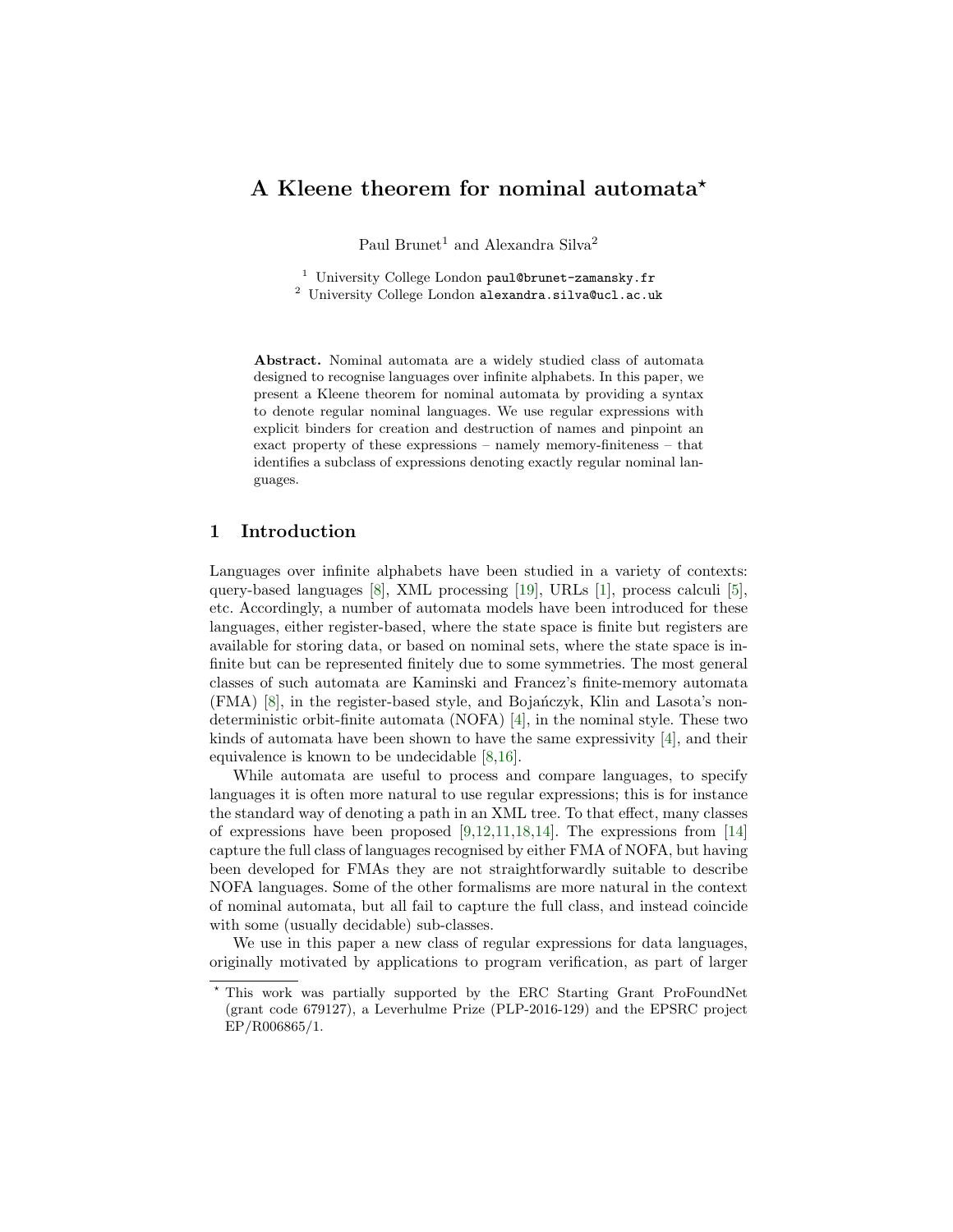framework called bracket algebra. These expressions feature explicit allocation  $\langle_a\>$  and deallocation  $\>_{a}\rangle$  binders, and may be used to generate nominal languages. We prove in this paper that they are in fact able to describe every language recognisable by a NOFA.

Let us illustrate our syntax on simple examples. To make this discussion simpler, we assume for now that our alphabet is an infinite set of names **[A](#page-2-0)**. The first notion we present is that of  $\alpha$ -equivalence of words with binders. Here we choose to define  $\alpha$ -equivalence as the smallest congruence stable by permutation of bound or fresh names. For instance the following pair of words is equivalent:

$$
\langle a a \langle b a b a \rangle \langle a a b b \rangle \langle b b a b a \rangle b = \alpha \langle b b \langle c b b \rangle \langle d d c \rangle \langle a a d \rangle a.
$$

Indeed, we may derive this as follows (we underline the redex at each step):

$$
\langle a \frac{a \langle b \frac{b}{a} \rangle \langle a \frac{a}{b} \rangle}{\langle b \frac{b}{a} \rangle \langle b \frac{b}{a} \rangle b} \rangle = \alpha \langle a \frac{a \langle c \frac{c}{a} \rangle \langle a \frac{a}{c} \rangle \langle b \frac{b}{a} \rangle}{\langle a \frac{c}{a} \rangle \langle a \frac{d}{c} \rangle \langle b \frac{b}{a} \rangle b} \rangle
$$
  

$$
= \alpha \langle a \frac{b \langle c \frac{c}{a} \rangle \langle d \frac{d}{c} \rangle \langle b \frac{b}{a} \frac{d}{a} \rangle}{\langle a \frac{d}{a} \rangle \langle a \frac{d}{a} \rangle \langle a \frac{d}{a} \rangle a} \rangle
$$

We then define [well-formed](#page-8-0) words to be those without name capture, i.e. for every prefix  $u\langle a, e$  every  $\langle a \rangle$  in u may be matched with a corresponding  $\langle a \rangle$ . For instance  $\langle a a \langle b b \rangle_a \rangle$  is [well-formed,](#page-8-0) but  $\langle a a \langle a a \rangle_a \rangle_a$  is not, even though the two are equivalent. Now, consider regular expressions over an alphabet composed of names from  $\mathbb A$  $\mathbb A$  and binders  $\langle a \text{ and } a \rangle$ . We associate to such an expression e a nominal languag[e](#page-2-1)  $\lbrack e \rbrack$  in several steps: 1) take the regular language  $\lbrack\lbrack e \rbrack$  denoted by [e](#page-2-1); 2) compute its closure by  $\alpha$ -equivalence  $\llbracket e \rrbracket^{\alpha}$ , adding every word that is<br>conjugated to some word in the initial language 3) pertriet this language to its equivalent to some word in the initial language; 3) restrict this language to its [well-formed](#page-8-0) members; 4) erase the brackets. Here are some examples:

 $L_1 := (\langle a \mid a \rangle) = \mathbb{A}$  $L_1 := (\langle a \mid a \rangle) = \mathbb{A}$  $L_1 := (\langle a \mid a \rangle) = \mathbb{A}$ : the set of all atoms;<br> $L_1 := \mathbb{A} \setminus \{ a \mid a \rangle \} = \{ a \mid a \neq b \}$ ; two

- $L_2 := (\langle a \, \langle b \, ab \, b \rangle a \rangle) = \{ab \mid a \neq b\}$  $L_2 := (\langle a \, \langle b \, ab \, b \rangle a \rangle) = \{ab \mid a \neq b\}$  $L_2 := (\langle a \, \langle b \, ab \, b \rangle a \rangle) = \{ab \mid a \neq b\}$ : two letter words made of different letters;
- $L_3 := (\langle_a a_a \rangle^*) = A^*$  $L_3 := (\langle_a a_a \rangle^*) = A^*$  $L_3 := (\langle_a a_a \rangle^*) = A^*$ : the set of all words;
- $L_4 := \left( \int_a a \langle_a a_a \rangle^* a \rangle \right) = \{a_1 \dots a_n \mid n > 0, \forall 1 < i, a_i \neq a_1 \}$ : the set of words such that the first letter is different from all others;
- <span id="page-1-1"></span> $L_5 := (\langle a \, \langle a \, a \, a \rangle^* a \, a) ) = \{a_1 \dots a_n \mid n > 0, \forall i < n, a_i \neq a_n \}$ : the set of words such that the last letter is different from all others;
- $L_6 := (\langle_a a (\langle_b b_a \rangle \langle_a a_b \rangle)^* (1 + \langle_b b_b \rangle) a \rangle) = \{a_1 a_2 ... a_n | n > 0, \forall i, a_i \neq a_{i+1}\}\$  $L_6 := (\langle_a a (\langle_b b_a \rangle \langle_a a_b \rangle)^* (1 + \langle_b b_b \rangle) a \rangle) = \{a_1 a_2 ... a_n | n > 0, \forall i, a_i \neq a_{i+1}\}\$  $L_6 := (\langle_a a (\langle_b b_a \rangle \langle_a a_b \rangle)^* (1 + \langle_b b_b \rangle) a \rangle) = \{a_1 a_2 ... a_n | n > 0, \forall i, a_i \neq a_{i+1}\}\$ the set of non-empty words such that two consecutive letters are different;  $L_7 := \left( (\langle_a x \rangle^* (y_a) \rangle^* \right) = \{x\} \cup \{x^n y^m \mid n \leq m\}.$  $L_7 := \left( (\langle_a x \rangle^* (y_a) \rangle^* \right) = \{x\} \cup \{x^n y^m \mid n \leq m\}.$  $L_7 := \left( (\langle_a x \rangle^* (y_a) \rangle^* \right) = \{x\} \cup \{x^n y^m \mid n \leq m\}.$

<span id="page-1-0"></span>As one can see, this technique allows for the definition of a large class of nominal languages. In fact this class is in some sense "too large" and contains languages that are not regular, like for instance  $L_7$  $L_7$ . To get a Kleene theorem, we therefore introduce a tractability condition: we ask regular expressions to have a [memory](#page-10-1)[finite](#page-10-1) language. Intuitively this means there should be number  $N$  such that any prefix of a word in the language has less than N unmatched brackets. This condition is decidable by induction on the expressions, and such expressions generate exactly the class of languages recognisable by NOFAs.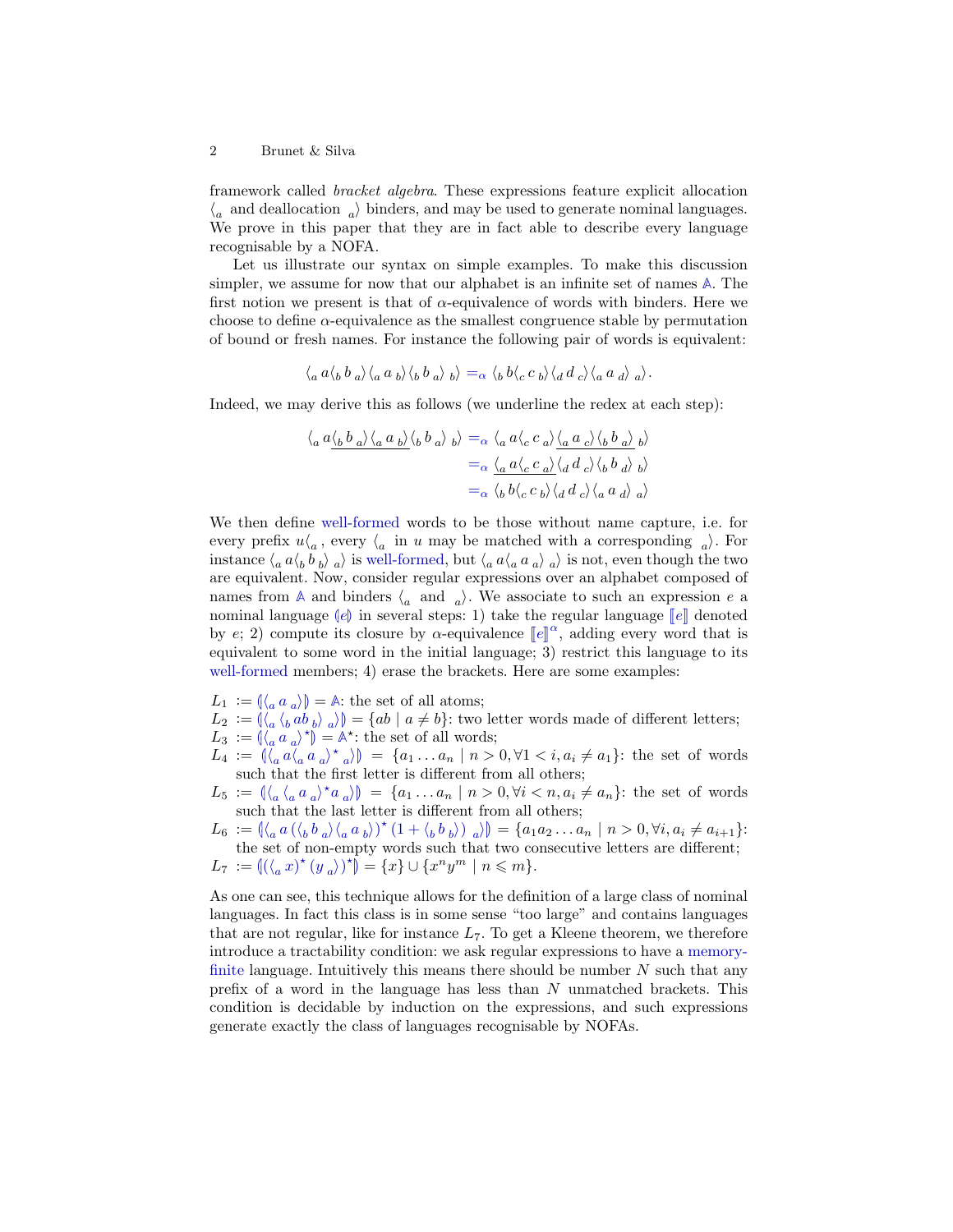The paper is structured as follows. In Section [2,](#page-2-2) we define our notations, and recall some elements of nominal automata theory. We introduce in Section [3](#page-6-0) words with explicit binders and define an  $\alpha$ -equivalence relation for these words. To recognise this relation we construct in Section [4](#page-8-1) a nominal transducer. We then present in Section [5](#page-10-0) our syntax for regular expressions with binders, and prove in Section [6](#page-12-1) our main result, a Kleene theorem for NOFA. We briefly discuss related work in Section [7.](#page-14-0) All proofs are provided in an appendix.

This paper is part of a larger research program on developing a framework to reason about programs with explicit resource allocation and deallocation. A companion paper describing the algebraic framework of bracket algebra and a hierarchy of nominal languages can be found in [http://paul.brunet-zamansky.](http://paul.brunet-zamansky.fr/Brackets/) [fr/Brackets/,](http://paul.brunet-zamansky.fr/Brackets/) as well as a [Coq](https://coq.inria.fr/) formalisation of the framework.

### <span id="page-2-2"></span>2 Preliminaries

<span id="page-2-3"></span>The set of finite subsets of a set A is denoted by  $\mathcal{P}_f(A)$ . If A is finite, its cardinal is denoted by  $#A \in \mathbb{N}$ . The set of words over an alphabet  $\Sigma$  is written  $\Sigma^*$ . The empty word is denoted by  $\varepsilon$ , the concatenation of the words u and v is written uv, and |u| is the length of the word u. If w is a word over the alphabet  $\Sigma$  and  $x \in \Sigma$ , then  $|w|_x$  is the number of occurrences of x in w. We sometimes identify words with the set of letters occurring in them, writing  $x \in w$  to denote the fact that the letter x appears in [w](#page-2-3), i.e.  $|w|_x \neq 0$ . We will extend this analogy by [w](#page-2-3)riting  $w \approx X$  for  $w \in \Sigma^*$  and  $X \subseteq \Sigma$  when  $\forall x, (x \in X) \Leftrightarrow (|w|_x \neq 0)$ . We denote the *i*<s[u](#page-2-3)p>th</sup> letter of a word u by  $u_i$ , for  $0 < i \leq |u|$ . The set of prefixes of a language is defined as:  $\text{pref}(L) := \{u \in \Sigma^* \mid \exists v : uv \in L\}.$ 

<span id="page-2-4"></span>Given a set A, and a finite subset  $B \subseteq A$ , the set  $B^{\bowtie}$  of shuffles of B consists of the lists without repetitions of elements from  $B$ :

$$
B^{\bowtie} := \{ l \in B^{\star} \mid |l| = \#B \land (\forall 0 < i < j \leq |l|, l_i \neq l_j) \}.
$$

Observe that if  $w \in B^{\bowtie}$  $w \in B^{\bowtie}$ , then  $\{a \mid \exists 0 < i \leqslant |w| : w_i = a\} = B$ . We say that a list  $l \in A^*$  $l \in A^*$  is *duplication-free*, written  $l \in A^{(*)}$  when  $l \in \{a \mid \exists 0 < i \leqslant |l| : l_i = a\}^{\bowtie}$ .

<span id="page-2-1"></span>Rational expressions over an alphabet  $\Sigma$  are terms generated by the following grammar:  $e, f \in \text{Rat} \langle \Sigma \rangle := 0 \mid 1 \mid l \mid e + f \mid e \cdot f \mid e^*$ , where l ranges over the alphabet  $\Sigma$ . Such a term e denotes a language  $\llbracket e \rrbracket$ , defined in the usual way:

| $\llbracket 0 \rrbracket := \emptyset$ | $\llbracket 1 \rrbracket := \{ \varepsilon \}$           | $\llbracket l \rrbracket := \{l\}$ | $[e + f] := [e] \cup [f]$                                             |
|----------------------------------------|----------------------------------------------------------|------------------------------------|-----------------------------------------------------------------------|
|                                        | $[e \cdot f] := \{ uv \mid u \in [e] \land v \in [f] \}$ |                                    | $\llbracket e^{\star} \rrbracket := \llbracket e \rrbracket^{\star}.$ |

#### 2.1 Nominal sets

<span id="page-2-0"></span>We fix an infinite set  $\mathbb{A}$  $\mathbb{A}$  $\mathbb{A}$  of names, and write  $\mathfrak{S}_{\mathbb{A}}$  the set of finitely supported permutations over  $\mathbb{A}$  $\mathbb{A}$  $\mathbb{A}$ . In the following we let  $a, b, \ldots$  range over  $\mathbb{A}$  and  $\bar{a}, b, \ldots$ range over finite sets of atoms. These are bijections  $\pi$  such that there is a finite set  $\bar{a} \subseteq A$  $\bar{a} \subseteq A$  such that  $a \notin \bar{a} \Rightarrow \pi(a) = a$ . The inverse of a permutation  $\pi$  is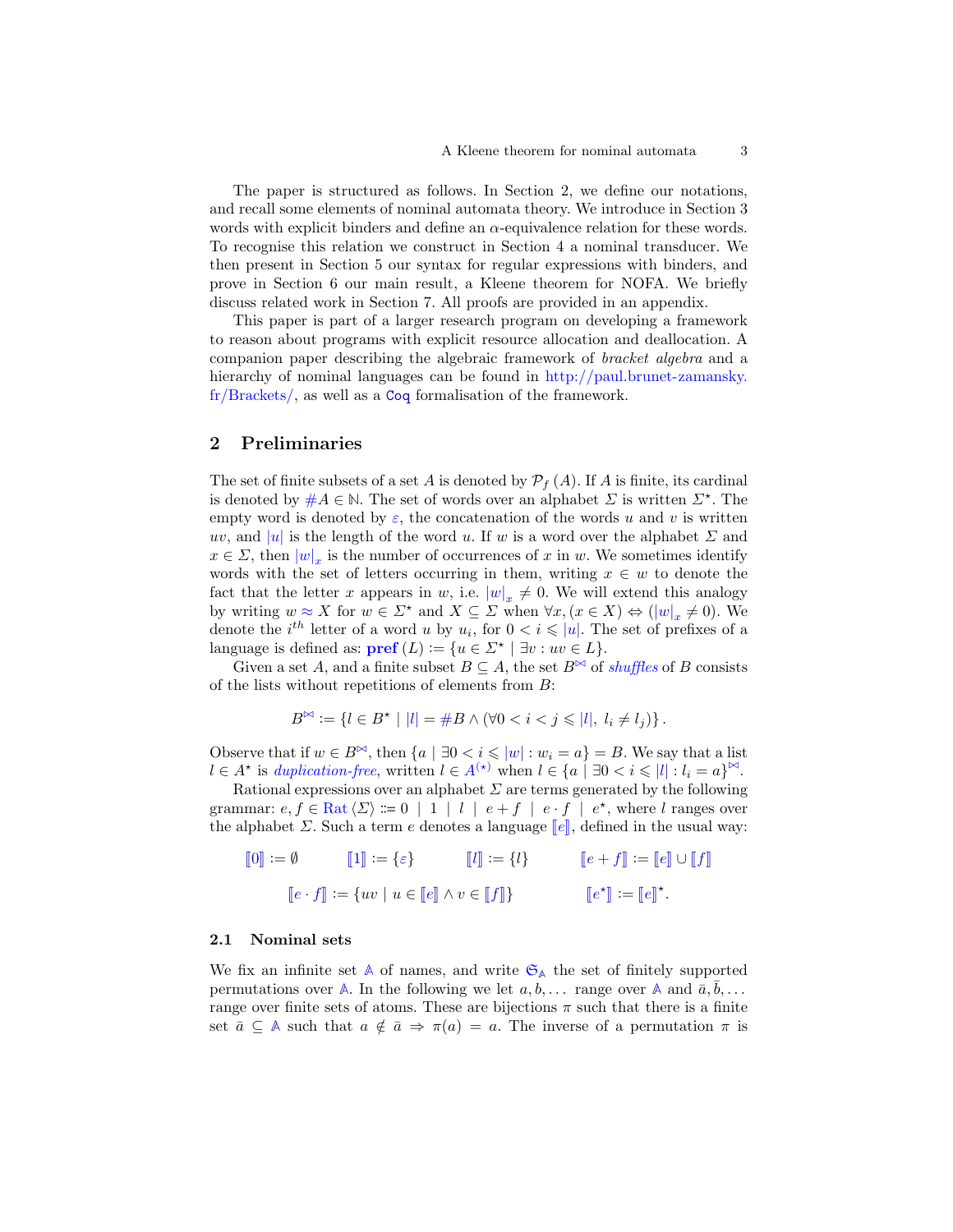written  $\pi^{-1}$ . The permutation exchanging a and b, and leaving every other name unchanged, is written (a b). We say that a permutation  $\pi$  fixes a finite set  $\bar{a} \subseteq \mathbb{A}$  $\bar{a} \subseteq \mathbb{A}$  $\bar{a} \subseteq \mathbb{A}$ , written  $\pi \perp \bar{a}$ , when  $\forall a \in \bar{a}$ ,  $\pi(a) = a$ .

<span id="page-3-0"></span>[A](#page-2-0) set X is called *nominal* if there are functions  $-\cdot - : \mathfrak{S}_A \times X \to X$  $-\cdot - : \mathfrak{S}_A \times X \to X$  $-\cdot - : \mathfrak{S}_A \times X \to X$  and  $\text{supp}(-): X \to \mathcal{P}_f(\mathbb{A})$  $\text{supp}(-): X \to \mathcal{P}_f(\mathbb{A})$  $\text{supp}(-): X \to \mathcal{P}_f(\mathbb{A})$ , respectively called the *action* and the *support*, such that  $\forall x \in X, \ \forall \pi, \pi' \in \mathfrak{S}_{\mathbb{A}},$  $\forall x \in X, \ \forall \pi, \pi' \in \mathfrak{S}_{\mathbb{A}},$  $\forall x \in X, \ \forall \pi, \pi' \in \mathfrak{S}_{\mathbb{A}},$  $\forall x \in X, \ \forall \pi, \pi' \in \mathfrak{S}_{\mathbb{A}},$  $\forall x \in X, \ \forall \pi, \pi' \in \mathfrak{S}_{\mathbb{A}},$  we have:

$$
\pi \perp \text{supp}(x) \Rightarrow \pi \cdot x = x. \tag{\dagger_1}
$$

$$
\operatorname{supp}(\pi \cdot x) = \left\{ a \in \mathbb{A} \mid \pi^{-1}(a) \in \operatorname{supp}(x) \right\}. \tag{†2}
$$

$$
\pi \cdot (\pi' \cdot x) = (\pi \circ \pi') \cdot x. \tag{†3}
$$

<span id="page-3-3"></span>Intuitively, this means that we may replace a name by another in any element of  $X$ , and that each element of  $X$  only depends on a finite number of names. We say that a permutation  $\pi$  fixes a subset  $Y \subseteq X$ , also written  $\pi \perp Y$  if  $\forall y \in Y, \pi \cdot y = y$ . This enables use to state  $(\dagger_1)$  as  $\pi \perp \text{supp}(x) \Rightarrow \pi \perp x$  $\pi \perp \text{supp}(x) \Rightarrow \pi \perp x$  $\pi \perp \text{supp}(x) \Rightarrow \pi \perp x$ . We say that the name a is fresh for the variable x, and write  $a \# x$ , whenever  $a \notin \text{supp}(x)$  $a \notin \text{supp}(x)$  $a \notin \text{supp}(x)$ . We will also use the notation  $X|_{\bar{a}}$  to mean  $\{x \in X \mid \text{supp}(x) \subseteq \bar{a}\}.$ 

Remark 2.1. In Pitts' book [\[17\]](#page-16-11) a nominal set is defined as a  $\mathfrak{S}_{\mathbb{A}}$  $\mathfrak{S}_{\mathbb{A}}$  $\mathfrak{S}_{\mathbb{A}}$  $\mathfrak{S}_{\mathbb{A}}$  $\mathfrak{S}_{\mathbb{A}}$ -action such that every element has some finite support. From conditions  $(\dagger_1)$  and  $(\dagger_3)$  we infer that X is a nominal set as in [\[17\]](#page-16-11). Furthermore, condition  $(\dagger_2)$  enforces that  $\text{supp}(x)$  $\text{supp}(x)$  $\text{supp}(x)$  is the least finite set that [support](#page-3-0)s x, so our notion of support coincides with the the one introduced in  $[17]$ . For [Coq](https://coq.inria.fr/) implementation considerations, we opted for explicitly including the [support](#page-3-0) function in the definition.

<span id="page-3-1"></span>Let us fix for the remainder of this section a nominal set  $X$ . Given two elements  $x, y \in X$ , we say that x and y are in the same orbit, written  $x \sim_{\mathcal{O}} y$ , if there is exists  $\pi \in \mathfrak{S}_{\mathbb{A}}$  $\pi \in \mathfrak{S}_{\mathbb{A}}$  $\pi \in \mathfrak{S}_{\mathbb{A}}$  $\pi \in \mathfrak{S}_{\mathbb{A}}$  $\pi \in \mathfrak{S}_{\mathbb{A}}$  such that  $x = \pi \cdot y$ . This is an equivalence relation, and its equivalence classes are called *orbits*. A subset  $Y \subseteq X$  is called:

- *strict* if it has no symmetries, meaning that axiom  $(\dagger_1)$  now holds as an equivalence:  $\pi \perp \text{supp}(x) \Leftrightarrow \pi \perp x$  $\pi \perp \text{supp}(x) \Leftrightarrow \pi \perp x$  $\pi \perp \text{supp}(x) \Leftrightarrow \pi \perp x$ ;
- equivariant if for every permutation  $\pi \in \mathfrak{S}_{\mathbb{A}}$  $\pi \in \mathfrak{S}_{\mathbb{A}}$  $\pi \in \mathfrak{S}_{\mathbb{A}}$  $\pi \in \mathfrak{S}_{\mathbb{A}}$  $\pi \in \mathfrak{S}_{\mathbb{A}}$ , we have  $\pi \cdot Y = Y$ ;
- finitely supported if there exists a finite set  $\bar{a} \subseteq \mathbb{A}$  $\bar{a} \subseteq \mathbb{A}$  $\bar{a} \subseteq \mathbb{A}$  such that for any permutation  $\pi \in \mathfrak{S}_{\mathbb{A}}$  $\pi \in \mathfrak{S}_{\mathbb{A}}$  $\pi \in \mathfrak{S}_{\mathbb{A}}$  $\pi \in \mathfrak{S}_{\mathbb{A}}$  $\pi \in \mathfrak{S}_{\mathbb{A}}$  that [fixes](#page-2-0)  $\bar{a}$  we have  $\pi \cdot Y = Y$ ;
- orbit-finite if Y only intersects finitely many orbits;
- tractable if it is both orbit-finite and finitely supported.

Remark 2.2. In Bojańczyk  $[2,3]$  $[2,3]$  terminology, what we call [tractable](#page-3-1) sets are simply called orbit-finite, even though they are sets that are both orbit-finite and finitely supported. We chose a different name to avoid confusion as in most other papers, as expected, orbit-finite sets are not necessarily finitely supported.

<span id="page-3-2"></span>In the following, we will use the following results adapted from [\[3\]](#page-16-13):

Lemma 2.3. Every tractable set can be expressed as the image of a tractable set of words from  $A^*$  $A^*$  by some equivariant function.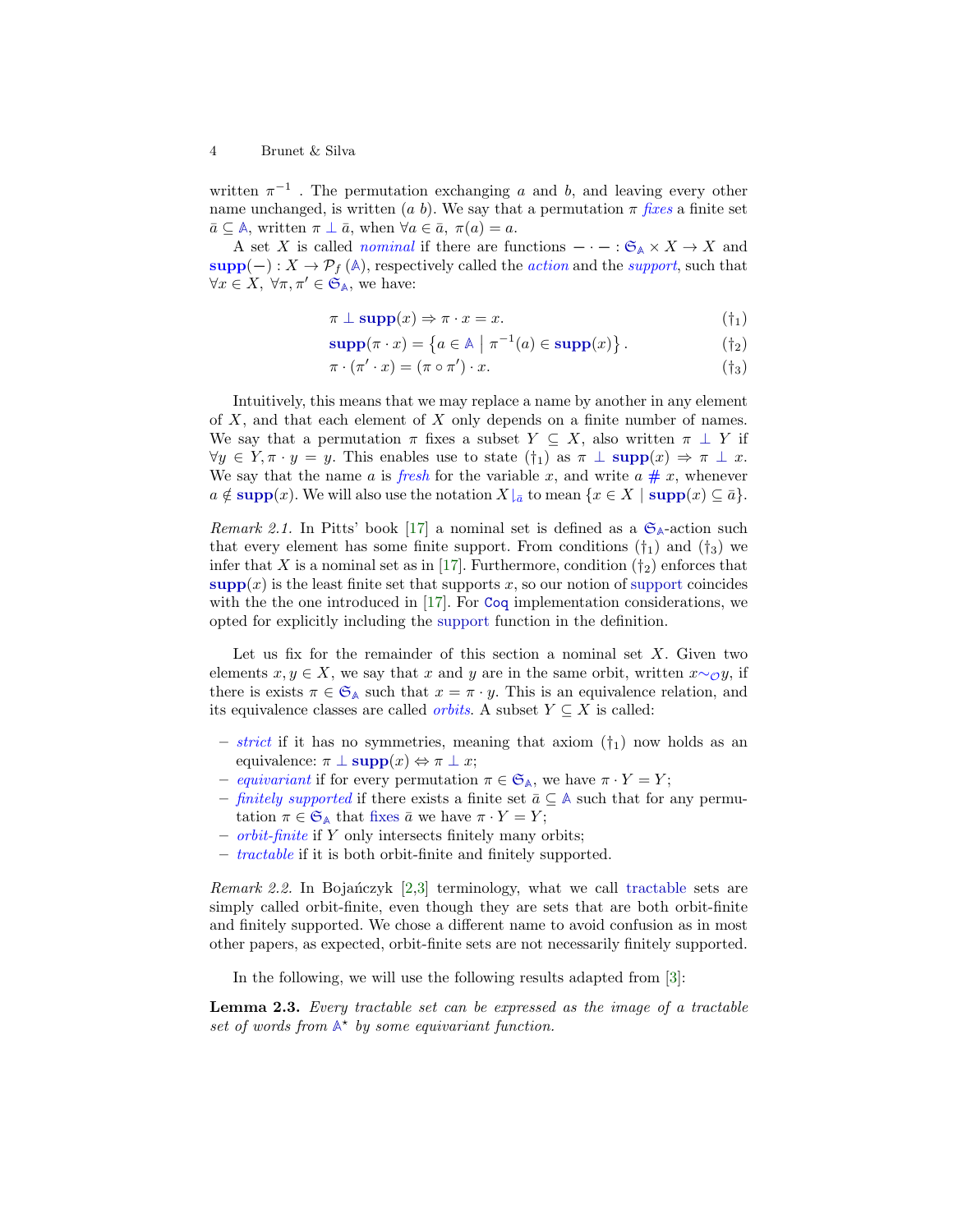*Proof.* Simple extension of [\[3,](#page-16-13) Lemma 3.5].  $\square$ 

<span id="page-4-1"></span>Lemma 2.4. Tractable sets are closed under finite unions and products, finitely supported subsets and images under finitely supported functions.

*Proof.* [\[3,](#page-16-13) Fact 3.6].

### 2.2 Nominal automata

<span id="page-4-0"></span>Let  $\Sigma$  be an orbit-finite nominal alphabet. A nominal automaton over  $\Sigma$  is a structure  $\mathscr{A} = \langle Q, \Sigma, \Delta, I, F \rangle$  where:

 $-$  Q is a [tractable](#page-3-1) state space;

– I,  $F \subseteq Q$  are [finitely supported](#page-3-1) sets of respectively initial and final states;  $-\Delta\subseteq Q\times\Sigma\times Q$  is a [finitely supported](#page-3-1) transition relation.

This definition corresponds to Bojaczyk's "orbit-finite automata" [\[3\]](#page-16-13). We define the automaton's path relation in the usual way, by saying that  $p \stackrel{\varepsilon}{\rightarrow} q$  p and whenever  $p \xrightarrow{w} q'$  and  $\langle q', x, q \rangle \in \Delta$  then we also have  $p \xrightarrow{wx} q q$ . Notice that since  $\Delta$  is [finitely supported,](#page-3-1) so is the path relation. The language recognised by such an automaton is defined as usual as the set of traces leading from an initial state to a final state:

$$
\mathcal{L}_{\mathscr{A}} := \left\{ w \in \Sigma^{\star} \mid \exists \left\langle q_i, q_f \right\rangle \in I \times F : q_i \xrightarrow{w} \mathscr{A} q_f \right\}.
$$

Nominal regular languages are those recognised by [nominal automata.](#page-4-0)

Remark 2.5. In the literature, the name "Nominal automaton" is sometimes used to refer to a different class of automata, where the [tractability](#page-3-1) requirement is replaced by [orbit-finite](#page-3-1) and [equivariant.](#page-3-1) These two classes define the same languages: an equivariant automaton is a particular case of a tractable one, and any tractable automaton with support  $\bar{a}$  might be seen as an equivariant automaton by replacing the set of atoms  $\mathbb{A}$  $\mathbb{A}$  $\mathbb{A}$  with the set  $\mathbb{A} \setminus \overline{a}$ . However, we feel that our approach leads to more intuitive encoding of some natural languages. Consider for instance the language of words over  $\mathbb{A}$  $\mathbb{A}$  $\mathbb{A}$  where the name  $a \in \mathbb{A}$  does not appear. This language is not [equivariant,](#page-3-1) therefore to represent it with an equivariant automaton one needs to remove the name  $a$  from the set of names, which seems a bit counter-intuitive. However, it may be represented by a simple tractable automaton with a single state  $q$  both initial and final and transitions  $q \stackrel{b}{\rightarrow} q$  for every name  $b \neq a$ .

We will later on rely on the following properties of [nominal automata.](#page-4-0)

Lemma 2.6. Every [nominal automaton](#page-4-0) is language equivalent to a [nominal](#page-4-0) [automaton](#page-4-0) whose state space is [strict.](#page-3-1)

*Proof.* Corollary of Lemma [2.3.](#page-3-2)  $\Box$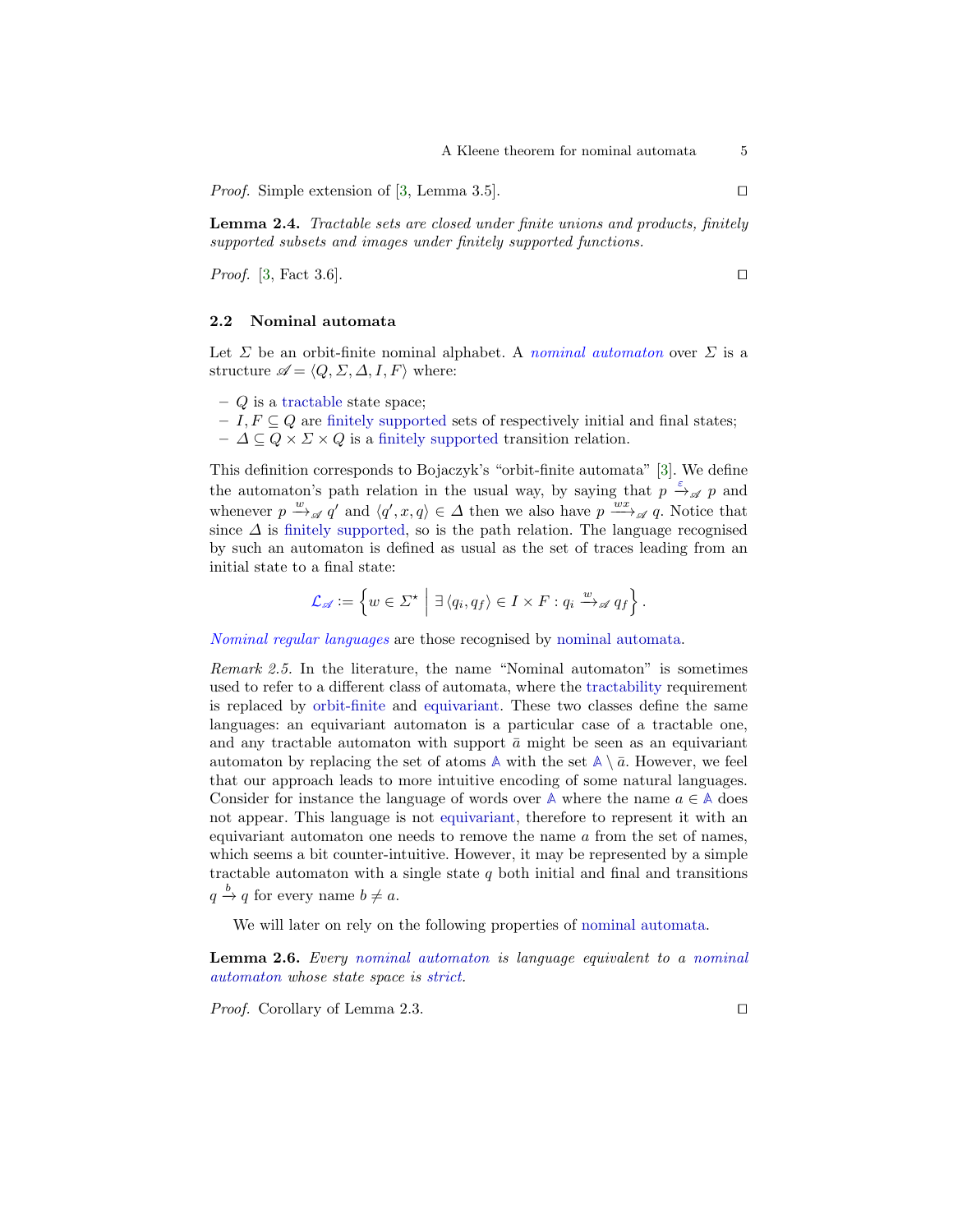Lemma 2.7. [Nominal automata](#page-4-0) enjoy  $\varepsilon$ -elimination.

A [nominal automaton](#page-4-0) is called deterministic if it has a single initial state and its transition relation is a partial function, meaning:

$$
\forall p, q, q' \in Q, \forall x \in \Sigma, \ \langle p, x, q \rangle \in \Delta \land \langle p, x, q' \rangle \in \Delta \Rightarrow q = q'.
$$

It is well-known that the languages recognised by deterministic [nominal au](#page-4-0)[tomata](#page-4-0) form a strict subclass of the [regular nominal languages.](#page-4-0) For instance the language over **[A](#page-2-0)** of words where the last letter is distinct from all others is [regu](#page-4-0)[lar nominal](#page-4-0) but cannot be recognised by a deterministic automaton: intuitively to check for membership one needs to guess what will be the last letter before reading the word. There is also a significant complexity difference: while equivalence of deterministic [nominal automata](#page-4-0) is decidable in polynomial time [\[15\]](#page-16-14), the corresponding problem for non-deterministic automata is undecidable [\[16\]](#page-16-5).

The following simple remark will be used later:

Lemma 2.8. Regular languages can be recognised by deterministic [nominal au](#page-4-0)[tomata.](#page-4-0)

Proof. We know that regular languages can be recognised by deterministic finite state automata. Being finite, such automata are also tractable, thus deterministic [nominal automata.](#page-4-0)  $\Box$ 

#### <span id="page-5-0"></span>2.3 Nominal transductions

We will make intensive use of transductions in this paper. A nominal transducer is a [nominal automaton](#page-4-0) over an alphabet of the shape  $(\Sigma \cup {\epsilon}) \times (\Gamma \cup {\epsilon}).$ For a [nominal transducer](#page-5-0)  $\mathscr{T}$ , we may define its path relation  $-[-/-]\rightarrow_{\mathscr{T}}$  and the binary relation  $\mathcal{R}_{\mathscr{T}}$  it recognises:

$$
\frac{p - [w/w'] \to_{\mathcal{F}} q' \quad \langle q', \langle x, x' \rangle, q \rangle \in \Delta}{p - [wx/w'x'] \to_{\mathcal{F}} q}
$$
\n
$$
\mathcal{R}_{\mathcal{F}} := \{ \langle u, v \rangle \in \Sigma^* \times \Gamma^* \mid \exists \langle q_i, q_f \rangle \in I \times F : q_i - [u/v] \to_{\mathcal{F}} q_f \}.
$$

A binary relation  $R \subseteq \Sigma^* \times \Gamma^*$  is called a *nominal transduction* if it is recognised by some [nominal transducer.](#page-5-0) For a transduction  $R$ , we will sometimes see  $R$  as either a function  $\Sigma^* \to \mathcal{P}(\Gamma^*)$  or a function  $\mathcal{P}(\Sigma^*) \to \mathcal{P}(\Gamma^*)$ , writing:

$$
u\in \varSigma^\star,\; R(u):=\left\{v\in \varGamma^\star\ |\ u\mathrel{R} v\right\}\qquad \quad L\subseteq \varSigma^\star,\; R(L):=\left\{v\in \varGamma^\star\ |\ \exists u\in L: u\mathrel{R} v\right\}.
$$

<span id="page-5-1"></span>This should not introduce any ambiguity, since what we mean will always be clear from typing considerations.

Lemma 2.9. [Nominal regular languages](#page-4-0) are stable under [nominal transduc](#page-5-0)[tions.](#page-5-0)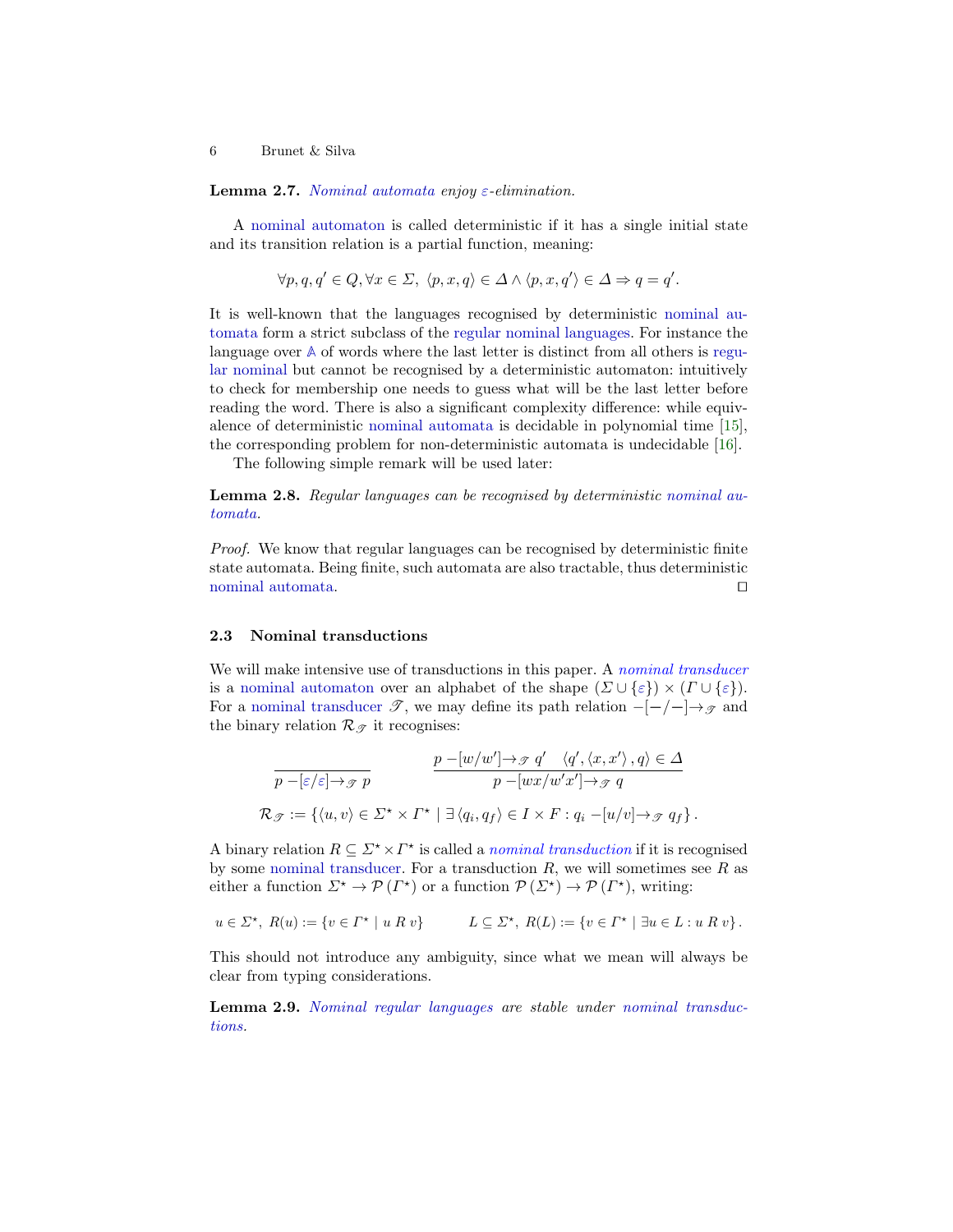*Proof.* Let  $\Sigma$ ,  $\Delta$  be two tractable alphabets, we write  $\Sigma' = (\Sigma \cup {\varepsilon}) \times (\Gamma \cup {\varepsilon})$ . Consider a [nominal automaton](#page-4-0)  $\mathscr{A} = \langle Q_1, \Sigma, \Delta_1, I_1, F_1 \rangle$  and a [nominal transducer](#page-5-0)  $\mathscr{T} = \langle Q_2, \Sigma', \Delta_2, I_2, F_2 \rangle$ . We want to show that the language  $\mathcal{R}_{\mathscr{T}}(\mathcal{L}_{\mathscr{A}})$  $\mathcal{R}_{\mathscr{T}}(\mathcal{L}_{\mathscr{A}})$  $\mathcal{R}_{\mathscr{T}}(\mathcal{L}_{\mathscr{A}})$  is [regular](#page-4-0) [nominal.](#page-4-0) We define a [nominal automaton](#page-4-0)  $\mathscr{T}(\mathscr{A})$  with  $\varepsilon$ -transitions. Its states are in  $Q_1 \times Q_2$ , with initial and final states respectively  $I_1 \times I_2$  and  $F_1 \times F_2$ . Its transition relation is given by:

$$
\Delta := \{ \langle \langle p_1, p_2 \rangle, x, \langle q_1, q_2 \rangle \rangle \mid \exists y : \langle p_1, y, q_1 \rangle \in \Delta_1 \land \langle p_2, \langle y, x \rangle, q_2 \rangle \in \Delta_2 \}
$$
  

$$
\cup \{ \langle \langle p_1, p_2 \rangle, x, \langle p_1, q_2 \rangle \rangle \mid \langle p_2, \langle \varepsilon, x \rangle, q_2 \rangle \in \Delta_2 \}.
$$

Correction of this construction can be checked as a matter of routine.  $\Box$ 

# <span id="page-6-0"></span>3 Words over an alphabet with binders

<span id="page-6-1"></span>We fix for the remainder of the paper an [orbit-finite](#page-3-1) [nominal set](#page-3-0)  $X$  of variables, meant to represent our alphabet. We consider words built out of variables and left and right binders, respectively written  $\langle a \text{ and } a \rangle$ . These binders are meant to represent the creation and destruction of names.

In this section we introduce a notion of  $\alpha$ [-equivalence](#page-7-0) for these sequences. This relation will be a congruence stable by substitution of "local" names: for instance the sequence  $\langle a \rangle$  should be equivalent to the sequence  $\langle b \rangle$ . The definitions in this section are straightforward adaptations from [\[7\]](#page-16-15).

<span id="page-6-2"></span>Formally, we define our alphabet by  $\mathbb{Z}_{\mathbb{X}}^{\mathbb{A}} := \mathbb{X} \cup \{ \{ \{ a \mid a \in \mathbb{A} \} \cup \{ a \} \mid a \in \mathbb{A} \}.$  $\mathbb{Z}_{\mathbb{X}}^{\mathbb{A}} := \mathbb{X} \cup \{ \{ \{ a \mid a \in \mathbb{A} \} \cup \{ a \} \mid a \in \mathbb{A} \}.$  $\mathbb{Z}_{\mathbb{X}}^{\mathbb{A}} := \mathbb{X} \cup \{ \{ \{ a \mid a \in \mathbb{A} \} \cup \{ a \} \mid a \in \mathbb{A} \}.$  $\mathbb{Z}_{\mathbb{X}}^{\mathbb{A}} := \mathbb{X} \cup \{ \{ \{ a \mid a \in \mathbb{A} \} \cup \{ a \} \mid a \in \mathbb{A} \}.$  $\mathbb{Z}_{\mathbb{X}}^{\mathbb{A}} := \mathbb{X} \cup \{ \{ \{ a \mid a \in \mathbb{A} \} \cup \{ a \} \mid a \in \mathbb{A} \}.$ If the sets of atoms and variables are clear from the context, we simply write **[Σ](#page-6-2)**. This alphabet can be endowed with a [nominal structure](#page-3-0) in the obvious way, by setting  $\pi \cdot \langle a = \langle \pi(a), \pi \cdot a \rangle = \pi(a)$ , and  $\text{supp}(\langle a \rangle) = \text{supp}(a)$  $\text{supp}(\langle a \rangle) = \text{supp}(a)$  $\text{supp}(\langle a \rangle) = \text{supp}(a)$  =  $\{a\}$ . In the following, a word with binders will be an element of  $\Sigma^*$ , that is a finite sequence of letters from the alphabet **[Σ](#page-6-2)**. Words with binders naturally support a [nominal](#page-3-0) [structure:](#page-3-0) the [action](#page-3-0) is defined by applying the alphabet [action](#page-3-0) letter by letter, and the [support](#page-3-0) of a word is the union of the [supports](#page-3-0) of its letters.

<span id="page-6-3"></span>Before we define  $\alpha$ [-equivalence,](#page-7-0) we need to introduce the notion of *binding* power of a word with binders. The purpose of this notion is to keep track of the occurrences of each name along a word, and enable us to decide whether a particular name is local to the word, and more generally to get a precise account of the way the name is used in the word, from the point of view of the context. The *binding monoid*  $\beta$  is defined as the free monoid over the three element set  $\{c,f,d\}$  $\{c,f,d\}$  $\{c,f,d\}$  $\{c,f,d\}$  $\{c,f,d\}$ , quotiented by the identities:  $f \cdot f = f$  $f \cdot f = f$  $f \cdot f = f$ ,  $c \cdot f = c$ ,  $f \cdot d = d$ , and  $c \cdot d = \varepsilon$ . The letters  $c, f, d$  $c, f, d$  $c, f, d$  $c, f, d$  $c, f, d$  are meant to represent that a name might be *created, free* or destroyed. An important property of this monoid is the following, as noticed in [\[7\]](#page-16-15): every element of [B](#page-6-3) can be uniquely represente[d](#page-6-3) in the [f](#page-6-3)orm  $\mathbf{d}^m \mathbf{f}^n \mathbf{c}^p$  $\mathbf{d}^m \mathbf{f}^n \mathbf{c}^p$  $\mathbf{d}^m \mathbf{f}^n \mathbf{c}^p$ , with  $\langle m, n, p \rangle \in \mathbb{N} \times \{0, 1\} \times \mathbb{N}$ . We use this remark to define the size<sup>[3](#page-6-4)</sup> of a binding element  $b \in \mathcal{B}$  $b \in \mathcal{B}$  $b \in \mathcal{B}$  as  $|\mathbf{d}^m \mathbf{f}^n \mathbf{c}^p| = m + p$  $|\mathbf{d}^m \mathbf{f}^n \mathbf{c}^p| = m + p$  $|\mathbf{d}^m \mathbf{f}^n \mathbf{c}^p| = m + p$  $|\mathbf{d}^m \mathbf{f}^n \mathbf{c}^p| = m + p$  $|\mathbf{d}^m \mathbf{f}^n \mathbf{c}^p| = m + p$  $|\mathbf{d}^m \mathbf{f}^n \mathbf{c}^p| = m + p$  $|\mathbf{d}^m \mathbf{f}^n \mathbf{c}^p| = m + p$ .

<span id="page-6-4"></span><sup>&</sup>lt;sup>3</sup> Since the size of a boolean is constant, we [d](#page-6-3)o not [c](#page-6-3)ount *n* in the size o[f](#page-6-3)  $d^m f^n c^p$ . This simplifies a number of computations.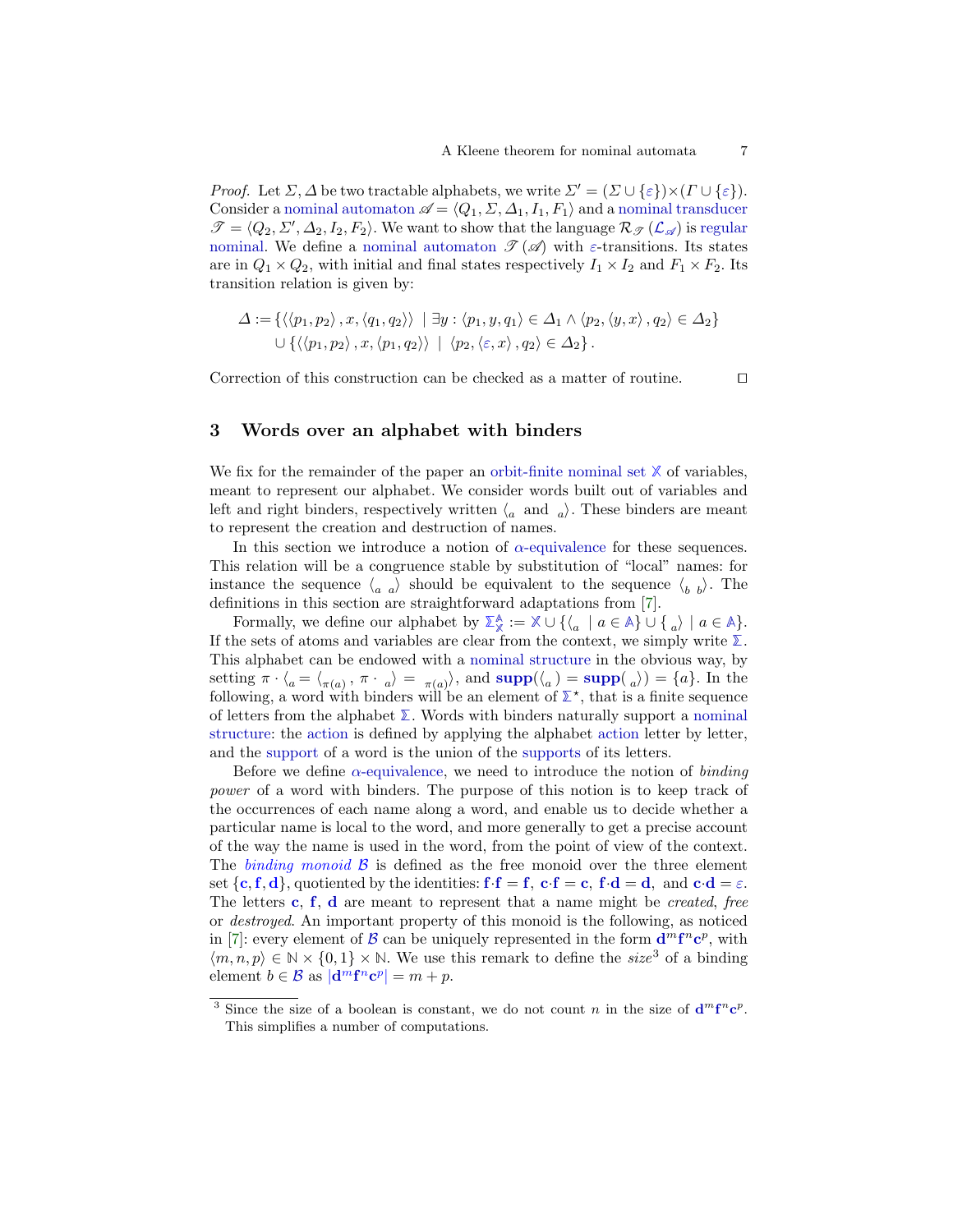<span id="page-7-1"></span>The binding power of a letter  $l \in \mathbb{Z}$  with respect to a name  $a \in \mathbb{A}$  $a \in \mathbb{A}$  $a \in \mathbb{A}$ , written  $\mathcal{F}_a(l)$  $\mathcal{F}_a(l)$  $\mathcal{F}_a(l)$ , is computed as follows:

$$
\mathcal{F}_{a}\left(\mathcal{C}_{b}\right):=\begin{cases}\mathbf{c}\left(a=b\right)\\ \varepsilon\left(a\neq b\right)\end{cases}\quad\mathcal{F}_{a}\left(\mathcal{C}_{b}\right):=\begin{cases}\mathbf{d}\left(a=b\right)\\ \varepsilon\left(a\neq b\right)\end{cases}\quad\mathcal{F}_{a}\left(x\right):=\begin{cases}\mathbf{f}\left(a\in\mathbf{supp}(x)\right)\\ \varepsilon\left(a\#x\right)\end{cases}
$$

<span id="page-7-9"></span>The function  $\mathcal F$  $\mathcal F$  may be extended to words naturally as a monoid homomorphism, by setting  $\mathcal{F}_a(\varepsilon) = \varepsilon$  $\mathcal{F}_a(\varepsilon) = \varepsilon$  $\mathcal{F}_a(\varepsilon) = \varepsilon$  an[d](#page-6-3)  $\mathcal{F}_a(lw) = \mathcal{F}_a(l) \cdot \mathcal{F}_a(w)$  $\mathcal{F}_a(lw) = \mathcal{F}_a(l) \cdot \mathcal{F}_a(w)$  $\mathcal{F}_a(lw) = \mathcal{F}_a(l) \cdot \mathcal{F}_a(w)$ . I[f](#page-6-3)  $\mathcal{F}_a(u) = d^m f^n c^p$  with  $n \in \{0,1\}$ , we define  $d_a(u) := m$ ,  $f_a(u) := n$ , and  $c_a(u) := p$ . Notice that this is well defined thanks to the uniqueness of such representations. This function is equivariant, in the sense that  $\mathcal{F}_{\pi(a)}(\pi \cdot u) = \mathcal{F}_a(u)$  $\mathcal{F}_{\pi(a)}(\pi \cdot u) = \mathcal{F}_a(u)$  $\mathcal{F}_{\pi(a)}(\pi \cdot u) = \mathcal{F}_a(u)$ .

<span id="page-7-2"></span>The *weight* of a word  $u$  is the sum of the sizes of its [binding powers:](#page-7-1)

$$
||u||:=\sum_{a\in\mathbb{A}}|\mathcal{F}_{a}\left(u\right)|.
$$

This sum is finite, since for every name a outside the finite set  $\text{supp}(u)$  $\text{supp}(u)$  $\text{supp}(u)$  we know that the binding power of u with respect to a is  $\varepsilon$ , so  $|\mathcal{F}_a(u)| = 0$ . The memory of a word u is the maximum weight of a prefix of u, i.e.  $\mathbf{m}(u) := \max_{vw=u} ||v||$ .

<span id="page-7-3"></span>We use the binding power to define the following:  $a$  is *balanced* in the word w, written  $a \circ w$ , i[f](#page-6-3)  $\mathcal{F}_a(w) \in \{\mathbf{f}, \varepsilon\}; a \text{ is } \alpha\text{-}$  $\mathcal{F}_a(w) \in \{\mathbf{f}, \varepsilon\}; a \text{ is } \alpha\text{-}$  $\mathcal{F}_a(w) \in \{\mathbf{f}, \varepsilon\}; a \text{ is } \alpha\text{-}$  fresh in w, written  $a \#_{\alpha} w$ , is  $\mathcal{F}_a(w) = \varepsilon$  $\mathcal{F}_a(w) = \varepsilon$  $\mathcal{F}_a(w) = \varepsilon$ ; the  $\alpha$ -support of w, written  $\text{supp}_{\alpha}(w)$ , is the set of names a such that  $\mathcal{F}_a(w) \neq \varepsilon$  $\mathcal{F}_a(w) \neq \varepsilon$  $\mathcal{F}_a(w) \neq \varepsilon$ . Notice that  $\text{supp}_\alpha(w) \subseteq \text{supp}(w)$  $\text{supp}_\alpha(w) \subseteq \text{supp}(w)$  $\text{supp}_\alpha(w) \subseteq \text{supp}(w)$ . Using the previous remark, we get that  $\pi(a) \#_{\alpha} \pi \cdot u$  $\pi(a) \#_{\alpha} \pi \cdot u$  $\pi(a) \#_{\alpha} \pi \cdot u$  if and only if  $a \#_{\alpha} u$ , and similarly for  $\pi(a) \in \text{supp}_{\alpha}(\pi \cdot u)$  $\pi(a) \in \text{supp}_{\alpha}(\pi \cdot u)$  $\pi(a) \in \text{supp}_{\alpha}(\pi \cdot u)$ and  $\pi(a) \diamond \pi \cdot u$ .

<span id="page-7-0"></span>We may now define the  $\alpha$ -equivalence relation over words. It is the smallest congruence such that applying the transposition  $(a, b)$  to a word where a and b are  $\alpha$ [-fresh](#page-7-3) yields an equivalent word. Formally, we define  $=_{\alpha}$  by:

<span id="page-7-8"></span><span id="page-7-7"></span>
$$
\varepsilon =_{\alpha} \varepsilon \qquad \qquad (\alpha \varepsilon)
$$

 $u =_{\alpha} v \wedge v =_{\alpha} w \Rightarrow$  $u =_{\alpha} v \wedge v =_{\alpha} w \Rightarrow$  $u =_{\alpha} v \wedge v =_{\alpha} w \Rightarrow$   $u =_{\alpha} w$  ( $\alpha t$ )

$$
w_1 l =_\alpha w_2 l \tag{or}
$$

<span id="page-7-6"></span><span id="page-7-5"></span><span id="page-7-4"></span>
$$
lw_1 =_\alpha lw_2\tag{ \alpha l }
$$

$$
a \diamond u \ \wedge \ b \#_{\alpha} u \Rightarrow \qquad \qquad \langle_{a} u_{a} \rangle =_{\alpha} \langle_{b} (a b) \cdot u_{b} \rangle. \qquad (\alpha \alpha)
$$

The following statements hold:

$$
u =_{\alpha} v \Rightarrow v =_{\alpha} u \tag{4}
$$

$$
u =_{\alpha} v \wedge u' =_{\alpha} v' \Rightarrow uu' =_{\alpha} vv' \quad (2) \qquad u =_{\alpha} v \Rightarrow |u| = |v| \tag{5}
$$

$$
u =_{\alpha} v \Rightarrow \forall a, \ \mathcal{F}_a(u) = \mathcal{F}_a(v) \qquad (3)
$$

 $w_1 = \alpha w_2 \Rightarrow$  $w_1 = \alpha w_2 \Rightarrow$  $w_1 = \alpha w_2 \Rightarrow$  $w_1 = \alpha w_2 \Rightarrow$  $w_1 = \alpha w_2 \Rightarrow$  $w_1 = \alpha w_2 \Rightarrow$ 

The propositions [\(1\)](#page-7-4) and [\(2\)](#page-7-5) state that  $=_{\alpha}$  $=_{\alpha}$  is symmetric and that concatenation is compatible with  $=\alpha$  $=\alpha$ , which together with  $(\alpha \varepsilon)$  and  $(\alpha t)$  establishes  $=\alpha$ as a congruence, while  $(3)$ ,  $(4)$ , and  $(5)$  are necessary preservation properties of  $=\alpha$  $=\alpha$ . The proofs of these results follow a simple induction of proof trees.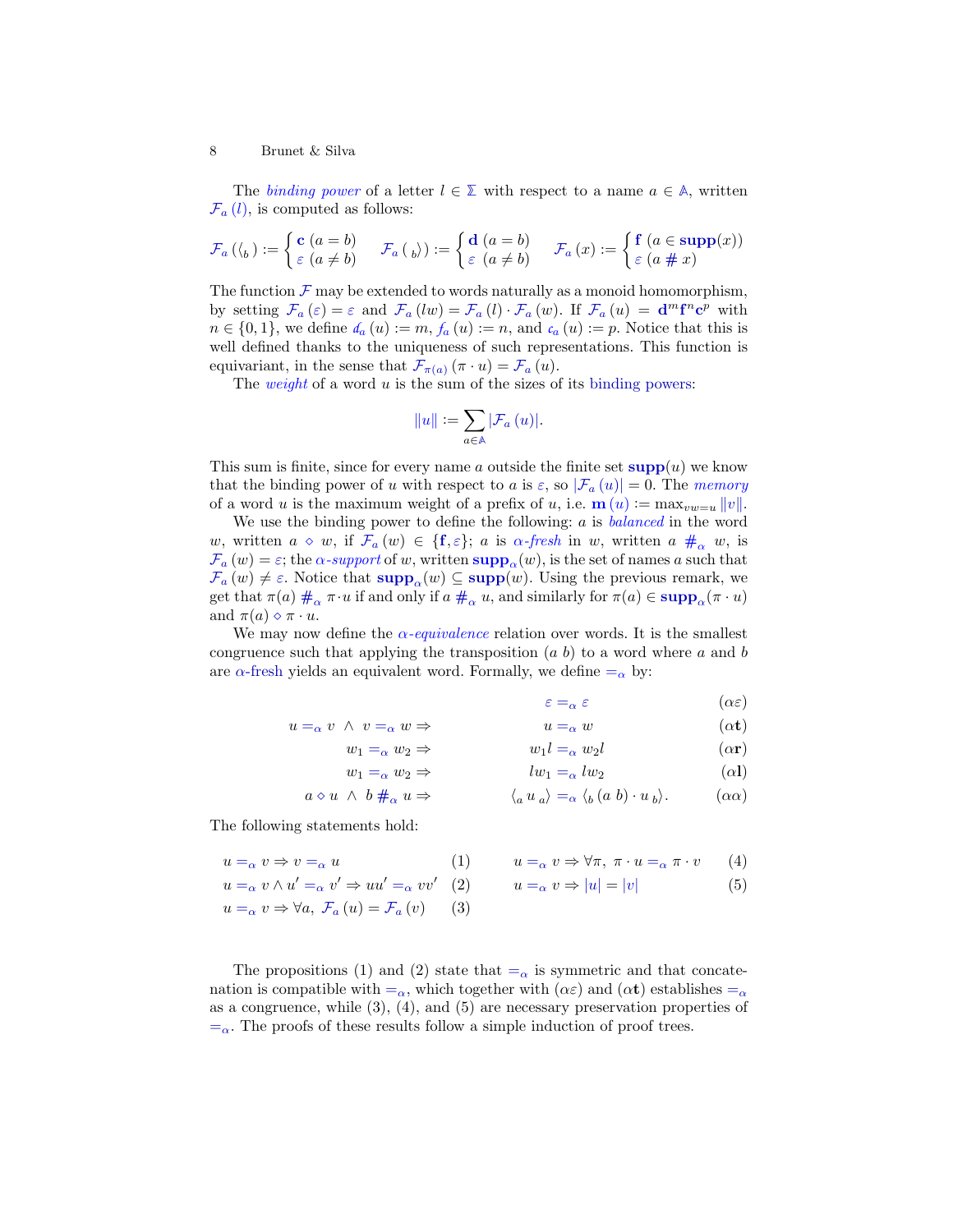Note that the deduction system we provided for  $=_{\alpha}$  $=_{\alpha}$  is not a priori equivalent to the informal description we gave before. However, the correspondence can be proved in the sense that the same relation is obtained if we replace rule  $(\alpha \alpha)$  with the following rule:

<span id="page-8-2"></span>
$$
a \#_{\alpha} u \wedge b \#_{\alpha} u \Rightarrow u =_{\alpha} (a b) \cdot u. \qquad (\alpha \alpha')
$$

However, this proof is not straightforward:  $(\alpha \alpha')$  obviously implies  $(\alpha \alpha)$  (as the latter may be seen as an instance of the former), but the converse direction is more subtle. Unfortunately, this is the most interesting direction, as it is necessary to show that words quotiented by  $=_{\alpha}$  $=_{\alpha}$  form a [nominal set,](#page-3-0) with the [supp](#page-7-3)ort function  $\text{supp}_{\alpha}$ . This property may however be established using the transducer presented in the next section.

<span id="page-8-0"></span>In the following, we will need the  $W\mathcal{F}$  predicate: a word u is called well*formed* when for every de[c](#page-7-9)omposition  $u = u_1 \langle u_1, u_2 \rangle$ , we have  $c_a(u_1) = 0$ . Intuitively, this means that there is no name capture for bound variables. We will use the notation  $\mathbf{wf}(u) := \{v \mid u = \alpha v \land v \in \mathcal{WF}\}.$  $\mathbf{wf}(u) := \{v \mid u = \alpha v \land v \in \mathcal{WF}\}.$  $\mathbf{wf}(u) := \{v \mid u = \alpha v \land v \in \mathcal{WF}\}.$  $\mathbf{wf}(u) := \{v \mid u = \alpha v \land v \in \mathcal{WF}\}.$  $\mathbf{wf}(u) := \{v \mid u = \alpha v \land v \in \mathcal{WF}\}.$ 

### <span id="page-8-1"></span>4 A transducer for  $\alpha$ -equivalence-checking

The problem that arises when trying to prove statements like  $(\alpha \alpha)$  is that  $\alpha$ [equivalence](#page-7-0) is not preserved in the inductive calls: the property  $ux = \alpha vy$  $ux = \alpha vy$  $ux = \alpha vy$  does not entail  $u = \alpha v$  $u = \alpha v$  $u = \alpha v$ . In this section we introduce a nominal transducer recognising the relation  $=_{\alpha}$  $=_{\alpha}$ . The reachability relation in this transducer will give us more powerful proof techniques, allowing us to perform proofs by induction. This transducer serves several purposes: it provides us with a decision procedure for  $=\alpha$  $=\alpha$ , enables us to show that  $(\alpha \alpha')$  is admissible, and will be used here as a bridge between [nominal automata](#page-4-0) and rational expressions over **[Σ](#page-6-2)**.

#### 4.1 Stacks

<span id="page-8-3"></span>The states of this transducer will consist of lists of pairs of atoms, called [stacks](#page-8-3) in the following. Before we define the transducer, we introduce some useful notations. Stacks are generated by the following grammar:  $s \in \mathbb{S} := \mathbb{R} \mid s :: \langle a, b \rangle$ , where a, b range over names. Hence [S](#page-8-3) is isomorphic to  $(A \times A)^*$  $(A \times A)^*$  $(A \times A)^*$ . We will also use the notation s [::](#page-8-3) t for the concatenation of the two stacks  $s, t \in \mathbb{S}$  $s, t \in \mathbb{S}$  $s, t \in \mathbb{S}$ . We write  $p_1(s)$ for the word over **[A](#page-2-0)** obtained by erasing the second components of every pair in s, and symmetrically  $p_2(s)$  when we erase the first components. For instance  $\mathfrak{p}_1\left(\left[\right]::\langle a,b\rangle:\langle c,d\rangle\right)=ac$  $\mathfrak{p}_1\left(\left[\right]::\langle a,b\rangle:\langle c,d\rangle\right)=ac$  $\mathfrak{p}_1\left(\left[\right]::\langle a,b\rangle:\langle c,d\rangle\right)=ac$  $\mathfrak{p}_1\left(\left[\right]::\langle a,b\rangle:\langle c,d\rangle\right)=ac$  $\mathfrak{p}_1\left(\left[\right]::\langle a,b\rangle:\langle c,d\rangle\right)=ac$ , and  $\mathfrak{p}_2\left(\left[\right]::\langle a,b\rangle:\langle c,d\rangle\right)=bd.$ 

[Stacks](#page-8-3) can be endowed with a canonical [nominal structure](#page-3-0) defined by:

 $\pi \cdot [] := []$  $\pi \cdot [] := []$  $\pi \cdot [] := []$   $\pi \cdot (s :: \langle a, b \rangle) := \pi \cdot s :: \langle \pi(a), \pi(b) \rangle$  $\pi \cdot (s :: \langle a, b \rangle) := \pi \cdot s :: \langle \pi(a), \pi(b) \rangle$  $\pi \cdot (s :: \langle a, b \rangle) := \pi \cdot s :: \langle \pi(a), \pi(b) \rangle$  $\text{supp}(\mathbb{I}) := \emptyset$  $\text{supp}(\mathbb{I}) := \emptyset$  $\text{supp}(\mathbb{I}) := \emptyset$   $\text{supp}(s :: \langle a, b \rangle) := \text{supp}(s) \cup \{a, b\}.$  $\text{supp}(s :: \langle a, b \rangle) := \text{supp}(s) \cup \{a, b\}.$  $\text{supp}(s :: \langle a, b \rangle) := \text{supp}(s) \cup \{a, b\}.$ 

Note that  $\text{supp}(s) = \text{supp}(\mathfrak{p}_1(s)) \cup \text{supp}(\mathfrak{p}_2(s)) = \mathfrak{p}_1(s) \cup \mathfrak{p}_2(s)$  $\text{supp}(s) = \text{supp}(\mathfrak{p}_1(s)) \cup \text{supp}(\mathfrak{p}_2(s)) = \mathfrak{p}_1(s) \cup \mathfrak{p}_2(s)$  $\text{supp}(s) = \text{supp}(\mathfrak{p}_1(s)) \cup \text{supp}(\mathfrak{p}_2(s)) = \mathfrak{p}_1(s) \cup \mathfrak{p}_2(s)$  $\text{supp}(s) = \text{supp}(\mathfrak{p}_1(s)) \cup \text{supp}(\mathfrak{p}_2(s)) = \mathfrak{p}_1(s) \cup \mathfrak{p}_2(s)$  $\text{supp}(s) = \text{supp}(\mathfrak{p}_1(s)) \cup \text{supp}(\mathfrak{p}_2(s)) = \mathfrak{p}_1(s) \cup \mathfrak{p}_2(s)$ , the last identity using our shorthand identifying words with the set of letters occurring in them.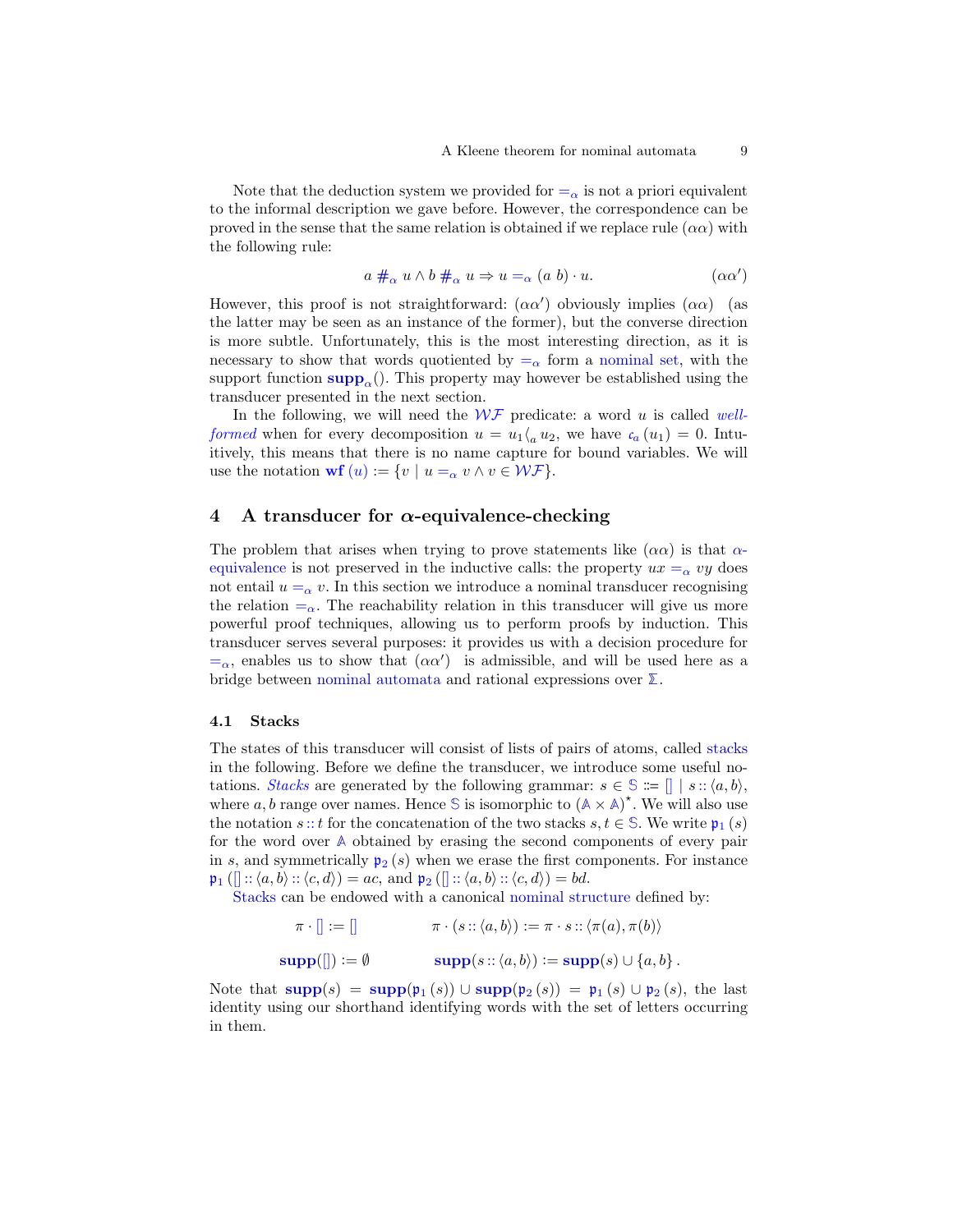<span id="page-9-0"></span>The pivotal notions for stacks are the [validates](#page-9-0) predicate and the [pop](#page-9-0) function. We say that a stack s validates the pair  $\langle a, b \rangle$ , written  $s \models \langle a, b \rangle$ , when either  $a = b$  and  $a \neq s$ , or s can be decomposed as  $s = s' :: \langle a, b \rangle :: s''$  $s = s' :: \langle a, b \rangle :: s''$  $s = s' :: \langle a, b \rangle :: s''$  in such a way that  $a \notin \mathfrak{p}_1(s'')$  $a \notin \mathfrak{p}_1(s'')$  $a \notin \mathfrak{p}_1(s'')$  and  $b \notin \mathfrak{p}_2(s'')$ . When s [validates](#page-9-0)  $\langle a, b \rangle$ , we may pop the pair from s, yielding the stack  $s \ominus \langle a, b \rangle$  defined by:

$$
\frac{a \notin \text{supp}(s)}{s \odot \langle a, a \rangle := s} \qquad \qquad \frac{a \notin \mathfrak{p}_1 \left( s' \right) \land b \notin \mathfrak{p}_2 \left( s' \right)}{\left( s :: \langle a, b \rangle : s' \right) \odot \langle a, b \rangle := s :: s'}.
$$

#### 4.2 Equivalence transducer

<span id="page-9-1"></span>We now define the *equivalence transducer*  $\mathcal{T}_{\alpha}$ , recognising  $=_{\alpha}$  $=_{\alpha}$ . This will not strictly speaking be a [nominal transducer,](#page-5-0) as we will discuss later on. Its state space is  $\mathbb{S}$  $\mathbb{S}$  $\mathbb{S}$ , with initial state  $\parallel$ , and the set of *accepting* states  $\mathbb{S}^{acc}$  consists of all stacks s containing only reflexive [p](#page-8-3)airs, i.e. such that  $\mathfrak{p}_1(s) = \mathfrak{p}_2(s)$ . The transition relation  $-[-/-]\rightarrow_{\mathscr{T}_{\alpha}}$  is defined by:

$$
s = \langle a, b \rangle
$$
  
\n
$$
s \models \langle a, b \rangle
$$
  
\n
$$
\forall a \in \text{supp}(x), \ s \models \langle a, \pi(a) \rangle
$$
  
\n
$$
\Rightarrow s = [a/\pi \cdot x] \rightarrow \mathcal{F}_{\alpha} \ s \cup \langle a, b \rangle
$$
  
\n
$$
s \models \langle a, \pi(a) \rangle
$$
  
\n
$$
\Rightarrow s = [x/\pi \cdot x] \rightarrow \mathcal{F}_{\alpha} \ s
$$

Note that this relation is functional, in the sense that for every triple  $\langle s, l, l' \rangle \in$  $\mathbb{S} \times \mathbb{Z} \times \mathbb{Z}$  $\mathbb{S} \times \mathbb{Z} \times \mathbb{Z}$  $\mathbb{S} \times \mathbb{Z} \times \mathbb{Z}$  there exists at most one stack s' such that  $s - [l/l'] \rightarrow_{\mathcal{F}_{\alpha}} s'$  $s - [l/l'] \rightarrow_{\mathcal{F}_{\alpha}} s'$  $s - [l/l'] \rightarrow_{\mathcal{F}_{\alpha}} s'$ . This transducer over an infinite state space is [equivariant,](#page-3-1) as one can easily check that  $s - [u/v] \rightarrow_{\mathscr{T}_{\alpha}} s'$  $s - [u/v] \rightarrow_{\mathscr{T}_{\alpha}} s'$  $s - [u/v] \rightarrow_{\mathscr{T}_{\alpha}} s'$  entails  $\pi \cdot s - [\pi \cdot u/\pi \cdot v] \rightarrow_{\mathscr{T}_{\alpha}} \pi \cdot s'.$  However, it is not orbit finite. This seems to be unavoidable since there are infinitely many  $\alpha$ [-equivalence](#page-7-0) classes (in particular, words of different length cannot be equivalent).

<span id="page-9-5"></span>**[T](#page-9-1)heorem 4.1.** The relation  $\mathcal{R}_{\mathcal{T}_{\alpha}}$  is exactly  $=_{\alpha}$  $=_{\alpha}$ .

<span id="page-9-2"></span>The full proof has been done in [Coq](https://coq.inria.fr/). The following technical lemma allows one to relate the binding power of a word with the stack contents:

**Lemma 4.2.** Whenever  $s - [u/v] \rightarrow_{\mathscr{T}_{\alpha}} s'$  $s - [u/v] \rightarrow_{\mathscr{T}_{\alpha}} s'$  $s - [u/v] \rightarrow_{\mathscr{T}_{\alpha}} s'$  the following identities hold:

$$
\left|\mathfrak{p}_{1}\left(s^{\prime}\right)\right|_{a}=\left(\left|\mathfrak{p}_{1}\left(s\right)\right|_{a}-d_{a}\left(u\right)\right)+c_{a}\left(u\right) \qquad\left|\mathfrak{p}_{2}\left(s^{\prime}\right)\right|_{a}=\left(\left|\mathfrak{p}_{2}\left(s\right)\right|_{a}-d_{a}\left(v\right)\right)+c_{a}\left(v\right).
$$

(Where  $\div$  is the truncated subtraction.)

<span id="page-9-3"></span>This lemma has the following corollaries:

Corollary 4.3. If  $[]-[u/v]\rightarrow_{\mathscr{T}_{\alpha}} s - [u'/v'] \rightarrow_{\mathscr{T}_{\alpha}} s'$  $[]-[u/v]\rightarrow_{\mathscr{T}_{\alpha}} s - [u'/v'] \rightarrow_{\mathscr{T}_{\alpha}} s'$  $[]-[u/v]\rightarrow_{\mathscr{T}_{\alpha}} s - [u'/v'] \rightarrow_{\mathscr{T}_{\alpha}} s'$  $[]-[u/v]\rightarrow_{\mathscr{T}_{\alpha}} s - [u'/v'] \rightarrow_{\mathscr{T}_{\alpha}} s'$  $[]-[u/v]\rightarrow_{\mathscr{T}_{\alpha}} s - [u'/v'] \rightarrow_{\mathscr{T}_{\alpha}} s'$  $[]-[u/v]\rightarrow_{\mathscr{T}_{\alpha}} s - [u'/v'] \rightarrow_{\mathscr{T}_{\alpha}} s'$  then  $|s| \leq m (uu')$  $|s| \leq m (uu')$  $|s| \leq m (uu')$ .

*Proof.* By Lemma [4.2,](#page-9-2) and [s](#page-2-3)in[c](#page-7-9)e  $\left[ \n\begin{array}{c} -\left[ u/v \right] \rightarrow \mathcal{F}_{\alpha} \n\end{array} \n\right.$  $\left[ \n\begin{array}{c} -\left[ u/v \right] \rightarrow \mathcal{F}_{\alpha} \n\end{array} \n\right.$  $\left[ \n\begin{array}{c} -\left[ u/v \right] \rightarrow \mathcal{F}_{\alpha} \n\end{array} \n\right.$  s, we have  $|s| = \sum_{a} c_a(u) \leq \|u\|$  $|s| = \sum_{a} c_a(u) \leq \|u\|$  $|s| = \sum_{a} c_a(u) \leq \|u\|$ . Since  $||u|| \leq m (uu')$  $||u|| \leq m (uu')$  $||u|| \leq m (uu')$  $||u|| \leq m (uu')$  $||u|| \leq m (uu')$ , the result follows.

<span id="page-9-4"></span>**Corollary 4.4.** For any words  $u, v$  of length n, the following are equivalent: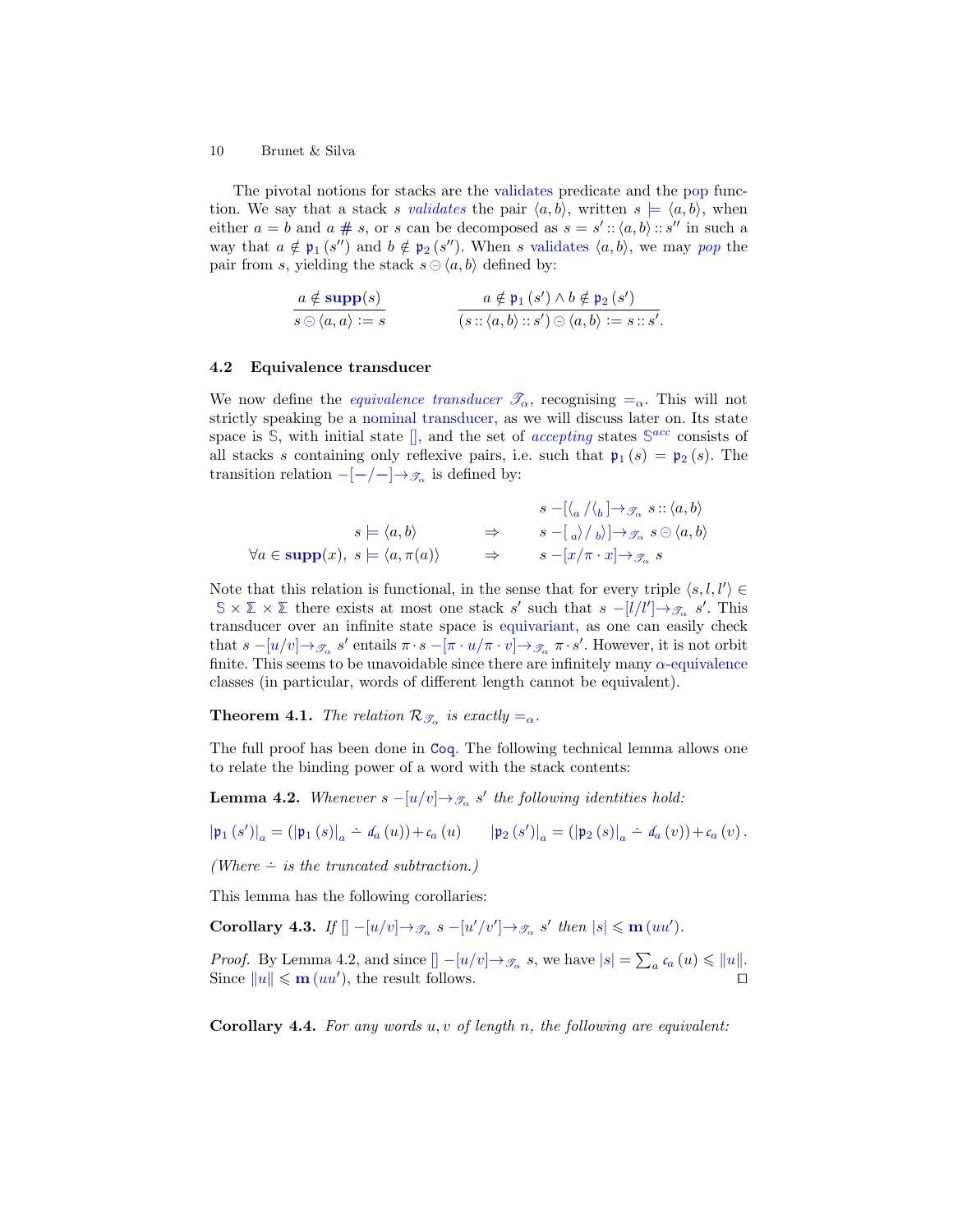- (i)  $u =_{\alpha} v$  $u =_{\alpha} v$  $u =_{\alpha} v$  and  $v \in W \mathcal{F}$ ;
- (ii) there are stack  $s_0 \dots s_n$  such that  $s_0 = []$  $s_0 = []$ ,  $s_n \in \mathbb{S}^{acc}$  $s_n \in \mathbb{S}^{acc}$  $s_n \in \mathbb{S}^{acc}$ , for every index  $0 \leq i < n$ we have  $s_i - [u_{i+1}/v_{i+1}] \rightarrow_{\mathscr{T}_{\alpha}} s_{i+1}$ , and for any index  $0 \leqslant i \leqslant n$  and name a we have  $|\mathfrak{p}_2(s_i)|_a \leq 1$  $|\mathfrak{p}_2(s_i)|_a \leq 1$  $|\mathfrak{p}_2(s_i)|_a \leq 1$ .

<span id="page-10-2"></span>These results allow us to show that the following are [nominal transductions:](#page-5-0)

<span id="page-10-5"></span> $=\xi^{n} := \{ \langle u, v \rangle \mid u =_{\alpha} v \wedge \mathbf{m} (u) \leqslant n \}$  $=\xi^{n} := \{ \langle u, v \rangle \mid u =_{\alpha} v \wedge \mathbf{m} (u) \leqslant n \}$  $=\xi^{n} := \{ \langle u, v \rangle \mid u =_{\alpha} v \wedge \mathbf{m} (u) \leqslant n \}$  $=\xi^{n} := \{ \langle u, v \rangle \mid u =_{\alpha} v \wedge \mathbf{m} (u) \leqslant n \}$  $\mathbf{w} \mathbf{f}^n \coloneqq \{ \langle u, v \rangle \ \ | \ u =_\alpha v \land \mathbf{m} \, (u) \leqslant n \land v \in \mathcal{WF} \} \, .$  $\mathbf{w} \mathbf{f}^n \coloneqq \{ \langle u, v \rangle \ \ | \ u =_\alpha v \land \mathbf{m} \, (u) \leqslant n \land v \in \mathcal{WF} \} \, .$  $\mathbf{w} \mathbf{f}^n \coloneqq \{ \langle u, v \rangle \ \ | \ u =_\alpha v \land \mathbf{m} \, (u) \leqslant n \land v \in \mathcal{WF} \} \, .$  $\mathbf{w} \mathbf{f}^n \coloneqq \{ \langle u, v \rangle \ \ | \ u =_\alpha v \land \mathbf{m} \, (u) \leqslant n \land v \in \mathcal{WF} \} \, .$  $\mathbf{w} \mathbf{f}^n \coloneqq \{ \langle u, v \rangle \ \ | \ u =_\alpha v \land \mathbf{m} \, (u) \leqslant n \land v \in \mathcal{WF} \} \, .$  $\mathbf{w} \mathbf{f}^n \coloneqq \{ \langle u, v \rangle \ \ | \ u =_\alpha v \land \mathbf{m} \, (u) \leqslant n \land v \in \mathcal{WF} \} \, .$  $\mathbf{w} \mathbf{f}^n \coloneqq \{ \langle u, v \rangle \ \ | \ u =_\alpha v \land \mathbf{m} \, (u) \leqslant n \land v \in \mathcal{WF} \} \, .$ 

**Theorem 4.5.** For any  $n \in \mathbb{N}$ , both  $=\frac{\leq n}{\alpha}$  $=\frac{\leq n}{\alpha}$  and  $\mathbf{w} \mathbf{f}^n$  are [nominal transductions.](#page-5-0)

*Proof.* Thanks to Corollary [4.3,](#page-9-3) we know that  $=\alpha^{\leq n}$  $=\alpha^{\leq n}$  is recognised by  $\mathscr{T}_{\alpha}$  $\mathscr{T}_{\alpha}$  $\mathscr{T}_{\alpha}$  restricted to states  $\mathbb{S}^{\leq n}$  $\mathbb{S}^{\leq n}$  $\mathbb{S}^{\leq n}$ , made up of stacks of length less that n. This is a [tractable](#page-3-1) set, by Lemma [2.4.](#page-4-1) Combined with Corollary [4.4,](#page-9-4) this proves that  $\mathbf{w} \mathbf{f}^n$  is recognised by  $\mathcal{T}_{\alpha}$  $\mathcal{T}_{\alpha}$  $\mathcal{T}_{\alpha}$  $\mathcal{T}_{\alpha}$  $\mathcal{T}_{\alpha}$  re[s](#page-2-3)tricted to stacks such that  $|s| \leq n$  and  $\forall a, |\mathfrak{p}_2(s)|_a \leq 1$ . This set of stacks being an equivariant subset of  $\mathbb{S}^{\leq n}$ , by Lemma 2.4 it is also tractable. being an [equivariant](#page-3-1) subset of  $\mathbb{S}^{\leq n}$  $\mathbb{S}^{\leq n}$  $\mathbb{S}^{\leq n}$ , by Lemma [2.4](#page-4-1) it is also [tractable.](#page-3-1)

### <span id="page-10-0"></span>5 Memory-finite rational languages

In this s[e](#page-2-1)ction we consider regular languages over  $\Sigma$ , i.e. languages  $\llbracket e \rrbracket$  for some expression  $e \in \text{Rat} \langle \Sigma \rangle$  $e \in \text{Rat} \langle \Sigma \rangle$  $e \in \text{Rat} \langle \Sigma \rangle$ . We may lift  $\alpha$ [-equivalence](#page-7-0) to languages as follows. First, the  $\alpha$ -closure of a language L is defined as

$$
L^{\alpha} := \{ u \in \mathbb{Z}^{\star} \mid \exists v \in L, u =_{\alpha} v \}.
$$

Now we say that two languages are equivalent if their  $\alpha$ [-closures](#page-10-0) are equal.

We lift the support function from  $\Sigma$  to [Rat](#page-2-1) $\langle \Sigma \rangle$  in the canonical way: for letters in  $\Sigma$  we use the [supp](#page-3-0)(−) function from the nominal structure of the alphabet, the support of 0 and 1 is the empty set, the support of  $e^*$  is that of e and the [supp](#page-3-0)ort of both  $e + f$  and  $e \cdot f$  is  $\text{supp}(e) \cup \text{supp}(f)$ . This definition is an over approximation of the pointwise lifting of the support function on words: ind[e](#page-2-1)ed  $\bigcup_{u \in [\![e]\!]}\text{supp}(u) \subseteq \text{supp}(e)$  $\bigcup_{u \in [\![e]\!]}\text{supp}(u) \subseteq \text{supp}(e)$  $\bigcup_{u \in [\![e]\!]}\text{supp}(u) \subseteq \text{supp}(e)$ . Note that  $\text{supp}(e)$  is always finite, and [supp](#page-3-0)orts  $\llbracket e \rrbracket$  $\llbracket e \rrbracket$  $\llbracket e \rrbracket$  in the sense that whenever  $\pi \perp \text{supp}(e)$ , we have  $\pi \cdot \llbracket e \rrbracket = \llbracket e \rrbracket$ .

<span id="page-10-4"></span><span id="page-10-1"></span>A language  $L \subseteq \mathbb{Z}^*$  is called *memory-finite* if there exists a bound N such that  $\forall u \in L, \mathbf{m}(u) \leq N$  $\forall u \in L, \mathbf{m}(u) \leq N$  $\forall u \in L, \mathbf{m}(u) \leq N$ . A rational expression is [memory-finite](#page-10-1) if its language is [memory-finite.](#page-10-1)

**Lemma 5.1.** For any rational expression  $e$ , the following are equivalent: (i)  $e$ is [memory-finite;](#page-10-1) (ii) th[e](#page-2-1) set  $\{\mathcal{F}_a(u) \mid u \in [e], a \in \mathbb{A}\}\$  $\{\mathcal{F}_a(u) \mid u \in [e], a \in \mathbb{A}\}\$  $\{\mathcal{F}_a(u) \mid u \in [e], a \in \mathbb{A}\}\$  $\{\mathcal{F}_a(u) \mid u \in [e], a \in \mathbb{A}\}\$  $\{\mathcal{F}_a(u) \mid u \in [e], a \in \mathbb{A}\}\$ is finite; (iii)  $\forall u \in [e],$  $\mathbf{m}(u) \leq 2 \times |e|$  $\mathbf{m}(u) \leq 2 \times |e|$  $\mathbf{m}(u) \leq 2 \times |e|$ . (Where |e| is the number of occurrences of letters in e.)

<span id="page-10-3"></span>This lemma was proved in [Coq](https://coq.inria.fr/). As a result of independent interest, we state here the following fact:

**Th[e](#page-2-1)orem 5.2.** For any [memory-finite](#page-10-1) expression e,  $\llbracket e \rrbracket^{\alpha}$  is recognised by some deterministic norminal extension deterministic [nominal automaton.](#page-4-0)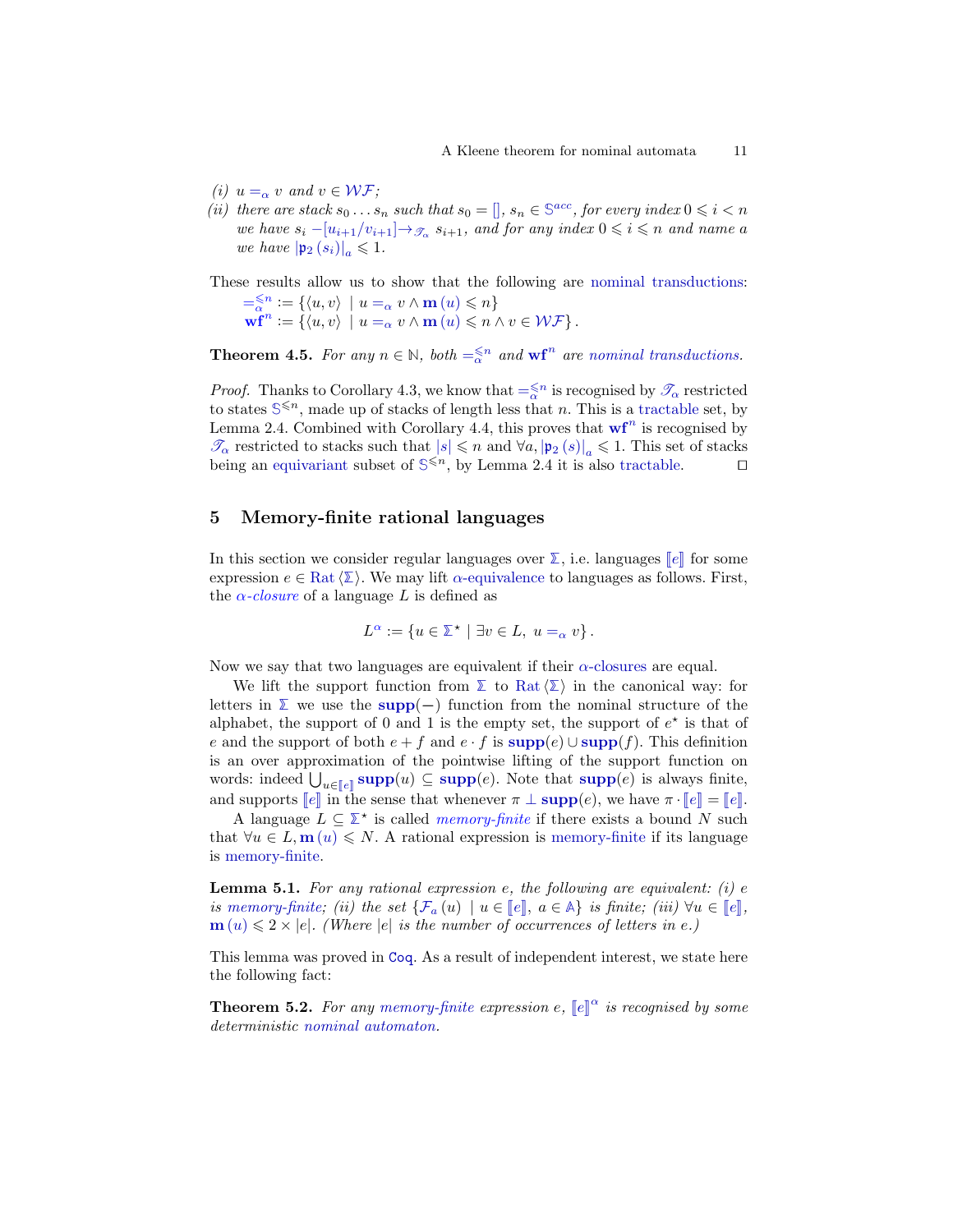*Proof.* L[e](#page-2-1)t N be the memory of  $[\![e]\!]$ . By definition, this means that  $[\![e]\!]^\alpha$  is equal to the language  $\leq^{\leq N}$  ( $[\![e]\!]$ ). However, the automator built by applying the conto th[e](#page-2-1) language  $=\frac{5}{8}N$  $=\frac{5}{8}N$  ([e]). However, the automaton built by applying the con-<br>attuation from Lomma 2.0 does not viold a deterministic automaton, over if the struction from Lemma [2.9](#page-5-1) does not yield a deterministic automaton, even if the input automaton is deterministic. Fortunately, in the present case we can determinise the resulting automaton. To do so, we will rely on the following technical result about  $\mathscr{T}_{\alpha}$  $\mathscr{T}_{\alpha}$  $\mathscr{T}_{\alpha}$ , which was established using [Coq](https://coq.inria.fr/): for every word  $u \in \mathbb{Z}^*$ , there is a word  $tr(u) \in \mathbb{A}^*$  $tr(u) \in \mathbb{A}^*$  $tr(u) \in \mathbb{A}^*$  such that for any stack s and word v:

$$
[]-[u/v]\to_{\mathcal{F}} s \Rightarrow \mathfrak{p}_1(s) = tr(u)
$$
\n(6)

$$
[]-[v/u]\to_{\mathcal{F}} s\Rightarrow \mathfrak{p}_2(s)=tr(u).
$$
\n(7)

Notice that this implies that  $\text{supp}(tr(u)) \subseteq \text{supp}(u)$  $\text{supp}(tr(u)) \subseteq \text{supp}(u)$  $\text{supp}(tr(u)) \subseteq \text{supp}(u)$  $\text{supp}(tr(u)) \subseteq \text{supp}(u)$  $\text{supp}(tr(u)) \subseteq \text{supp}(u)$ : indeed since  $u =_{\alpha} u$  $u =_{\alpha} u$  $u =_{\alpha} u$ there is a stack s such that  $[$  $-[u/u] \rightarrow \mathcal{F}_{\alpha}$  $-[u/u] \rightarrow \mathcal{F}_{\alpha}$  $-[u/u] \rightarrow \mathcal{F}_{\alpha}$  $-[u/u] \rightarrow \mathcal{F}_{\alpha}$  $-[u/u] \rightarrow \mathcal{F}_{\alpha}$  s, so  $tr(u) = \mathfrak{p}_1(s)$  $tr(u) = \mathfrak{p}_1(s)$ , and according to Lemma [4.2](#page-9-2) whenever  $a \in \mathfrak{p}_1(s)$  $a \in \mathfrak{p}_1(s)$  $a \in \mathfrak{p}_1(s)$  we have  $c_a(u) \neq 0$  $c_a(u) \neq 0$  which implies  $a \in \text{supp}(u)$  $a \in \text{supp}(u)$  $a \in \text{supp}(u)$ .

Let  $\mathscr{A} = \langle Q, \Sigma, \delta, q_0, F \rangle$  be some deterministic finite-state automaton for  $\llbracket e \rrbracket$  $\llbracket e \rrbracket$  $\llbracket e \rrbracket$ , with  $\Sigma \in \mathcal{P}_f(\mathbb{Z})$ . We write  $\bar{a}$  for the finite set of names mentioned in the finite alphabet  $\Sigma: \bar{a} := \bigcup_{l \in \Sigma} \text{supp}(l) \subseteq \text{supp}(e)$  $\Sigma: \bar{a} := \bigcup_{l \in \Sigma} \text{supp}(l) \subseteq \text{supp}(e)$  $\Sigma: \bar{a} := \bigcup_{l \in \Sigma} \text{supp}(l) \subseteq \text{supp}(e)$ . Notice that this means that  $\pi \perp \bar{a} \Rightarrow \pi \perp \Sigma^*$ . Without loss of generality, we assume that  $\delta$  is a partial function  $Q \times \Sigma \to Q$  and that  $\mathscr A$  has no sink-state: for any state  $q \in Q$ , there exists a word  $u \in \Sigma^*$  such that  $\delta(q, u) \in F$ . If we look back at the proof of Lemma [2.9,](#page-5-1) we see that the states in the automaton we get for  $=\alpha^{\leq N}$  $=\alpha^{\leq N}$  ( $\mathscr{A}$ ) are pairs of a state from Q and a stack from  $\mathbb{S}^{\leq N} := (\mathbb{A}^2)^{\leq N}$  $\mathbb{S}^{\leq N} := (\mathbb{A}^2)^{\leq N}$  $\mathbb{S}^{\leq N} := (\mathbb{A}^2)^{\leq N}$  $\mathbb{S}^{\leq N} := (\mathbb{A}^2)^{\leq N}$  $\mathbb{S}^{\leq N} := (\mathbb{A}^2)^{\leq N}$ . Now, let us do the standard powerset construction on this automaton: we get an automaton  $\mathscr{A}' \vcentcolon= \langle Q', \Sigma, \delta', q_0', F' \rangle$  where:

$$
Q' = \mathcal{P} \left( Q \times \mathbb{S}^{\leq N} \right); \qquad q'_0 = \{ \langle q_0, [] \rangle \}; \qquad F' = \{ \bar{q} \in Q' \mid \bar{q} \cap (F \times \mathbb{S}^{acc}) \neq \emptyset \} ;
$$

$$
\delta'(\bar{q}, l) = \{ \langle q', s' \rangle \mid \exists \langle q, s \rangle \in \bar{q}, \exists l' \in \Sigma : q' = \delta(q, l) \wedge s - [l'/l] \rightarrow \mathcal{I}_{\alpha} s' \}.
$$

Unfortunately, state space  $Q'$  is not [tractable,](#page-3-1) since it is not [orbit-finite.](#page-3-1) However, as we will now prove, the subset of reachable states is [tractable.](#page-3-1) Therefore if we restrict  $\mathscr{A}'$  to its reachable part we get a language-equivalent deterministic [nominal automaton.](#page-4-0) A state  $\bar{q} \in Q'$  is reachable if there exists a word v such that  $\delta'(q'_0, v) = \bar{q}$ . By unfolding the definitions, we can see that  $\bar{q}$  is reachable by the word  $v$  when the following equivalence is satisfied:

$$
\forall q, s: \langle q, s \rangle \in \bar{q} \Leftrightarrow \exists u: q = \delta(q_0, u) \wedge [] - [u/v] \rightarrow_{\mathscr{T}_{\alpha}} s.
$$

This im[p](#page-8-3)lies that  $\forall \langle q, s \rangle \in \bar{q}$ ,  $\mathfrak{p}_2(s) = tr(v)$  $\mathfrak{p}_2(s) = tr(v)$  $\mathfrak{p}_2(s) = tr(v)$ , and  $\mathfrak{p}_1(s) = tr(u)$  for some  $u \in$ **[pref](#page-2-3)** ( $\llbracket e \rrbracket$  $\llbracket e \rrbracket$  $\llbracket e \rrbracket$ ). This second condition tells us that  $\mathfrak{p}_1(s) \in \bar{a}^{\leq N}$  $\mathfrak{p}_1(s) \in \bar{a}^{\leq N}$  $\mathfrak{p}_1(s) \in \bar{a}^{\leq N}$  which is a finite set.<br>Hence the set of reachable states is contained (module isomorphism) in the set: Hence the set of reachable states is contained (modulo isomorphism) in the set:

$$
\mathcal{Q} := \mathcal{P}\left(Q \times \bar{a}^{\leq N}\right) \times \mathbb{A}^{\leq N}.
$$

This set being the product of a finite set with a [tractable](#page-3-1) one, it is [tractable.](#page-3-1) Notice that the set of reachable states is supported by the finite set  $\bar{a}$ : indeed if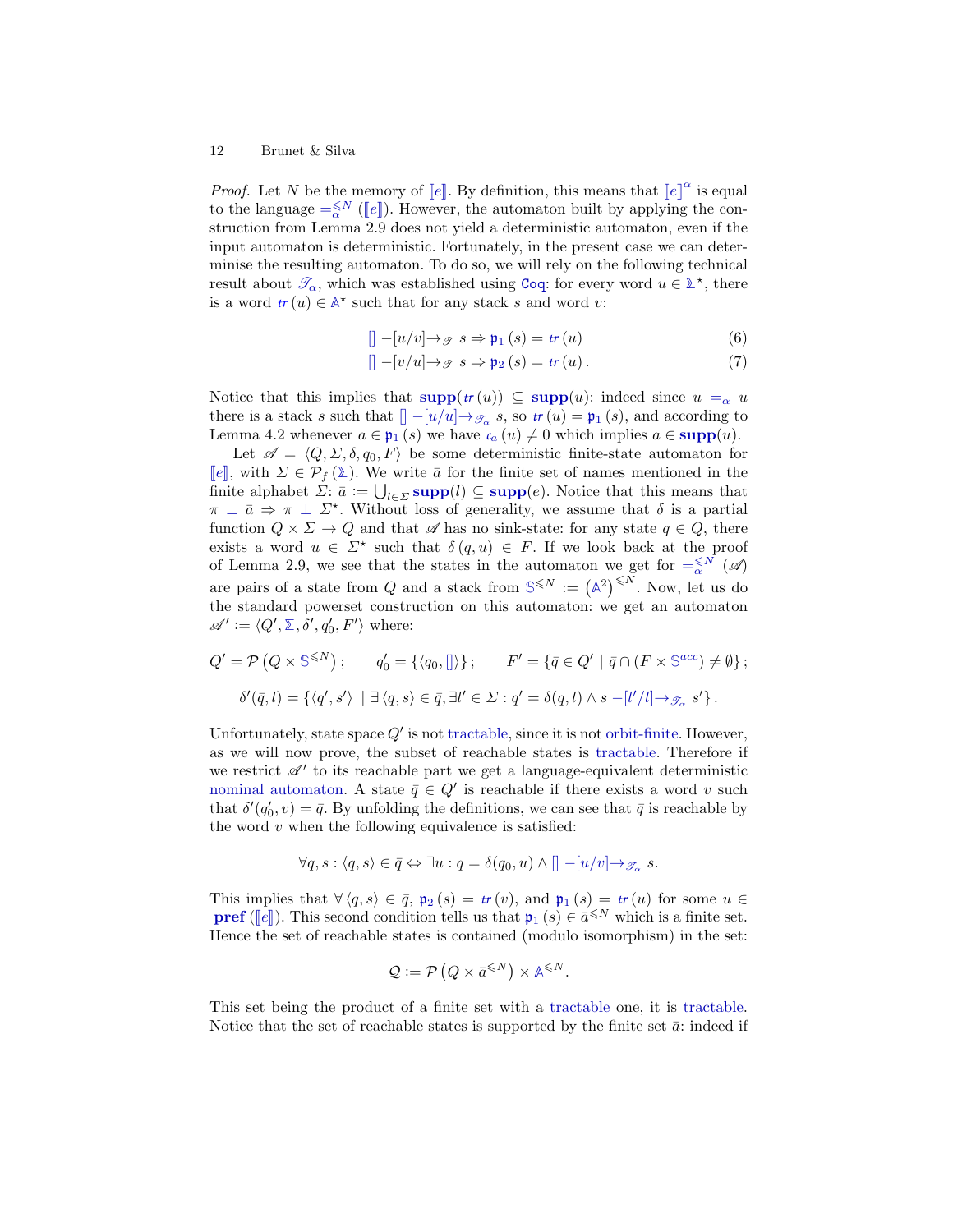$\pi \perp \bar{a}$ , then we already know that  $\pi \perp \Sigma^*$  so if  $\bar{q}$  is reachable by the word v, then  $\pi \cdot \bar{q}$  is reachable by  $\pi \cdot v$  since:

$$
\langle q, s \rangle \in \pi \cdot \bar{q} \Leftrightarrow \langle q, \pi^{-1} \cdot s \rangle \in \bar{q} \Leftrightarrow \exists u : q = \delta(q_0, u) \land [] -[u/v] \rightarrow_{\mathcal{F}_{\alpha}} \pi^{-1} \cdot s
$$

$$
\Leftrightarrow \exists u : q = \delta(q_0, u) \land \pi \cdot [] -[\pi \cdot u/\pi \cdot v] \rightarrow_{\mathcal{F}_{\alpha}} s
$$

$$
\Leftrightarrow \exists u : q = \delta(q_0, u) \land [] -[u/\pi \cdot v] \rightarrow_{\mathcal{F}_{\alpha}} s.
$$

We conclude that the set of reachable states is [tractable](#page-3-1) by applying Lemma [2.4,](#page-4-1) which tells us that a [finitely supported](#page-3-1) subset of a [tractable](#page-3-1) set is [tractable.](#page-3-1)  $\Box$ 

<span id="page-12-0"></span>We may use rational expressions over **[Σ](#page-6-2)** to generate languages over **[X](#page-6-1)** as follows: given a term  $e \in \text{Rat} \langle \Sigma \rangle$  $e \in \text{Rat} \langle \Sigma \rangle$  $e \in \text{Rat} \langle \Sigma \rangle$ , the language *generated* by e, written  $\langle e \rangle$  is the set of words obtained by erasing the brackets from the [well-formed](#page-8-0) words from  $\llbracket e \rrbracket^{\alpha}$  $\llbracket e \rrbracket^{\alpha}$  $\llbracket e \rrbracket^{\alpha}$ . In other words, if we define  $\eta$  to be the monoid homomorphism defined by  $\eta\left(\langle_{a}\right) = \eta\left(\right|_{a}\right) = \varepsilon$  $\eta\left(\langle_{a}\right) = \eta\left(\right|_{a}\right) = \varepsilon$  $\eta\left(\langle_{a}\right) = \eta\left(\right|_{a}\right) = \varepsilon$  and  $\forall x \in \mathbb{X}, \eta(x) = x$  $\forall x \in \mathbb{X}, \eta(x) = x$  $\forall x \in \mathbb{X}, \eta(x) = x$ , we have  $\left(\Vert e \Vert\right) := \eta\left(\mathbf{wf}\left(\mathbf{u}[e]\right)\right)$  $\left(\Vert e \Vert\right) := \eta\left(\mathbf{wf}\left(\mathbf{u}[e]\right)\right)$  $\left(\Vert e \Vert\right) := \eta\left(\mathbf{wf}\left(\mathbf{u}[e]\right)\right)$ .

# <span id="page-12-1"></span>6 Kleene Theorem

<span id="page-12-2"></span>In this section, we show that [regular nominal languages](#page-4-0) over **[X](#page-6-1)** are exactly those [generated](#page-12-0) by [memory-finite](#page-10-1) rational expressions. To that end, we call a language L rational if there is some [memory-finite](#page-10-1) expression e such that  $L = (e)$ .

From what we know so far, one direction is immediate:

#### **Lemma 6.1.** For any [memory-finite](#page-10-1) expression e,  $\{e\}$  is [regular nominal.](#page-4-0)

*Proof.* Since  $e$  is [memory-finite,](#page-10-1) according to Lemma [5.1,](#page-10-4) every word in  $e$  has [memory](#page-7-2) l[e](#page-2-1)ss than  $2 \times |e|$ . Therefore,  $\mathbf{wf}([\lVert e \rVert]) = \mathbf{wf}^{2 \times |e|}([\lVert e \rVert])$  $\mathbf{wf}([\lVert e \rVert]) = \mathbf{wf}^{2 \times |e|}([\lVert e \rVert])$  $\mathbf{wf}([\lVert e \rVert]) = \mathbf{wf}^{2 \times |e|}([\lVert e \rVert])$ . By the classic Kl[e](#page-2-1)ene theorem  $\llbracket e \rrbracket$  is regular and thanks to Theorem [4.5](#page-10-5) we know that  $\mathbf{wf}^{2\times |e|}$  $\mathbf{wf}^{2\times |e|}$  $\mathbf{wf}^{2\times |e|}$ is a [nominal transduction.](#page-5-0) Since we may also see easily that  $\eta$  is a [nominal](#page-5-0) [transduction,](#page-5-0) the statement follows from Lemma [2.9.](#page-5-1)  $\Box$ 

We now show that [nominal regular languages](#page-4-0) are [rational.](#page-12-2) We fix a [nominal](#page-4-0) [automaton](#page-4-0)  $\mathscr{A} = \langle Q, \mathbb{X}, \Delta, I, F \rangle$  $\mathscr{A} = \langle Q, \mathbb{X}, \Delta, I, F \rangle$  $\mathscr{A} = \langle Q, \mathbb{X}, \Delta, I, F \rangle$ , and assume without loss of generality that its state space is [strict,](#page-3-1) [equivariant](#page-3-1) and [orbit-finite.](#page-3-1) We also fix a finite set  $\bar{a}_0 \subset A$  $\bar{a}_0 \subset A$ that supports I, F and  $\Delta$ . As a first step, we will find a finite sub-automaton of  $\mathscr A$  that is "large enough" to describe the language of  $\mathscr A$ . We do this by picking a finite set  $\bar{\mathbf{a}} \subseteq \mathbb{A}$  $\bar{\mathbf{a}} \subseteq \mathbb{A}$  $\bar{\mathbf{a}} \subseteq \mathbb{A}$  such that:

<span id="page-12-3"></span>
$$
\forall \alpha \in I \cup F \cup \Delta, \exists \beta \in I \cup F \cup \Delta : \text{supp}(\beta) \subseteq \bar{\mathbf{a}} \wedge \exists \pi : \pi \perp \bar{\mathbf{a}}_0 \wedge \pi \cdot \beta = \alpha.
$$

Such a set always exists: we just need to pick a representative per [orbit,](#page-3-1) and take the union of their [supports.](#page-3-0) As a shorthand, we write  $\mathfrak{S}_0$  $\mathfrak{S}_0$  $\mathfrak{S}_0$  for the set of permutations over  $\mathbb{A} \setminus \bar{\mathbf{a}}_0$  $\mathbb{A} \setminus \bar{\mathbf{a}}_0$  $\mathbb{A} \setminus \bar{\mathbf{a}}_0$ , i.e. the permutations  $\pi \in \mathfrak{S}_{\mathbb{A}}$  $\pi \in \mathfrak{S}_{\mathbb{A}}$  $\pi \in \mathfrak{S}_{\mathbb{A}}$  such that  $\pi$  [fixes](#page-2-0)  $\bar{\mathbf{a}}_0$ . We then define the finite automaton  $\mathscr{A}_{\bar{a}} := \langle Q \vert_{\bar{a}}, \mathbb{X} \vert_{\bar{a}}, \Delta \vert_{\bar{a}}, I \vert_{\bar{a}}, F \vert_{\bar{a}}\rangle$  $\mathscr{A}_{\bar{a}} := \langle Q \vert_{\bar{a}}, \mathbb{X} \vert_{\bar{a}}, \Delta \vert_{\bar{a}}, I \vert_{\bar{a}}, F \vert_{\bar{a}}\rangle$  $\mathscr{A}_{\bar{a}} := \langle Q \vert_{\bar{a}}, \mathbb{X} \vert_{\bar{a}}, \Delta \vert_{\bar{a}}, I \vert_{\bar{a}}, F \vert_{\bar{a}}\rangle$ . The runs of this automaton are related to those in  $\mathscr A$  as follows.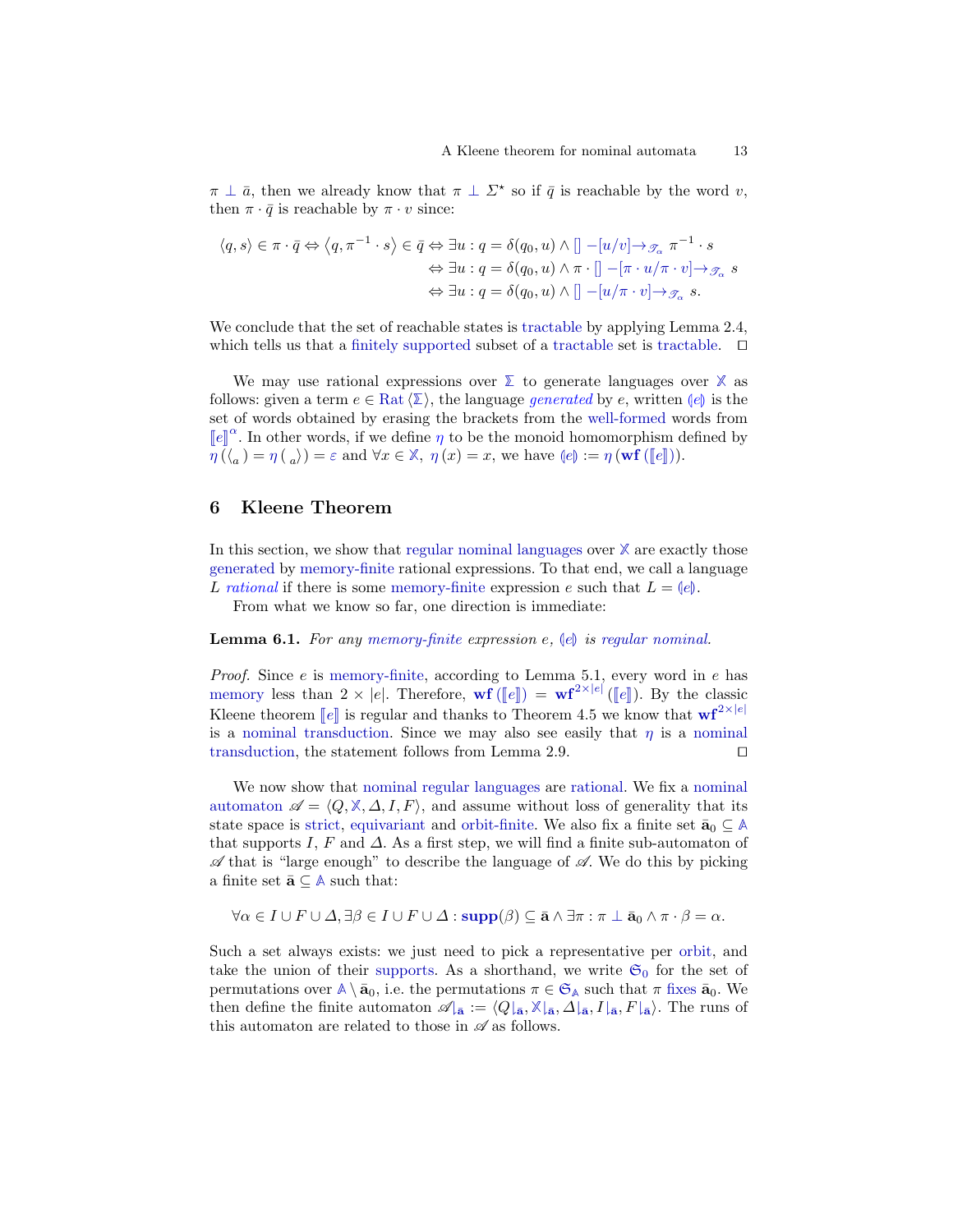<span id="page-13-3"></span><span id="page-13-2"></span>**Fact 1.** For any letters  $(x_i)_{1,\ldots,n}$  and any states  $(q_i)_{0,\ldots,n}$ , t.f.a.e.: (i) there is a run  $p_0 \xrightarrow{x_1} a p_1 \dots \xrightarrow{x_n} a p_n$  (ii) there is a run  $q_0 \xrightarrow{y_1} a q_1 \dots \xrightarrow{y_n} a q_n$ and a sequence  $(\pi_i)_{0,\dots,n}$  from  $\mathfrak{S}_0$  $\mathfrak{S}_0$  $\mathfrak{S}_0$  such that  $\pi_0 \cdot q_0 = p_0$  and  $\forall i > 0$  we have  $\pi_i \cdot \langle q_{i-1}, y_i, q_i \rangle = \langle p_{i-1}, x_i, p_i \rangle.$ 

We now define a finite automaton  $\mathscr{A}'$  over the alphabet  $\mathbb{Z}\left|_{\mathbf{a}}\right.^{\star}$ . The state space of this automaton will be  $Q' := Q|_{\bar{\mathbf{a}}} \cup \{q_0, q_f\}$ , with  $q_0$  and  $q_f$  fresh states, respectively the initial and final states. We build its transitions as follows:

- 1. for any initial state  $q \in I|_{\bar{\mathbf{a}}}$ , and any word  $a_1 \ldots a_n \in (\bar{\mathbf{a}}_0 \cup \text{supp}(q))^{\bowtie}$  $a_1 \ldots a_n \in (\bar{\mathbf{a}}_0 \cup \text{supp}(q))^{\bowtie}$  $a_1 \ldots a_n \in (\bar{\mathbf{a}}_0 \cup \text{supp}(q))^{\bowtie}$ , there is a transition  $q_0 \xrightarrow{\langle a_1 \cdots \langle a_n \rangle} q \in \Delta';$
- 2. for any final state  $q \in F|_{\bar{\mathbf{a}}}$ , and any word  $a_1 \ldots a_n \in (\text{supp}(q) \setminus \bar{\mathbf{a}}_0)^{\bowtie}$  $a_1 \ldots a_n \in (\text{supp}(q) \setminus \bar{\mathbf{a}}_0)^{\bowtie}$  $a_1 \ldots a_n \in (\text{supp}(q) \setminus \bar{\mathbf{a}}_0)^{\bowtie}$ , there is a transition  $q \xrightarrow{a_1 \cdots a_n} q_f \in \Delta';$
- 3. we have a transition  $p \xrightarrow{\langle a_1 \cdots \langle a_n x_{b_1} \rangle \cdots \rangle} q \in \Delta'$  for every transition  $p \xrightarrow{x} \mathcal{A}|_{\mathbf{a}}$ q and any pair of words:

<span id="page-13-0"></span> $a_1 \ldots a_n \in \left( (\text{supp}(q) \cup \text{supp}(x)) \setminus (\text{supp}(p) \cup \bar{a}_0) \right)^{\bowtie}$  $a_1 \ldots a_n \in \left( (\text{supp}(q) \cup \text{supp}(x)) \setminus (\text{supp}(p) \cup \bar{a}_0) \right)^{\bowtie}$  $a_1 \ldots a_n \in \left( (\text{supp}(q) \cup \text{supp}(x)) \setminus (\text{supp}(p) \cup \bar{a}_0) \right)^{\bowtie}$  $b_1 \ldots b_m \in ((\text{supp}(p) \cup \text{supp}(x)) \setminus (\text{supp}(q) \cup \bar{\mathbf{a}}_0))^{\bowtie}.$  $b_1 \ldots b_m \in ((\text{supp}(p) \cup \text{supp}(x)) \setminus (\text{supp}(q) \cup \bar{\mathbf{a}}_0))^{\bowtie}.$  $b_1 \ldots b_m \in ((\text{supp}(p) \cup \text{supp}(x)) \setminus (\text{supp}(q) \cup \bar{\mathbf{a}}_0))^{\bowtie}.$ 

Since we have only a finite number of transitions, we know that this automaton may be transformed into a finite state automaton over  $\sum_{\mathbf{a}}$ , therefore thanks to Kl[e](#page-2-1)ene's theorem there is a rational expression  $e \in \text{Rat} \langle \Sigma \rangle$  $e \in \text{Rat} \langle \Sigma \rangle$  $e \in \text{Rat} \langle \Sigma \rangle$  such that  $||e|| = \mathcal{L}_{\mathscr{A}}$  $||e|| = \mathcal{L}_{\mathscr{A}}$  $||e|| = \mathcal{L}_{\mathscr{A}}$ . We now need to check that e is [memory-finite](#page-10-1) and that  $\langle e \rangle = \mathcal{L}_{\mathscr{A}}$  $\langle e \rangle = \mathcal{L}_{\mathscr{A}}$  $\langle e \rangle = \mathcal{L}_{\mathscr{A}}$ . For the first property, we show the following property of  $\mathscr{A}'$ :

**Fact 2.** For every run  $q_0 \stackrel{w}{\rightarrow}_{\mathscr{A}} q \in Q|_{\bar{\mathbf{a}}}$  $q_0 \stackrel{w}{\rightarrow}_{\mathscr{A}} q \in Q|_{\bar{\mathbf{a}}}$  $q_0 \stackrel{w}{\rightarrow}_{\mathscr{A}} q \in Q|_{\bar{\mathbf{a}}}$ , the word  $w \in \mathcal{WF}$  $w \in \mathcal{WF}$  $w \in \mathcal{WF}$ ,  $\mathbf{m}(w) \leq \#\bar{\mathbf{a}}$  $\mathbf{m}(w) \leq \#\bar{\mathbf{a}}$  $\mathbf{m}(w) \leq \#\bar{\mathbf{a}}$  and either  $a \in \text{supp}(q) \cup \bar{a}_0$  $a \in \text{supp}(q) \cup \bar{a}_0$  $a \in \text{supp}(q) \cup \bar{a}_0$  $a \in \text{supp}(q) \cup \bar{a}_0$  $a \in \text{supp}(q) \cup \bar{a}_0$  and  $\mathcal{F}_a(w) = c$  $\mathcal{F}_a(w) = c$  $\mathcal{F}_a(w) = c$ , or  $a \notin \text{supp}(q) \cup \bar{a}_0$  and  $\mathcal{F}_a(w) = \varepsilon$ .

This fact [e](#page-2-1)ntails that  $\llbracket e \rrbracket \subseteq \mathcal{WF}$  $\llbracket e \rrbracket \subseteq \mathcal{WF}$  $\llbracket e \rrbracket \subseteq \mathcal{WF}$  and  $\mathbf{m}(e) \leq \# \bar{\mathbf{a}}$  $\mathbf{m}(e) \leq \# \bar{\mathbf{a}}$  $\mathbf{m}(e) \leq \# \bar{\mathbf{a}}$  $\mathbf{m}(e) \leq \# \bar{\mathbf{a}}$  $\mathbf{m}(e) \leq \# \bar{\mathbf{a}}$ . Fact [2](#page-13-0) will also serve to prove the following correspondence.

**Fact 3.** For any  $w \in \mathbb{Z}^*$ , the word w belongs to  $\textbf{wf}(\mathcal{L}_{\mathscr{A}})$  $\textbf{wf}(\mathcal{L}_{\mathscr{A}})$  $\textbf{wf}(\mathcal{L}_{\mathscr{A}})$  $\textbf{wf}(\mathcal{L}_{\mathscr{A}})$  $\textbf{wf}(\mathcal{L}_{\mathscr{A}})$  if and only if there is a sequence of permutations  $\pi_0 \dots \pi_{n+1} \in \mathfrak{S}_0$  $\pi_0 \dots \pi_{n+1} \in \mathfrak{S}_0$  $\pi_0 \dots \pi_{n+1} \in \mathfrak{S}_0$  and a run

<span id="page-13-1"></span>
$$
q_0 \xrightarrow{u_0} \mathcal{A}' \ q_1 \xrightarrow{u_1} \mathcal{A}' \cdots \xrightarrow{u_n} \mathcal{A}' \ q_{n+1} \xrightarrow{u_{n+1}} \mathcal{A}' \ q_f
$$

such that  $w = (\pi_0 \cdot u_0) \dots (\pi_{n+1} \cdot u_{n+1})$  and  $\forall 0 < i \leq n, \pi_{i-1} \cdot q_i = \pi_i \cdot q_i$ .

From Facts [1](#page-12-3) and [3](#page-13-1) it is not hard to see that our construction is correct, thus proving that every [regular nominal](#page-4-0) language is [rational.](#page-12-2)

Theorem 6.2. The class of [regular nominal](#page-4-0) languages coincides with the class of [rational](#page-12-2) languages.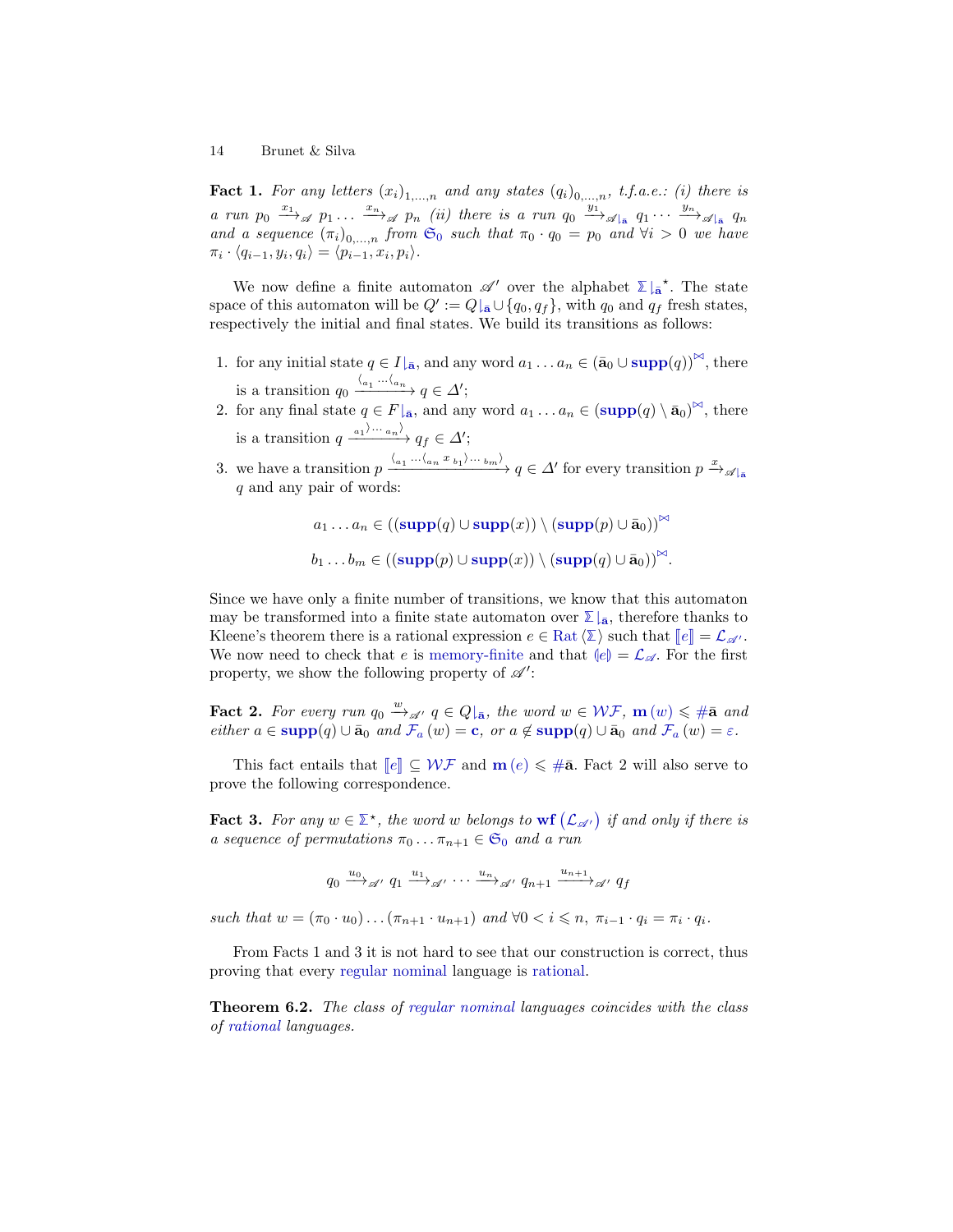### <span id="page-14-0"></span>7 Related work

Schröder at al.'s regular bar-expressions [\[18\]](#page-16-9) enjoy such a Kleene theorem. Regular bar-expressions add an operator  $\vert_a$  to the alphabet, intuitively writing an a on the right-hand side of the bar, and hiding it from the left-hand side. These expressions are equipped with two semantics, called "local" and "global" freshness. Under "local" freshness, the class of automata represented by these expressions is a strict subset of the class of [nominal automata,](#page-4-0) where no name may be guessed (i.e. for every transition  $p \stackrel{x}{\to} q$  we have  $\text{supp}(q) \subseteq \text{supp}(p) \cup \text{supp}(x)$  $\text{supp}(q) \subseteq \text{supp}(p) \cup \text{supp}(x)$  $\text{supp}(q) \subseteq \text{supp}(p) \cup \text{supp}(x)$ ), and where a policy of "name dropping" is enforced: a name may be in the support of a state only if it will appear later. For instance, this precludes recognising the languages  $L_2$  and  $L_5$  from the introduction. Under "global" freshness however the situation is more contrasted. With this semantics, the expressive power of bar-expressions is incomparable with that of memory-finite expressions. Indeed, they can denote the language of words where all the letters are different by  $|a^*|$ , but cannot denote  $L_3 := (\langle a \ a \ a^* \rangle^*) = \mathbb{A}^*$  $L_3 := (\langle a \ a \ a^* \rangle^*) = \mathbb{A}^*$  $L_3 := (\langle a \ a \ a^* \rangle^*) = \mathbb{A}^*$ . However if we drop the memory-<br>finite requirement, one can translate har expressions into regular expressions exerfinite requirement, one can translate bar-expressions into regular expressions over **[Σ](#page-6-2)** by replacing every occurrence of |a with  $\langle a \mid a$  add to the expression a suffix  $\left(\sum_{a \in \text{supp}(e)} a\right)^*$  $\left(\sum_{a \in \text{supp}(e)} a\right)^*$  $\left(\sum_{a \in \text{supp}(e)} a\right)^*$ . For instance the term  $|a^*|$  is sent to the expression  $(\langle a a \rangle^* a)^*$ . In this case, our [well-formed](#page-8-0) predicate corresponds to the *clean* predicate used to define the global freshness semantics, and this transformation preserves languages. This means that unrestricted expressions with brackets are strictly more expressive than regular bar-expressions.

In a study of Nominal Kleene Algebra [\[11,](#page-16-8)[10,](#page-16-16)[6\]](#page-16-17), NKA expressions were introduced, and half a Kleene theorem for NOFA was proved. These expressions feature a unary  $\nu_a(e)$  operator to make a name a local to an expression e. Because of this, these expressions do not allow the interleaving of scopes, thus failing to capture languages such as  $L_5$  $L_5$  from the introduction.

Kurz et al. [\[13\]](#page-16-18) considered regular expressions with binders. However, their framework only accounts for well nested brackets which means they cannot recognise many of the languages we consider. They present a Kleene theorem for history-dependent automata that incorporate a bound on the nesting depth of binding, rejecting words that exceed this depth, which is a restriction at the automaton level to our memory-finiteness property at the language level. It is not clear whether their HD-automata exploration could be generalised to accommodate interleaving of scopes.

On the other hand Libkin and Vrgoč's regular expressions with memory  $[14]$ enjoy a full Kleene theorem with register automata. Since register automata and nominal automata are equi-expressive, this means that regular expressions with memory as as expressive as our memory-finite expressions. They are however quite different in style. The point of view they choose is that of data words: they assume a finite alphabet  $\Sigma$  and an infinite set of data values  $\mathcal{D}$ , and consider languages over the alphabet  $\Sigma \times \mathcal{D}$ , i.e. each letter carries a data value. The key feature of their syntax is to use annotation on letters. They fix a number of variables  $x_1 \ldots x_k$ , and use regular expressions over an alphabet made of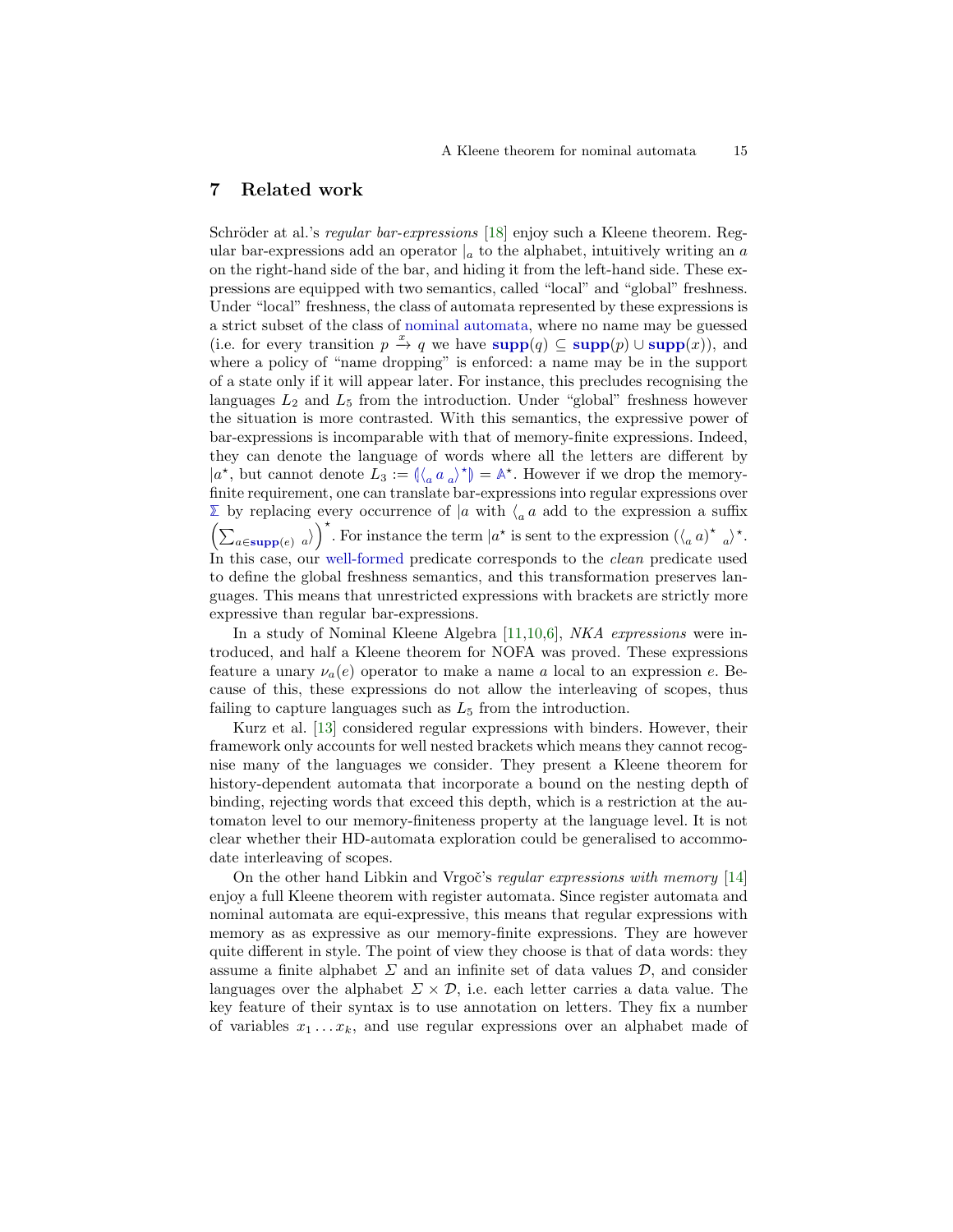elements of the shape  $a[c]{\downarrow}I$  where  $a$  is a letter from  $\Sigma$ ,  $I$  is a subset of the variables, and c is a boolean formula that may use atomic predicates  $x_i^=$  and  $x_i^{\neq}$ . These expressions are then interpreted as ternary relations, linking two  $k$ -tuples of data values with data words. In effect, this amounts to simulating the run of a register automaton where the k-tuples of data values represent the content of the registers.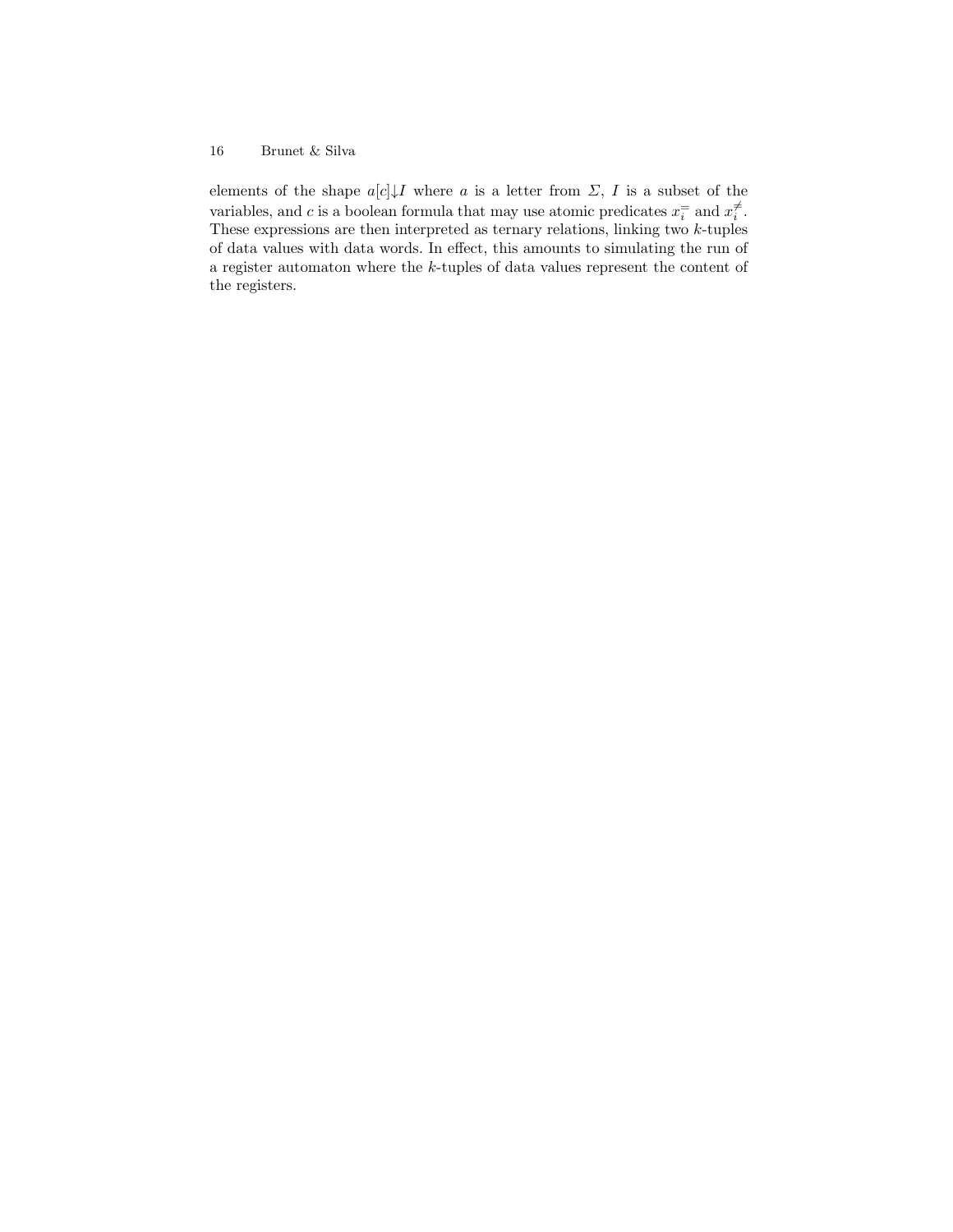# References

- <span id="page-16-2"></span>1. Bielecki, M., Hidders, J., Paredaens, J., Tyszkiewicz, J., Van den Bussche, J.: Navigating with a browser. In: Automata, Languages and Programming (2002)
- <span id="page-16-12"></span>2. Bojańczyk, M.: Nominal monoids. Theory of Computing Systems  $53(2)$ , 194–222 (2013). <https://doi.org/10.1007/s00224-013-9464-1>
- <span id="page-16-13"></span>3. Bojańczyk, M.: Slightly infinite sets (2017), [https://www.mimuw.edu.pl/](https://www.mimuw.edu.pl/~bojan/paper/atom-book)∼bojan/ [paper/atom-book,](https://www.mimuw.edu.pl/~bojan/paper/atom-book) a draft of a book
- <span id="page-16-4"></span>4. Bojańczyk, M., Klin, B., Lasota, S.: Automata theory in nominal sets. Logical Methods in Computer Science 10(3), 1–44 (2014). [https://doi.org/10.2168/LMCS-](https://doi.org/10.2168/LMCS-10(3:4)2014)[10\(3:4\)2014](https://doi.org/10.2168/LMCS-10(3:4)2014)
- <span id="page-16-3"></span>5. Bollig, B., Habermehl, P., Leucker, M., Monmege, B.: A robust class of data languages and an application to learning. Logical Methods in Computer Science 10 (2014). [https://doi.org/10.2168/LMCS-10\(4:19\)2014](https://doi.org/10.2168/LMCS-10(4:19)2014)
- <span id="page-16-17"></span>6. Brunet, P., Pous, D.: A Formal Exploration of Nominal Kleene Algebra. In: MFCS (2016). <https://doi.org/10.4230/LIPIcs.MFCS.2016.22>
- <span id="page-16-15"></span>7. Gabbay, J., Ghica, D.R., Petrişan, D.: Leaving the Nest: Nominal Techniques for Variables with Interleaving Scopes. In: CSL. vol. 41 (2015). <https://doi.org/10.4230/LIPIcs.CSL.2015.374>
- <span id="page-16-0"></span>8. Kaminski, M., Francez, N.: Finite-memory automata. Theoretical Computer Science  $134(2)$ ,  $329 - 363$  (1994). [https://doi.org/10.1016/0304-3975\(94\)90242-9](https://doi.org/10.1016/0304-3975(94)90242-9)
- <span id="page-16-6"></span>9. Kaminski, M., Tan, T.: Regular expressions for languages over infinite alphabets. In: Computing and Combinatorics (2004). [https://doi.org/10.1007/978-3-](https://doi.org/10.1007/978-3-540-27798-9_20) [540-27798-9](https://doi.org/10.1007/978-3-540-27798-9_20) 20
- <span id="page-16-16"></span>10. Kozen, D., Mamouras, K., Silva, A.: Completeness and incompleteness in nominal kleene algebra. In: Relational and Algebraic Methods in Computer Science (2015). [https://doi.org/10.1007/978-3-319-24704-5](https://doi.org/10.1007/978-3-319-24704-5_4) 4
- <span id="page-16-8"></span>11. Kozen, D., Mamouras, K., Silva, A., Petrisan, D.: Nominal Kleene Coalgebra. In: ICALP. vol. 9135, pp. 290–302 (2015). <https://doi.org/10.1007/978-3-662-47666-6>
- <span id="page-16-7"></span>12. Kurz, A., Suzuki, T., Tuosto, E.: A characterisation of languages on infinite alphabets with nominal regular expressions. In: Theoretical Computer Science (2012)
- <span id="page-16-18"></span>13. Kurz, A., Suzuki, T., Tuosto, E.: On nominal regular languages with binders. In: Foundations of Software Science and Computational Structures (2012)
- <span id="page-16-10"></span>14. Libkin, L., Tan, T., Vrgoč, D.: Regular Expressions for Data Scientists. Journal of Computer and System Sciences 81(7), 1278–1287 (2015). <https://doi.org/10.1016/j.jcss.2015.03.005>
- <span id="page-16-14"></span>15. Murawski, A.S., Ramsay, S.J., Tzevelekos, N.: Polynomial-Time Equivalence Testing for Deterministic Fresh-Register Automata. In: MFCS (2018). <https://doi.org/10.4230/LIPIcs.MFCS.2018.72>
- <span id="page-16-5"></span>16. Neven, F., Schwentick, T., Vianu, V.: Finite state machines for strings over infinite alphabets. ACM Transactions on Computational Logic 5(3), 403–435 (2004). <https://doi.org/10.1145/1013560.1013562>
- <span id="page-16-11"></span>17. Pitts, A.M.: Nominal Sets: Names and Symmetry in Computer Science. Cambridge University Press, New York, NY, USA (2013)
- <span id="page-16-9"></span>18. Schröder, L., Kozen, D., Milius, S., Wißmann, T.: Nominal Automata with Name Binding. In: FoSSaCS. pp. 124–142 (2017). [https://doi.org/10.1007/978-3-662-](https://doi.org/10.1007/978-3-662-54458-7_8) [54458-7](https://doi.org/10.1007/978-3-662-54458-7_8) 8
- <span id="page-16-1"></span>19. Schwentick, T.: Automata for xmla survey. Journal of Computer and System Sciences 73(3),  $289 - 315$  (2007). <https://doi.org//10.1016/j.jcss.2006.10.003>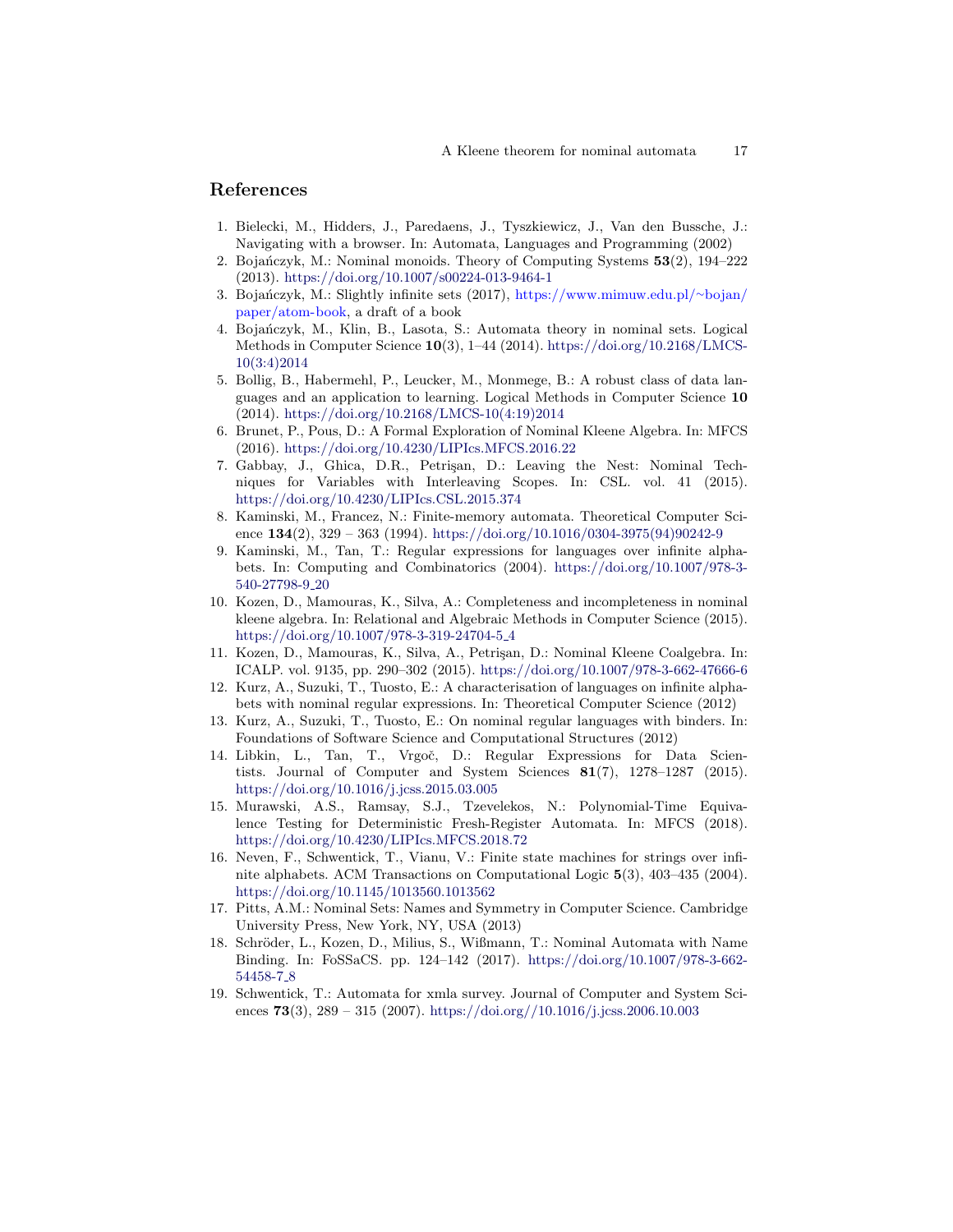# A Proofs of section [2](#page-2-2)

Lemma 2.3. Every tractable set can be expressed as the image of a tractable set of words from  $A^*$  $A^*$  by some equivariant function.

*Proof.* Let  $Y \subseteq X$  be a [tractable](#page-3-1) set. Let I be the set of [orbits](#page-3-1) intersected by Y, i.e.  $I = \{ [x]_{\sim \phi} \mid x \in Y \}$  ⊆ X. By definition of [tractability](#page-3-1) I is finite, let  $n = \#I$  $n = \#I$  $n = \#I$ . We may therefore index the orbits in I with numbers  $1 \leq i \leq n$ . For an orbit  $o_i \in I$ , we define  $Y_i = o_i \cap Y$ . Hence Y may be expressed as the finite union:

$$
Y = \bigcup_{1 \leq i \leq n} Y_i.
$$

Since Y is finitely supported, so are the  $Y_i$ . Indeed,  $\pi \cdot Y = Y$  entails  $\pi \cdot Y_i = Y_i$ , so any set supporting Y also supports  $Y_i$ .

According to [\[3,](#page-16-13) Lemma 3.5], for each  $Y_i$  there exist an equivariant function  $f_i$  and a word  $w_i \in \mathbb{A}^*$  $w_i \in \mathbb{A}^*$  $w_i \in \mathbb{A}^*$  such that:

$$
Y_i = \{ \pi \cdot w_i \mid \pi \in \mathfrak{S}_{\mathbb{A}} : \pi \perp \text{supp}(Y_i) \}.
$$

Now, we encode the numbers  $1 \leq i \leq n$  into words as follows: let  $a, b \in A$  $a, b \in A$  be two distinct names,  $\underline{i} = a^{n-i+1}b^i$ . Each of those words have length  $n+1$ , and there is an equivariant function  $idx : \mathbb{A}^* \to \{0, \ldots, n\}$  $idx : \mathbb{A}^* \to \{0, \ldots, n\}$  $idx : \mathbb{A}^* \to \{0, \ldots, n\}$  such that:  $idx(i) = i$ .

We finally define:

$$
W_Y := \{ \underline{i}w_i \mid 1 \leq i \leq n \}
$$

$$
f(w) := \begin{cases} f_1(w) & \text{if } |w| < n+1 \\ f_{idx(w_1...w_{n+1})} (w_{n+2} \dots w_{|w|}) & \text{otherwise.} \end{cases}
$$

 $\Box$ 

#### **Lemma 2.7.** [Nominal automata](#page-4-0) enjoy [ε](#page-2-3)-elimination.

*Proof.* Let  $\mathscr{A} = \langle Q, \mathbb{X}, \Delta, I, F \rangle$  $\mathscr{A} = \langle Q, \mathbb{X}, \Delta, I, F \rangle$  $\mathscr{A} = \langle Q, \mathbb{X}, \Delta, I, F \rangle$  be an automaton with  $\varepsilon$ -transitions, meaning  $\Delta$ is a finitely supported subset of  $Q \times (\mathbb{X} \cup {\varepsilon}) \times Q$  $Q \times (\mathbb{X} \cup {\varepsilon}) \times Q$  $Q \times (\mathbb{X} \cup {\varepsilon}) \times Q$ .

We may define  $\mathscr{A}' = \langle Q, \mathbb{X}, \Delta', I, F' \rangle$  $\mathscr{A}' = \langle Q, \mathbb{X}, \Delta', I, F' \rangle$  $\mathscr{A}' = \langle Q, \mathbb{X}, \Delta', I, F' \rangle$  where:

$$
\Delta' := \left\{ \langle p, x, q \rangle \in Q \times \mathbb{X} \times Q \mid \exists p' : \langle p', x, q \rangle \in \Delta \land p \xrightarrow{\varepsilon} \mathscr{A} p' \right\}
$$

$$
F' := \left\{ q \in Q \mid \exists q' \in F : q \xrightarrow{\varepsilon} \mathscr{A} q' \right\}.
$$

Clearly this automaton is language-equivalent to  $\mathscr A$ . What we need to show is that  $F'$  and  $\Delta'$  are [finitely supported.](#page-3-1) This is a consequence of the fact that  $F$ and  $\Delta$  were finitely supported. Let  $\bar{a}$  be a finite set of names supporting both F and  $\Delta$ . By definition of the path relation, we have that:

$$
\forall \pi \in \mathfrak{S}_{\mathbb{A}}, \pi \perp \bar{a} \Rightarrow \forall p, w, q: p \xrightarrow{w}_{\mathscr{A}} q \Leftrightarrow \pi \cdot p \xrightarrow{\pi \cdot w}_{\mathscr{A}} \pi \cdot q.
$$

Therefore, since  $\pi \cdot \varepsilon = \varepsilon$ , we can deduce that  $\bar{a}$  supports both  $\Delta'$  and  $F'$  $\Box$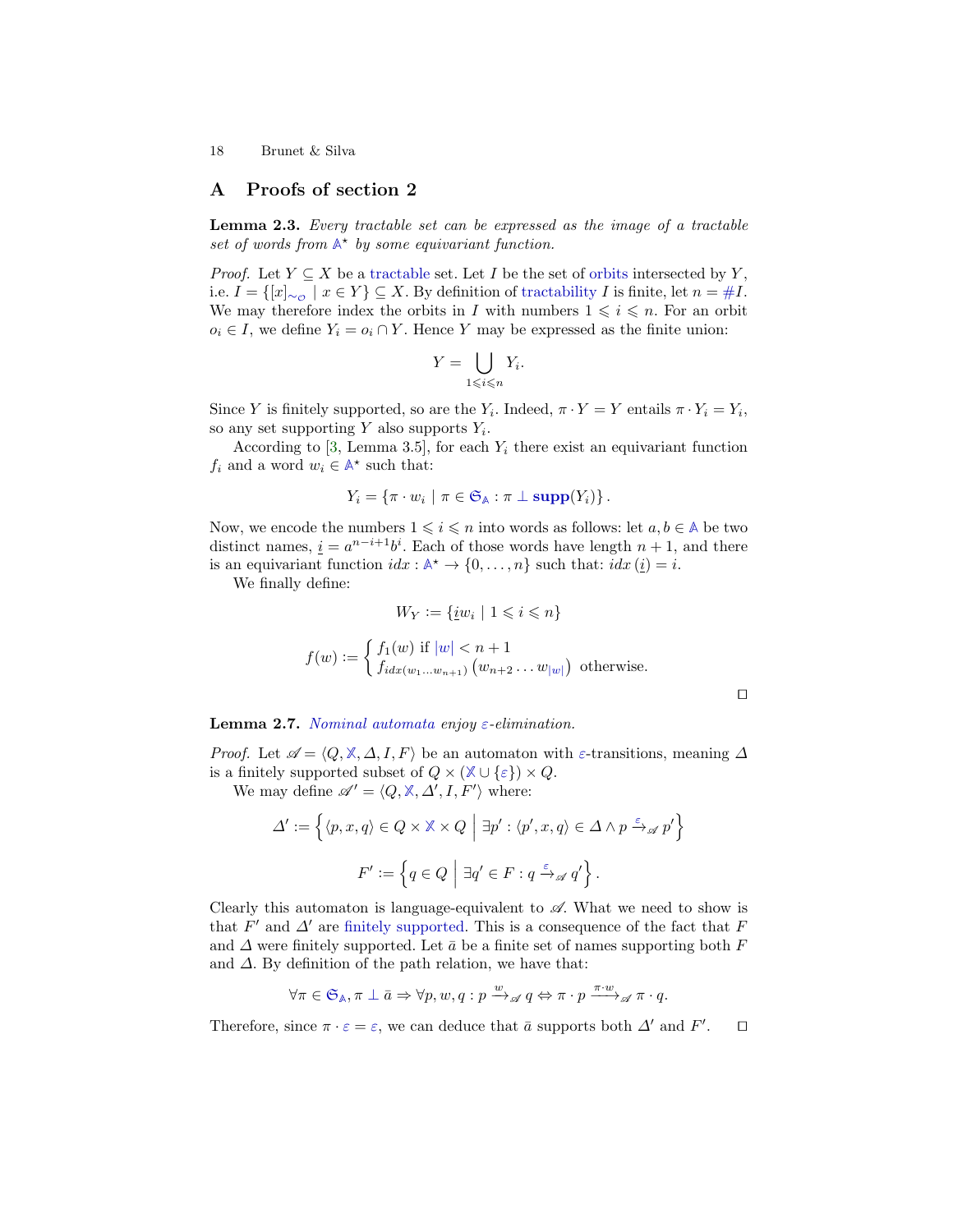

<span id="page-18-0"></span>**Fig. [1.](#page-12-3)** Illustration of the inductive case for  $(i) \Rightarrow (ii)$  $(i) \Rightarrow (ii)$  $(i) \Rightarrow (ii)$  $(i) \Rightarrow (ii)$  of Fact 1.

### B Proof of Section [4](#page-8-1)

**Corollary 4.4.** For any words  $u, v$  of length n, the following are equivalent:

- (i)  $u = \alpha v$  $u = \alpha v$  $u = \alpha v$  and  $v \in \mathcal{WF};$  $v \in \mathcal{WF};$  $v \in \mathcal{WF};$
- (ii) there are stack  $s_0 \dots s_n$  such that  $s_0 = []$  $s_0 = []$ ,  $s_n \in \mathbb{S}^{acc}$  $s_n \in \mathbb{S}^{acc}$  $s_n \in \mathbb{S}^{acc}$ , for every index  $0 \leq i < n$ we have  $s_i - [u_{i+1}/v_{i+1}] \rightarrow_{\mathscr{T}_{\alpha}} s_{i+1}$ , and for any index  $0 \leqslant i \leqslant n$  and name a we have  $|\mathfrak{p}_2(s_i)|_a \leq 1$  $|\mathfrak{p}_2(s_i)|_a \leq 1$  $|\mathfrak{p}_2(s_i)|_a \leq 1$ .

*Proof.* By Theorem [4.1,](#page-9-5) we know that  $u =_{\alpha} v$  $u =_{\alpha} v$  $u =_{\alpha} v$  if and only if there are stack  $s_0 \dots s_n$  such that  $s_0 = []$ ,  $s_n \in \mathbb{S}^{acc}$  $s_n \in \mathbb{S}^{acc}$  $s_n \in \mathbb{S}^{acc}$ , for every index  $0 \leq i \leq n$  we have  $s_i - [u_{i+1}/v_{i+1}] \rightarrow_{\mathcal{T}_{\alpha}} s_{i+1}$ . We need to show that in this situation,  $v \in \mathcal{WF}$  $v \in \mathcal{WF}$  $v \in \mathcal{WF}$  if and only if for any index  $0 \leq i \leq n$  and name a we have  $|\mathfrak{p}_2(s_i)|_a \leq 1$  $|\mathfrak{p}_2(s_i)|_a \leq 1$  $|\mathfrak{p}_2(s_i)|_a \leq 1$ . Assume v is [well-formed,](#page-8-0) and let  $a \in A$  $a \in A$ . We prove the property by recursion on i. Since  $||\textbf{f}||_a = 0$ , the initialisation is trivial. Now, assume  $|\textbf{p}_2(s_i)|_a \leq 1$  $|\textbf{p}_2(s_i)|_a \leq 1$  $|\textbf{p}_2(s_i)|_a \leq 1$ . We proceed by case analysis on the letter  $v_{i+1}$ .

- If  $v_{i+1}$  is a closing bracket or a variable, then  $s_{i+1}$  is a subword of  $s_i$  (either it is equal to  $s_i$  or it was obtained by removing a pair from  $s_i$ ). In this case  $\left|\mathfrak{p}_{2}\left(s_{i+1}\right)\right|_{a}\leqslant\left|\mathfrak{p}_{2}\left(s_{i}\right)\right|_{a}\leqslant1.$  $\left|\mathfrak{p}_{2}\left(s_{i+1}\right)\right|_{a}\leqslant\left|\mathfrak{p}_{2}\left(s_{i}\right)\right|_{a}\leqslant1.$  $\left|\mathfrak{p}_{2}\left(s_{i+1}\right)\right|_{a}\leqslant\left|\mathfrak{p}_{2}\left(s_{i}\right)\right|_{a}\leqslant1.$  $\left|\mathfrak{p}_{2}\left(s_{i+1}\right)\right|_{a}\leqslant\left|\mathfrak{p}_{2}\left(s_{i}\right)\right|_{a}\leqslant1.$  $\left|\mathfrak{p}_{2}\left(s_{i+1}\right)\right|_{a}\leqslant\left|\mathfrak{p}_{2}\left(s_{i}\right)\right|_{a}\leqslant1.$
- If  $v_{i+1} = \langle b \rangle$  then  $u_{i+1} = \langle c \rangle$  for some c and  $s_{i+1} = s_i$ :  $\langle c, b \rangle$ , thus  $\mathfrak{p}_2(s_{i+1}) =$  $\mathfrak{p}_2(s_{i+1}) =$  $\mathfrak{p}_2(s_{i+1}) =$  $\mathfrak{p}_2(s_i)$  $\mathfrak{p}_2(s_i)$  $\mathfrak{p}_2(s_i)$  b.
	- If  $b \neq a$ , then  $|\mathfrak{p}_2(s_{i+1})|_a = |\mathfrak{p}_2(s_i)|_a \leq 1$  $|\mathfrak{p}_2(s_{i+1})|_a = |\mathfrak{p}_2(s_i)|_a \leq 1$  $|\mathfrak{p}_2(s_{i+1})|_a = |\mathfrak{p}_2(s_i)|_a \leq 1$  $|\mathfrak{p}_2(s_{i+1})|_a = |\mathfrak{p}_2(s_i)|_a \leq 1$  $|\mathfrak{p}_2(s_{i+1})|_a = |\mathfrak{p}_2(s_i)|_a \leq 1$ .
	- If on the other hand  $a = b$ , then by definition of  $W\mathcal{F}$  we know that  $c_a (v_1 \dots v_i) = 0$  $c_a (v_1 \dots v_i) = 0$ , thus by Lemma [4.2](#page-9-2) we get that  $|\mathfrak{p}_2(s_i)|_a = 0$  $|\mathfrak{p}_2(s_i)|_a = 0$  $|\mathfrak{p}_2(s_i)|_a = 0$ . Therefore  $|\mathfrak{p}_2(s_{i+1})|_a = |\mathfrak{p}_2(s_i)|_a + 1 = 1 \leq 1$ .  $|\mathfrak{p}_2(s_{i+1})|_a = |\mathfrak{p}_2(s_i)|_a + 1 = 1 \leq 1.$  $|\mathfrak{p}_2(s_{i+1})|_a = |\mathfrak{p}_2(s_i)|_a + 1 = 1 \leq 1.$  $|\mathfrak{p}_2(s_{i+1})|_a = |\mathfrak{p}_2(s_i)|_a + 1 = 1 \leq 1.$  $|\mathfrak{p}_2(s_{i+1})|_a = |\mathfrak{p}_2(s_i)|_a + 1 = 1 \leq 1.$  $|\mathfrak{p}_2(s_{i+1})|_a = |\mathfrak{p}_2(s_i)|_a + 1 = 1 \leq 1.$

# C Proofs of Section [6](#page-12-1)

**Fact 1.** For any letters  $(x_i)_{1,\ldots,n}$  and any states  $(q_i)_{0,\ldots,n}$ , t.f.a.e.: (i) there is a run  $p_0 \xrightarrow{x_1} a p_1 \dots x_n$   $q_n$  (ii) there is a run  $q_0 \xrightarrow{y_1} a q_1 \dots y_n$   $q_{\vert a}$   $q_n$ and a sequence  $(\pi_i)_{0,\dots,n}$  from  $\mathfrak{S}_0$  $\mathfrak{S}_0$  $\mathfrak{S}_0$  such that  $\pi_0 \cdot q_0 = p_0$  and  $\forall i > 0$  we have  $\pi_i \cdot \langle q_{i-1}, y_i, q_i \rangle = \langle p_{i-1}, x_i, p_i \rangle.$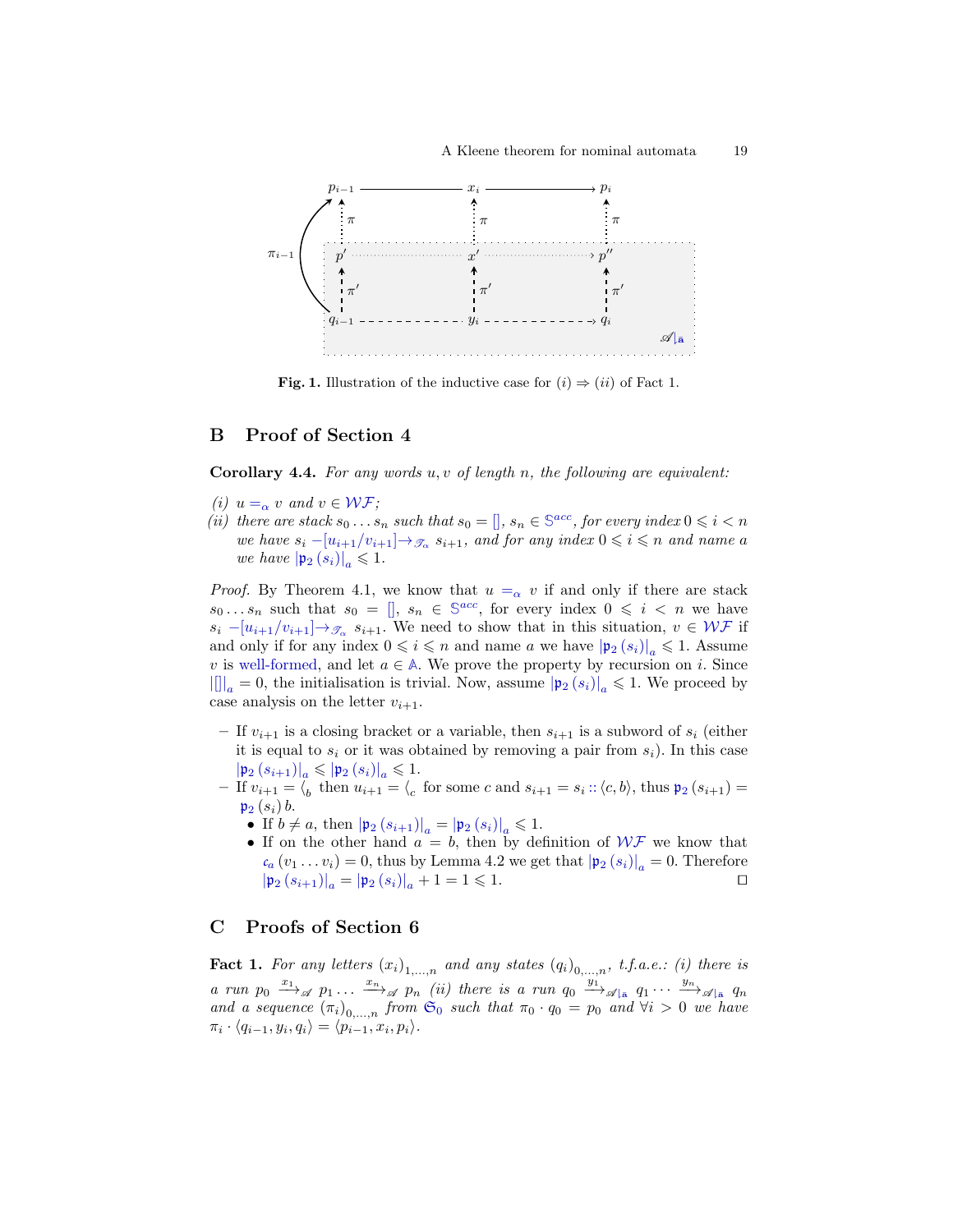*Proof.* We proceed to prove both directions of the equivalence.

[\(ii\)](#page-13-3)⇒[\(i\):](#page-13-2) This is immediate since for every  $\pi \in \mathfrak{S}_0, \pi \cdot \Delta = \Delta$  $\pi \in \mathfrak{S}_0, \pi \cdot \Delta = \Delta$  $\pi \in \mathfrak{S}_0, \pi \cdot \Delta = \Delta$ .

[\(i\)](#page-13-2)⇒[\(ii\):](#page-13-3) We will prove this direction by induction on n. If  $n = 0$ , then by definition of  $\bar{a}$  there is some state  $p_0 \in Q_{\bar{a}}$  and some permutation  $\pi_0 \in \mathfrak{S}_0$  $\pi_0 \in \mathfrak{S}_0$  $\pi_0 \in \mathfrak{S}_0$ such that  $\pi_0 \cdot q_0 = p_0$ . The inductive case is illustrated in Figure [1.](#page-18-0) Assume we have  $\pi_{i-1} \cdot q_{i-1} = p_{i-1}$  with  $q_{i-1} \in Q|_{\bar{a}}$  and  $\pi_{i-1} \in \mathfrak{S}_0$  $\pi_{i-1} \in \mathfrak{S}_0$  $\pi_{i-1} \in \mathfrak{S}_0$ . These hypotheses are represented by solid arrows in the diagram. By definition of  $\bar{a}$  we can find a permutation  $\pi \in \mathfrak{S}_0$  $\pi \in \mathfrak{S}_0$  $\pi \in \mathfrak{S}_0$  such that  $\pi^{-1} \cdot \langle p_{i-1}, x_i, p_i \rangle \in \Delta |_{\mathbf{\bar{a}}}$ . On the figure, this gives us the dotted arrows. We write  $p' = \pi^{-1} \cdot p_{i-1}$ . Since:

$$
\pi^{-1} \circ \pi_{i-1} \cdot q_{i-1} = p' \qquad \pi^{-1} \circ \pi_{i-1} \in \mathfrak{S}_0 \qquad \text{supp}(q_{i-1}) \cup \text{supp}(p') \subseteq \bar{\mathbf{a}}
$$

there must be some permutation  $\pi' \in \mathfrak{S}_0$  $\pi' \in \mathfrak{S}_0$  $\pi' \in \mathfrak{S}_0$  such that  $\pi' \cdot \bar{\mathbf{a}} = \bar{\mathbf{a}}$  and  $\pi' \cdot q_{i-1} = p'$ . We choose  $\pi_i = \pi \circ \pi', y_i = \pi_i^{-1} \cdot x_i$  and  $q_i = \pi_i^{-1} \cdot p_i$ . This step is materialised by dashed arrows on the figure. [S](#page-2-0)ince  $\pi, \pi' \in \mathfrak{S}_0$ , we have  $\pi_i \in \mathfrak{S}_0$ , and since we already know that  $\pi_i \cdot q_{i-1} = \pi \cdot \pi' \cdot q_{i-1} = \pi \cdot p' = p_{i-1}$ , we get that  $\pi_i \cdot \langle q_{i-1}, y_i, q_i \rangle = \langle p_{i-1}, x_i, p_i \rangle$ . To conclude, notice that  $\text{supp}(y_i) = \pi_i^{-1}$  $\text{supp}(y_i) = \pi_i^{-1}$  $\text{supp}(y_i) = \pi_i^{-1}$ .  $\text{supp}(x_i) = \pi'^{-1} \cdot \text{supp}(\pi^{-1} \cdot x_i)$  $\text{supp}(x_i) = \pi'^{-1} \cdot \text{supp}(\pi^{-1} \cdot x_i)$  $\text{supp}(x_i) = \pi'^{-1} \cdot \text{supp}(\pi^{-1} \cdot x_i)$ . Since  $\text{supp}(\pi^{-1} \cdot x_i) \subseteq \bar{\mathbf{a}}$  and  $\pi' \cdot \bar{\mathbf{a}} = \bar{\mathbf{a}}$ , we conclude that  $\text{supp}(y_i) \subseteq \overline{\mathbf{a}}$  $\text{supp}(y_i) \subseteq \overline{\mathbf{a}}$  $\text{supp}(y_i) \subseteq \overline{\mathbf{a}}$ , meaning  $y_i \in \mathbb{X} | \overline{\mathbf{a}}$  $y_i \in \mathbb{X} | \overline{\mathbf{a}}$  $y_i \in \mathbb{X} | \overline{\mathbf{a}}$ . The same argument shows that  $q_i \in Q|_{\bar{\mathbf{a}}}$ .

**Fact 2.** For every run  $q_0 \stackrel{w}{\rightarrow}_{\mathscr{A}} q \in Q|_{\bar{\mathbf{a}}}$  $q_0 \stackrel{w}{\rightarrow}_{\mathscr{A}} q \in Q|_{\bar{\mathbf{a}}}$  $q_0 \stackrel{w}{\rightarrow}_{\mathscr{A}} q \in Q|_{\bar{\mathbf{a}}}$ , the word  $w \in \mathcal{WF}$  $w \in \mathcal{WF}$  $w \in \mathcal{WF}$ ,  $\mathbf{m}(w) \leq \#\bar{\mathbf{a}}$  $\mathbf{m}(w) \leq \#\bar{\mathbf{a}}$  $\mathbf{m}(w) \leq \#\bar{\mathbf{a}}$  and either  $a \in \text{supp}(q) \cup \bar{a}_0$  $a \in \text{supp}(q) \cup \bar{a}_0$  $a \in \text{supp}(q) \cup \bar{a}_0$  $a \in \text{supp}(q) \cup \bar{a}_0$  $a \in \text{supp}(q) \cup \bar{a}_0$  and  $\mathcal{F}_a(w) = \mathbf{c}$  $\mathcal{F}_a(w) = \mathbf{c}$  $\mathcal{F}_a(w) = \mathbf{c}$ , or  $a \notin \text{supp}(q) \cup \bar{a}_0$  and  $\mathcal{F}_a(w) = \varepsilon$ .

*Proof.* To prove that w is [well-formed](#page-8-0) and that its [memory](#page-7-2) is bounded by  $\#\bar{\mathbf{a}}$  $\#\bar{\mathbf{a}}$  $\#\bar{\mathbf{a}}$ , we a[c](#page-6-3)tually show that for every word u prefix of w and any name  $a, \mathcal{F}_a(u) \in \{\mathbf{c}, \varepsilon\}.$  $a, \mathcal{F}_a(u) \in \{\mathbf{c}, \varepsilon\}.$  $a, \mathcal{F}_a(u) \in \{\mathbf{c}, \varepsilon\}.$ Since by constr[u](#page-7-2)ction  $\text{supp}(u) \subseteq \bar{\mathbf{a}}$  $\text{supp}(u) \subseteq \bar{\mathbf{a}}$  $\text{supp}(u) \subseteq \bar{\mathbf{a}}$ , this entails that  $||u|| \leq \#\bar{\mathbf{a}}$  $||u|| \leq \#\bar{\mathbf{a}}$  $||u|| \leq \#\bar{\mathbf{a}}$ , and since this holds for every prefix of w it [m](#page-7-2)eans that  $\mathbf{m}(w) \leq \# \bar{\mathbf{a}}$  $\mathbf{m}(w) \leq \# \bar{\mathbf{a}}$  $\mathbf{m}(w) \leq \# \bar{\mathbf{a}}$ . It also means that for any decomposition  $w = w_1 \langle_a w_2$ , since both  $\mathcal{F}_a(w_1)$  $\mathcal{F}_a(w_1)$  $\mathcal{F}_a(w_1)$  and  $\mathcal{F}_a(w_1 \langle_a)$  belong to the set  $\{\mathbf{c}, \varepsilon\}$  $\{\mathbf{c}, \varepsilon\}$  $\{\mathbf{c}, \varepsilon\}$ , we have  $\mathcal{F}_a(w_1) = \varepsilon$  $\mathcal{F}_a(w_1) = \varepsilon$  $\mathcal{F}_a(w_1) = \varepsilon$  and  $\mathcal{F}_a(w_1\mathcal{F}_a) = \mathbf{c}$ , therefore  $w \in \mathcal{WF}$  $w \in \mathcal{WF}$  $w \in \mathcal{WF}$ .

We proceed by induction on the path. The initial case is:

$$
q_0 \xrightarrow{\langle a_1 \cdots \langle a_n \rangle} \mathcal{A}'} q
$$
 where  $q \in I|_{\bar{\mathbf{a}}}$  and  $a_1 \ldots a_n \in (\text{supp}(q) \cup \bar{\mathbf{a}}_0)^{\bowtie}$ .

Since  $w = \langle_{a_1} \dots \langle_{a_n} \rangle$  is made exclusively of  $\langle \square \rangle$  with no duplication, we have:

$$
\mathcal{F}_a\left(\langle_{a_1} \ldots \langle_{a_i}\right) = \begin{cases} \textbf{c} & \text{if } a = a_j \text{ for some } j \leq i \\ \varepsilon & \text{otherwise} \end{cases}
$$

This shows that for every prefix  $\mathcal{F}_a(u) \in \{\mathbf{c}, \varepsilon\}$  $\mathcal{F}_a(u) \in \{\mathbf{c}, \varepsilon\}$  $\mathcal{F}_a(u) \in \{\mathbf{c}, \varepsilon\}$  $\mathcal{F}_a(u) \in \{\mathbf{c}, \varepsilon\}$  $\mathcal{F}_a(u) \in \{\mathbf{c}, \varepsilon\}$ . For w itself, we get the value **c** for precisely the names in  $\{a_1 \dots a_n\} = \text{supp}(q) \cup \bar{a}_0$  $\{a_1 \dots a_n\} = \text{supp}(q) \cup \bar{a}_0$  $\{a_1 \dots a_n\} = \text{supp}(q) \cup \bar{a}_0$ .

Now, for the inductive step, assume that we have

 $q_0 \stackrel{w}{\longrightarrow}_{\mathscr{A}'} p \xrightarrow{\langle a_1 \cdots \langle a_n x_{b_1} \rangle \cdots \langle b_m \rangle}{}_{\mathscr{A}'} q$  where:  $p \stackrel{x}{\rightarrow} q \in \Delta|_{\bar{a}}$  and  $a_1 \ldots a_n \in ((\text{supp}(q) \cup \text{supp}(x)) \setminus (\text{supp}(p) \cup \bar{a}_0))^{\bowtie}$  $a_1 \ldots a_n \in ((\text{supp}(q) \cup \text{supp}(x)) \setminus (\text{supp}(p) \cup \bar{a}_0))^{\bowtie}$  $a_1 \ldots a_n \in ((\text{supp}(q) \cup \text{supp}(x)) \setminus (\text{supp}(p) \cup \bar{a}_0))^{\bowtie}$  $b_1 \ldots b_m \in ((\text{supp}(p) \cup \text{supp}(x)) \setminus (\text{supp}(q) \cup \bar{\mathbf{a}}_0))^{\bowtie}.$  $b_1 \ldots b_m \in ((\text{supp}(p) \cup \text{supp}(x)) \setminus (\text{supp}(q) \cup \bar{\mathbf{a}}_0))^{\bowtie}.$  $b_1 \ldots b_m \in ((\text{supp}(p) \cup \text{supp}(x)) \setminus (\text{supp}(q) \cup \bar{\mathbf{a}}_0))^{\bowtie}.$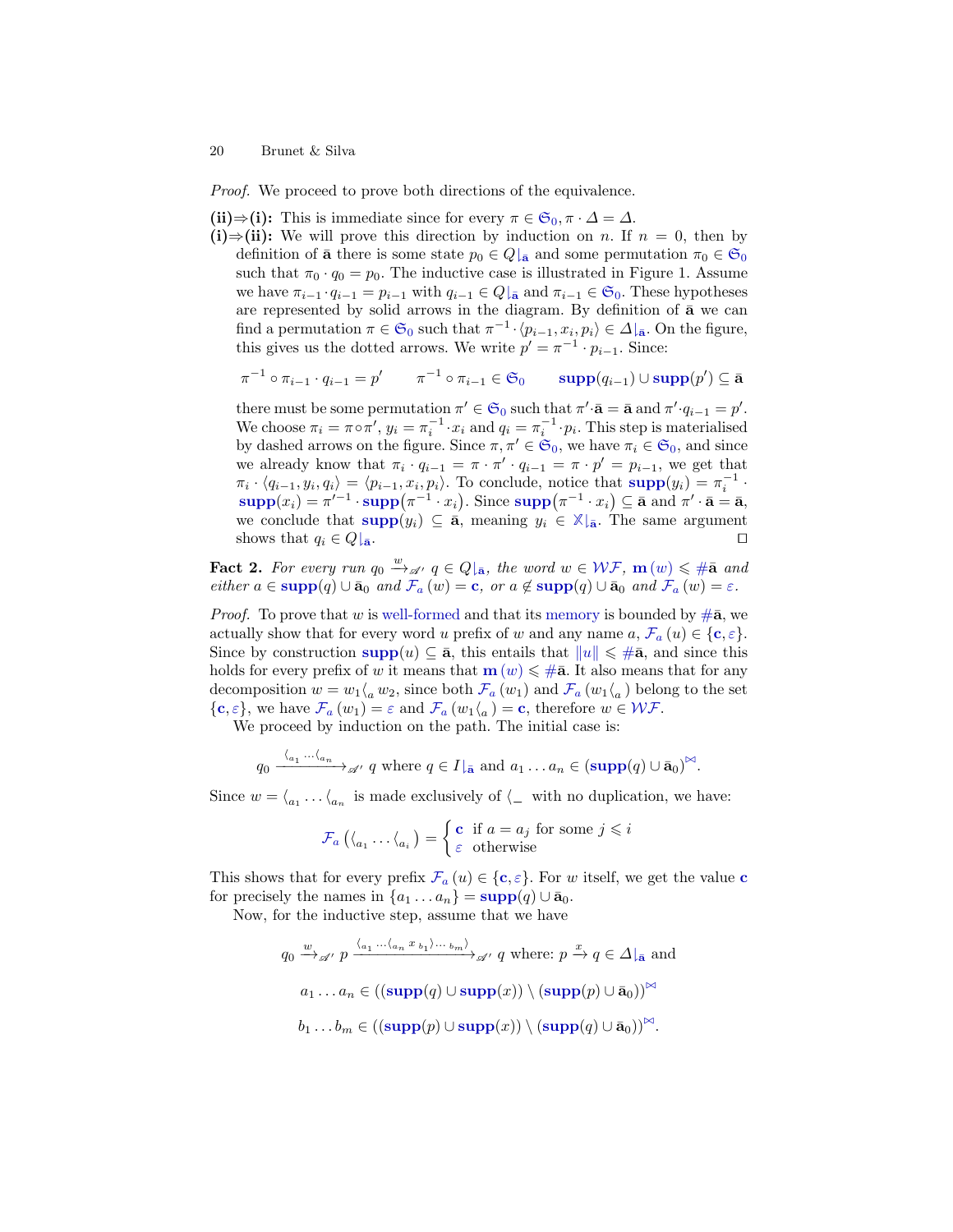By indu[c](#page-6-3)tion hypothesis we know that we have  $\mathcal{F}_a(u) \in \{\mathbf{c}, \varepsilon\}$  $\mathcal{F}_a(u) \in \{\mathbf{c}, \varepsilon\}$  $\mathcal{F}_a(u) \in \{\mathbf{c}, \varepsilon\}$  for every prefix  $u$  of  $w$  and that:

$$
\mathcal{F}_a(w) = \begin{cases} \mathbf{c} & \text{if } a \in \text{supp}(p) \cup \bar{\mathbf{a}}_0, \\ \varepsilon & \text{otherwise.} \end{cases}
$$

We write  $u = \langle_{a_1} \dots \langle_{a_n} \text{ and } v = \rangle_{b_1} \rangle \dots \rangle_{b_m}$ . By definition we gather that:

$$
\mathcal{F}_a(u) = \begin{cases} \mathbf{c} \text{ if } a \in (\text{supp}(q) \cup \text{supp}(x)) \setminus \text{supp}(p), \\ \varepsilon \text{ otherwise.} \end{cases}
$$

$$
\mathcal{F}_a(x) = \begin{cases} \mathbf{f} \text{ if } a \in \text{supp}(x), \\ \varepsilon \text{ otherwise.} \end{cases}
$$

$$
\mathcal{F}_a(v) = \begin{cases} \mathbf{d} \text{ if } a \in (\text{supp}(p) \cup \text{supp}(x)) \setminus \text{supp}(q), \\ \varepsilon \text{ otherwise.} \end{cases}
$$

To conclude on  $\mathcal{F}_a(wuxv)$  $\mathcal{F}_a(wuxv)$  $\mathcal{F}_a(wuxv)$ , we check the 16 possible boolean combinations of:

$$
a \in \bar{\mathbf{a}}_0
$$
  $a \in \mathbf{supp}(p)$   $a \in \mathbf{supp}(q)$   $a \in \mathbf{supp}(q)$   $a \in \mathbf{supp}(x)$ 

and using the expressions above we compute  $\mathcal{F}_a (wuxv)$  $\mathcal{F}_a (wuxv)$  $\mathcal{F}_a (wuxv)$  to verify that indeed this evaluates to [c](#page-6-3) when  $a \in \text{supp}(q)$  $a \in \text{supp}(q)$  $a \in \text{supp}(q)$  and to  $\varepsilon$  otherwise. See Table [1](#page-20-0) for a detailed analysis. To show that for every prefix  $w'$  of  $wuxv$  and any name  $a$  the

|                                                                  |  |  |  |             |               |            |            | $\left\ a\in\bar{\mathbf{a}}_{0}\right\ $ a $\in$ supp $(q)\left\ a\in\text{supp}(p)\right\ $ a $\in$ supp $(x)\left \mathcal{F}_{a}\left(w\right)\right \mathcal{F}_{a}\left(u\right)\left \mathcal{F}_{a}\left(x\right)\right \mathcal{F}_{a}\left(v\right)\left\ \mathcal{F}_{a}\left(wuxv\right)\right\ $ |
|------------------------------------------------------------------|--|--|--|-------------|---------------|------------|------------|---------------------------------------------------------------------------------------------------------------------------------------------------------------------------------------------------------------------------------------------------------------------------------------------------------------|
|                                                                  |  |  |  | ε           | ε             | ε          | ε          | ε                                                                                                                                                                                                                                                                                                             |
| х                                                                |  |  |  | $\epsilon$  | c             |            | d          | ε                                                                                                                                                                                                                                                                                                             |
| х                                                                |  |  |  | c           | ε             | ε          | d          | ε                                                                                                                                                                                                                                                                                                             |
|                                                                  |  |  |  | c           | ε             |            | d          | ε                                                                                                                                                                                                                                                                                                             |
|                                                                  |  |  |  | ε           | $\mathbf c$   | ε          | ε          | с                                                                                                                                                                                                                                                                                                             |
|                                                                  |  |  |  | $\epsilon$  | $\mathbf c$   |            | ε          | c                                                                                                                                                                                                                                                                                                             |
|                                                                  |  |  |  | c           | ε             | $\epsilon$ | $\epsilon$ | c                                                                                                                                                                                                                                                                                                             |
|                                                                  |  |  |  | c           | $\varepsilon$ |            | ε          | c                                                                                                                                                                                                                                                                                                             |
|                                                                  |  |  |  | $\mathbf c$ | $\epsilon$    | ε          | ε          | c                                                                                                                                                                                                                                                                                                             |
|                                                                  |  |  |  | c           | ε             |            | ε          | c                                                                                                                                                                                                                                                                                                             |
| <b>Table 1</b> Case analysis for $\mathcal{F}$<br>$($ anaraa $)$ |  |  |  |             |               |            |            |                                                                                                                                                                                                                                                                                                               |

<span id="page-20-0"></span>**Table 1.** Case analysis for  $\mathcal{F}_a$  $\mathcal{F}_a$  $\mathcal{F}_a$  (wuxv).

binding power of  $w'$  is either [c](#page-6-3) or  $\varepsilon$ , we need to look into four cases:

- 1.  $w'$  is a prefix of  $w$ : in this case, we conclude using the induction hypothesis;
- 2.  $w' = w \langle_{a_1} \dots \langle_{a_i} : \text{in this case},\rangle$ 
	- (a) if  $a \notin \{a_1, \ldots, a_i\}$ , then  $\mathcal{F}_a(w') = \mathcal{F}_a(w) \in \{\mathbf{c}, \varepsilon\}$  $\mathcal{F}_a(w') = \mathcal{F}_a(w) \in \{\mathbf{c}, \varepsilon\}$  $\mathcal{F}_a(w') = \mathcal{F}_a(w) \in \{\mathbf{c}, \varepsilon\}$  $\mathcal{F}_a(w') = \mathcal{F}_a(w) \in \{\mathbf{c}, \varepsilon\}$  $\mathcal{F}_a(w') = \mathcal{F}_a(w) \in \{\mathbf{c}, \varepsilon\}$ ,
	- (b) otherwise we know that  $a \notin \text{supp}(p) \cup \bar{a}_0$  $a \notin \text{supp}(p) \cup \bar{a}_0$  $a \notin \text{supp}(p) \cup \bar{a}_0$  so  $\mathcal{F}_a(w) = \varepsilon$  $\mathcal{F}_a(w) = \varepsilon$  $\mathcal{F}_a(w) = \varepsilon$ , hence we have:  $\mathcal{F}_{a}(w') = \varepsilon \cdot \mathbf{c} = \mathbf{c};$  $\mathcal{F}_{a}(w') = \varepsilon \cdot \mathbf{c} = \mathbf{c};$  $\mathcal{F}_{a}(w') = \varepsilon \cdot \mathbf{c} = \mathbf{c};$  $\mathcal{F}_{a}(w') = \varepsilon \cdot \mathbf{c} = \mathbf{c};$  $\mathcal{F}_{a}(w') = \varepsilon \cdot \mathbf{c} = \mathbf{c};$
- 3.  $w' = wux$ : in this case we way conclude by looking at Table [1;](#page-20-0)
- 4.  $w' = wux_{b_1} \cdots_{b_i}$ : in this case,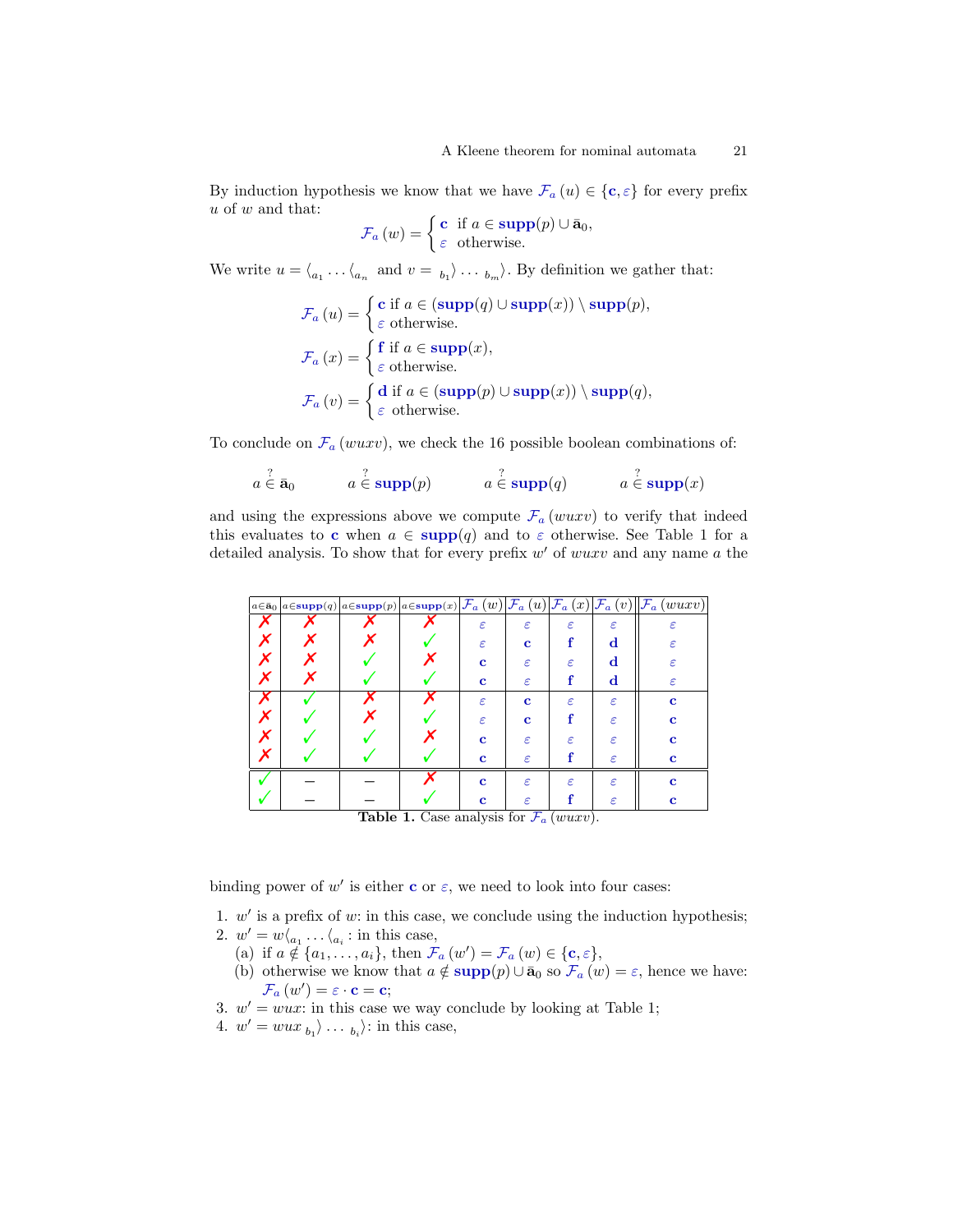- (a) if  $a \notin \{b_1, \ldots, b_i\}$ , then  $\mathcal{F}_a(w') = \mathcal{F}_a(wux)$  $\mathcal{F}_a(w') = \mathcal{F}_a(wux)$  $\mathcal{F}_a(w') = \mathcal{F}_a(wux)$ , which we covered in the previous case,
- (b) otherwise we get  $\mathcal{F}_a\left(\begin{smallmatrix}b_1\end{smallmatrix}\right)\cdots b_i\rangle = \mathbf{d}$  $\mathcal{F}_a\left(\begin{smallmatrix}b_1\end{smallmatrix}\right)\cdots b_i\rangle = \mathbf{d}$  $\mathcal{F}_a\left(\begin{smallmatrix}b_1\end{smallmatrix}\right)\cdots b_i\rangle = \mathbf{d}$  $\mathcal{F}_a\left(\begin{smallmatrix}b_1\end{smallmatrix}\right)\cdots b_i\rangle = \mathbf{d}$  $\mathcal{F}_a\left(\begin{smallmatrix}b_1\end{smallmatrix}\right)\cdots b_i\rangle = \mathbf{d}$ , and it implies that  $a \in \text{supp}(p) \cup$  $a \in \text{supp}(p) \cup$  $a \in \text{supp}(p) \cup$  $\text{supp}(x)$  $\text{supp}(x)$  $\text{supp}(x)$  hen[c](#page-6-3)e  $\mathcal{F}_a(w^i) = \mathcal{F}_a(wux) \cdot \mathbf{d} = \mathbf{c} \cdot \mathbf{d} = \varepsilon.$  $\mathcal{F}_a(w^i) = \mathcal{F}_a(wux) \cdot \mathbf{d} = \mathbf{c} \cdot \mathbf{d} = \varepsilon.$  $\mathcal{F}_a(w^i) = \mathcal{F}_a(wux) \cdot \mathbf{d} = \mathbf{c} \cdot \mathbf{d} = \varepsilon.$  $\mathcal{F}_a(w^i) = \mathcal{F}_a(wux) \cdot \mathbf{d} = \mathbf{c} \cdot \mathbf{d} = \varepsilon.$  $\mathcal{F}_a(w^i) = \mathcal{F}_a(wux) \cdot \mathbf{d} = \mathbf{c} \cdot \mathbf{d} = \varepsilon.$

L[e](#page-2-1)[m](#page-7-2)ma C.1.  $\llbracket e \rrbracket \subseteq \mathcal{WF}$  $\llbracket e \rrbracket \subseteq \mathcal{WF}$  $\llbracket e \rrbracket \subseteq \mathcal{WF}$  and  $\mathbf{m}(e) \leq \#\bar{\mathbf{a}}$  $\mathbf{m}(e) \leq \#\bar{\mathbf{a}}$  $\mathbf{m}(e) \leq \#\bar{\mathbf{a}}$ .

*Proof.* L[e](#page-2-1)t  $u \in \llbracket e \rrbracket$ . By definition, there is a run:

$$
q_0 \xrightarrow{w} \mathscr{A} \to q \xrightarrow{a_1 \to \dots \to a_n} \mathscr{A} \to q_f \text{ where:}
$$
  

$$
u = w_{a_1} \to \dots \to a_n
$$

$$
q \in F|_{\bar{\mathbf{a}}} \qquad a_1 \dots a_n \in (\text{supp}(q) \setminus \bar{\mathbf{a}}_0)^{\bowtie}.
$$

By Fact [2,](#page-13-0) the word w is [well-formed,](#page-8-0)  $\mathbf{m}(w) \leq \#\bar{\mathbf{a}}$  $\mathbf{m}(w) \leq \#\bar{\mathbf{a}}$  $\mathbf{m}(w) \leq \#\bar{\mathbf{a}}$  $\mathbf{m}(w) \leq \#\bar{\mathbf{a}}$  $\mathbf{m}(w) \leq \#\bar{\mathbf{a}}$  and

$$
\mathcal{F}_a(w) = \begin{cases} \mathbf{c} & \text{if } a \in \text{supp}(q) \cup \bar{\mathbf{a}}_0 \\ \varepsilon & \text{otherwise.} \end{cases}
$$

Clearly u is [well-formed](#page-8-0) since a prefix of u ending with  $\zeta_a$  must be a prefix of w. To conclude, notice that  $\forall i$  we have:

$$
\mathcal{F}_a (w_{a_1} \rangle \dots_{a_i}) = \mathcal{F}_a (w) \cdot \mathcal{F}_a (a_1 \rangle \dots a_i)
$$
\n
$$
= \begin{cases}\n\mathbf{c} \cdot \varepsilon & \text{if } a \in \text{supp}(q) \cup \bar{\mathbf{a}}_0 \text{ and } \forall j \leqslant i, a_j \neq a \\
\mathbf{c} \cdot \mathbf{d} & \text{if } a \in \text{supp}(q) \cup \bar{\mathbf{a}}_0 \text{ and } \exists j \leqslant i, a_j = a \\
\varepsilon & \text{otherwise.} \n\end{cases}
$$
\n
$$
= \begin{cases}\n\mathbf{c} & \text{if } a \in \text{supp}(q) \cup \bar{\mathbf{a}}_0 \text{ and } \forall j \leqslant i, a_j \neq a \\
\varepsilon & \text{otherwise.}\n\end{cases}
$$

This entails that for any name  $a, \left| \mathcal{F}_a \left( w_{a_1} \right) \dots \right|_a \leq 1$  $a, \left| \mathcal{F}_a \left( w_{a_1} \right) \dots \right|_a \leq 1$  $a, \left| \mathcal{F}_a \left( w_{a_1} \right) \dots \right|_a \leq 1$ , and since the [support](#page-3-0) of  $w_{a_1} \rangle \dots a_i$  is contained in  $\bar{a}$  this means that  $||w_{a_1} \rangle \dots a_i \rangle || \leq \#\bar{a}$  $||w_{a_1} \rangle \dots a_i \rangle || \leq \#\bar{a}$  $||w_{a_1} \rangle \dots a_i \rangle || \leq \#\bar{a}$ . Now we conclude:

$$
\mathbf{m}(u) = \max \{ ||v|| \mid v \in \mathbf{pref}(u) \}
$$
  
= max (max {||v|| | v \in \mathbf{pref}(w)}, max {||w\_{a\_1}\rangle \dots a\_i} || | 1 \le i \le n} )  
= max (m(w), max {||w\_{a\_1}\rangle \dots a\_i} || | 1 \le i \le n} )  

$$
\le max (\# \mathbf{\overline{a}}, \# \mathbf{\overline{a}})
$$
  
= # $\mathbf{\overline{a}}.$ 

 $\Box$ 

**Fact 3.** For any  $w \in \mathbb{Z}^*$ , the word w belongs to  $\textbf{wf}(\mathcal{L}_{\mathscr{A}})$  $\textbf{wf}(\mathcal{L}_{\mathscr{A}})$  $\textbf{wf}(\mathcal{L}_{\mathscr{A}})$  $\textbf{wf}(\mathcal{L}_{\mathscr{A}})$  $\textbf{wf}(\mathcal{L}_{\mathscr{A}})$  if and only if there is a sequence of permutations  $\pi_0 \dots \pi_{n+1} \in \mathfrak{S}_0$  $\pi_0 \dots \pi_{n+1} \in \mathfrak{S}_0$  $\pi_0 \dots \pi_{n+1} \in \mathfrak{S}_0$  and a run

$$
q_0 \xrightarrow{u_0} \mathscr{A} \colon q_1 \xrightarrow{u_1} \mathscr{A} \colon \cdots \xrightarrow{u_n} \mathscr{A} \colon q_{n+1} \xrightarrow{u_{n+1}} \mathscr{A} \colon q_f
$$

such that  $w = (\pi_0 \cdot u_0) \dots (\pi_{n+1} \cdot u_{n+1})$  and  $\forall 0 < i \leq n, \pi_{i-1} \cdot q_i = \pi_i \cdot q_i$ .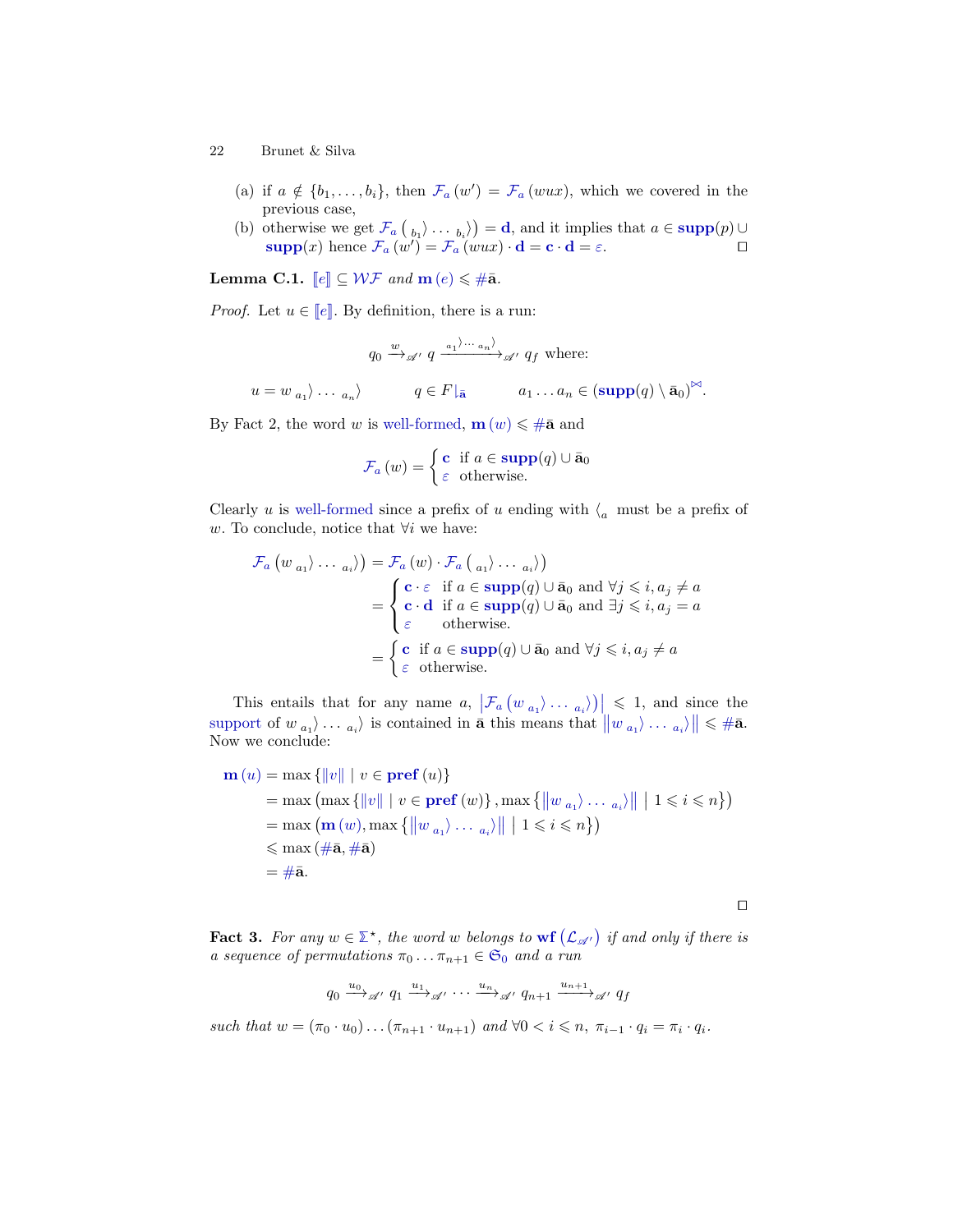Before getting to the proof of this result, we establish the following technical lemmas.

**Lemma C.2.** Let  $q_0 \stackrel{u}{\rightarrow}_{\mathscr{A}}$ ,  $p \stackrel{v}{\rightarrow}_{\Delta'} q$  be a run in  $\mathscr{A}'$ , and  $[] - [u/u'] \rightarrow_{\mathscr{T}_{\alpha}} s$  $[] - [u/u'] \rightarrow_{\mathscr{T}_{\alpha}} s$  $[] - [u/u'] \rightarrow_{\mathscr{T}_{\alpha}} s$  $[] - [u/u'] \rightarrow_{\mathscr{T}_{\alpha}} s$  a run in  $\mathscr{T}_{\alpha}$  $\mathscr{T}_{\alpha}$  $\mathscr{T}_{\alpha}$  $\mathscr{T}_{\alpha}$  $\mathscr{T}_{\alpha}$  with  $u' \in \mathcal{WF}$  $u' \in \mathcal{WF}$  $u' \in \mathcal{WF}$ . For every permutation such that  $\pi \cdot \mathfrak{p}_1(s) = \mathfrak{p}_2(s)$ , we have  $u'(\pi \cdot v) \in \mathcal{WF}$  $u'(\pi \cdot v) \in \mathcal{WF}$  $u'(\pi \cdot v) \in \mathcal{WF}$  and there exists s' such that:

$$
s - [v/\pi \cdot v] \rightarrow \mathcal{F} s' \qquad \qquad \pi \cdot \mathfrak{p}_1 (s') = \mathfrak{p}_2 (s') \, .
$$

*Proof.* Let us write  $v = \langle_{a_1} \dots \langle_{a_n} x_{b_k} \rangle \dots \langle_{b_1} \rangle$ , with

 $a_1 \ldots a_n \in ((\text{supp}(q) \cup \text{supp}(x)) \setminus (\text{supp}(p) \cup \bar{a}_0))^{\bowtie}$  $a_1 \ldots a_n \in ((\text{supp}(q) \cup \text{supp}(x)) \setminus (\text{supp}(p) \cup \bar{a}_0))^{\bowtie}$  $a_1 \ldots a_n \in ((\text{supp}(q) \cup \text{supp}(x)) \setminus (\text{supp}(p) \cup \bar{a}_0))^{\bowtie}$ 

$$
b_k \ldots b_1 \in ((\mathbf{supp}(p) \cup \mathbf{supp}(x)) \setminus (\mathbf{supp}(q) \cup \bar{a}_0))^{\bowtie}.
$$

We star by showing that  $u'(\pi \cdot v) \in \mathcal{WF}$  $u'(\pi \cdot v) \in \mathcal{WF}$  $u'(\pi \cdot v) \in \mathcal{WF}$ . Since u' is [well-formed,](#page-8-0) it amounts to showing that:

<span id="page-22-0"></span>
$$
\forall 1 < i \leq n, c_{\pi(a_i)} \left( u' \langle \pi(a_1) \dots \langle \pi(a_{i-1}) \rangle \right) = 0. \tag{\dagger}
$$

Notice the following identities:

$$
d_{\pi(a_i)}\left(\langle \pi(a_1)\cdots\langle \pi(a_{i-1})\right)=0\right)
$$
 (\*)

$$
c_{\pi(a_i)}\left(\langle_{\pi(a_1)}\ldots\langle_{\pi(a_{i-1})}\right)=0\tag{**}
$$

The fact that ([∗](#page-22-0)) holds is due to the fact that there are no closing brackets in the word considered, and (\*\*) stems from the fact that  $\forall j \neq i, a_i \neq a_j$ , which entails  $\pi(a_i) \neq \pi(a_j)$ . Hence we may simplify the expression we had before:

$$
c_{\pi(a_i)}\left(u'\langle_{\pi(a_1)}\ldots\langle_{\pi(a_{i-1})}\right)
$$
  
= 
$$
\left(c_{\pi(a_i)}(u') - d_{\pi(a_i)}\left(\langle_{\pi(a_1)}\ldots\langle_{\pi(a_{i-1})}\right)\right) + c_{\pi(a_i)}\left(\langle_{\pi(a_1)}\ldots\langle_{\pi(a_{i-1})}\right)\right)
$$
  
= 
$$
\left(c_{\pi(a_i)}(u') - 0\right) + 0 = c_{\pi(a_i)}(u').
$$

Using Lemma [4.2](#page-9-2) and the fact that  $\mathfrak{p}_2(s) = \pi \cdot \mathfrak{p}_1(s)$  $\mathfrak{p}_2(s) = \pi \cdot \mathfrak{p}_1(s)$  $\mathfrak{p}_2(s) = \pi \cdot \mathfrak{p}_1(s)$ , we may further obtain that:

$$
c_{\pi\left(a_{i}\right)}\left(u^{\prime}\right)=\left|\mathfrak{p}_{2}\left(s\right)\right|_{\pi\left(a_{i}\right)}=\left|\pi\cdot\mathfrak{p}_{1}\left(s\right)\right|_{\pi\left(a_{i}\right)}=\left|\mathfrak{p}_{1}\left(s\right)\right|_{a_{i}}.
$$

Finally, we know by Fact [2](#page-13-0) that since  $a_i \notin \text{supp}(p) \cup \bar{a}_0$  $a_i \notin \text{supp}(p) \cup \bar{a}_0$  $a_i \notin \text{supp}(p) \cup \bar{a}_0$  $a_i \notin \text{supp}(p) \cup \bar{a}_0$  $a_i \notin \text{supp}(p) \cup \bar{a}_0$ ,  $|\mathfrak{p}_1(s)|_{a_i} = 0$ . This means that ([†](#page-22-0)) holds, hence that  $u'm \in \mathcal{WF}$  $u'm \in \mathcal{WF}$  $u'm \in \mathcal{WF}$ .

By defining  $s_0 = s$  and  $\forall 0 \leq i < n$ ,  $s_{i+1} = s_i :: \langle a_i, \pi(a_i) \rangle$  $s_{i+1} = s_i :: \langle a_i, \pi(a_i) \rangle$  $s_{i+1} = s_i :: \langle a_i, \pi(a_i) \rangle$ , we get a run:

$$
s_0 - [\langle_{a_1} \ldots \langle_{a_n} / \langle_{\pi(a_1)} \ldots \langle_{\pi(a_n)} \rangle] \rightarrow \mathcal{F} s_n.
$$

Notice that this im[p](#page-8-3)lies  $\forall i, \mathfrak{p}_2 (s_i) = \pi \cdot \mathfrak{p}_1 (s_i)$ .

The next step consists in checking that  $s_n - [x/\pi \cdot x] \rightarrow \mathcal{F}$  s<sub>n</sub>. To do so, we establish that if  $a \in \text{supp}(x)$  $a \in \text{supp}(x)$  $a \in \text{supp}(x)$ , then  $s_n \models \langle a, \pi (a) \rangle$ . Let  $a \in \text{supp}(x)$ .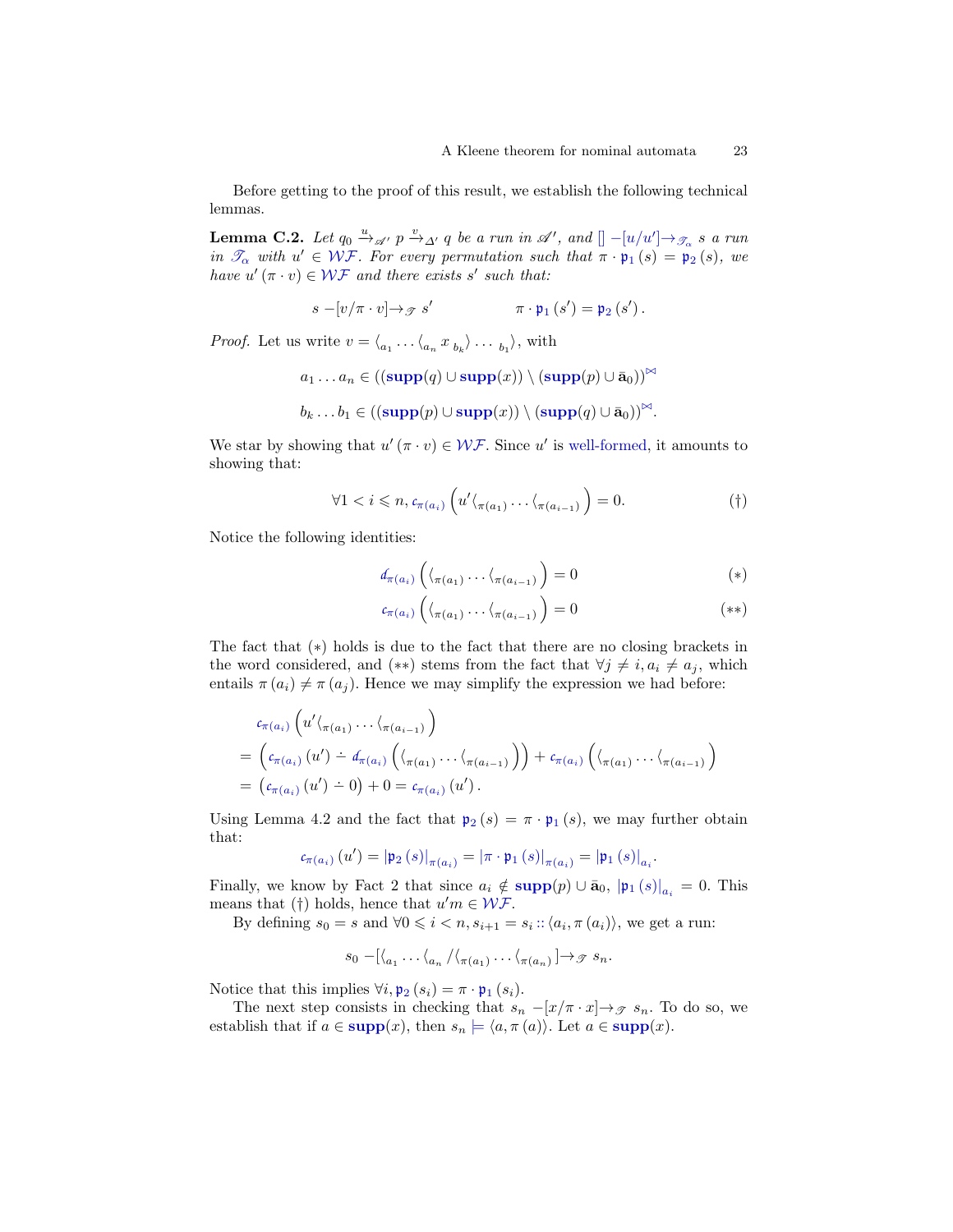- If  $a \in \text{supp}(p) \cup \bar{a}_0$  $a \in \text{supp}(p) \cup \bar{a}_0$  $a \in \text{supp}(p) \cup \bar{a}_0$  $a \in \text{supp}(p) \cup \bar{a}_0$  $a \in \text{supp}(p) \cup \bar{a}_0$ , then by Fact [2](#page-13-0) we know that  $a \in \mathfrak{p}_1(s)$ . As  $\mathfrak{p}_2(s) = \pi$ .  $\mathfrak{p}_1(s)$  $\mathfrak{p}_1(s)$  $\mathfrak{p}_1(s)$ , this means that  $s \models \langle a, \pi(a) \rangle$ . Because  $a \in \text{supp}(p)$  $a \in \text{supp}(p)$  $a \in \text{supp}(p)$ ,  $a \notin \{a_1, \ldots, a_n\},$ so  $\pi(a) \notin {\pi(a_1), \ldots, \pi(a_n)}$ . Therefore  $s_n \models \langle a, \pi(a) \rangle$ .
- If  $a \notin \text{supp}(p) \cup \bar{a}_0$  $a \notin \text{supp}(p) \cup \bar{a}_0$  $a \notin \text{supp}(p) \cup \bar{a}_0$ , there must be some j such that  $a_j = a$ , hence

$$
s_j = s_{j-1} :: \langle a_j, \pi(a_j) \rangle \models \langle a_j, \pi(a_j) \rangle.
$$

Since  $\forall j \leq i, a_i \neq a_j \land \pi(a_i) \neq \pi(a_j)$ , this ensures that  $s_n \models \langle a, \pi(a) \rangle$ .

We now define  $t_{k+1} = s_n$ , and  $t_i = t_{i+1} \ominus \langle b_i, \pi(b_i) \rangle$ . Notice that this preserves the fact that  $\mathfrak{p}_2(t_i) = \pi \cdot \mathfrak{p}_1(t_i)$  $\mathfrak{p}_2(t_i) = \pi \cdot \mathfrak{p}_1(t_i)$  $\mathfrak{p}_2(t_i) = \pi \cdot \mathfrak{p}_1(t_i)$  $\mathfrak{p}_2(t_i) = \pi \cdot \mathfrak{p}_1(t_i)$  $\mathfrak{p}_2(t_i) = \pi \cdot \mathfrak{p}_1(t_i)$ . We now show that  $\forall j, i < j \Rightarrow t_j \models$  $\langle b_i, \pi(b_i) \rangle.$ 

- If  $b_i \in \text{supp}(p) \cup \bar{a}_0$  $b_i \in \text{supp}(p) \cup \bar{a}_0$  $b_i \in \text{supp}(p) \cup \bar{a}_0$  $b_i \in \text{supp}(p) \cup \bar{a}_0$  $b_i \in \text{supp}(p) \cup \bar{a}_0$ , then by Fact [2](#page-13-0) we know that  $a \in \mathfrak{p}_1(s)$ . As  $\mathfrak{p}_2(s) =$  $\pi \cdot \mathfrak{p}_1(s)$  $\pi \cdot \mathfrak{p}_1(s)$  $\pi \cdot \mathfrak{p}_1(s)$ , this means that  $s \models \langle b_i, \pi(b_i) \rangle$ . By construction, and since all of the  $a_j$  are different from  $b_i$ , we know that  $s_n = t_{k+1} \models \langle b_i, \pi(b_i) \rangle$  $s_n = t_{k+1} \models \langle b_i, \pi(b_i) \rangle$  $s_n = t_{k+1} \models \langle b_i, \pi(b_i) \rangle$ . From there, we remove pairs  $\langle b_l, \pi(b_l) \rangle$  from  $t_{k+1}$  to get to  $t_j$ , but since all of these are different from  $\langle b_i, \pi(b_i) \rangle$  in the end we still have  $t_j \models \langle b_i, \pi(b_i) \rangle$ .
- If  $b_i \notin \text{supp}(p) \cup \bar{a}_0$  $b_i \notin \text{supp}(p) \cup \bar{a}_0$  $b_i \notin \text{supp}(p) \cup \bar{a}_0$ , then there must be some i' such that  $a_{i'} = b_i$  hence:

$$
s_{i'} = s_{i'-1} :: \langle a_{i'}, \pi(a_{i'}) \rangle \models \langle a_{i'}, \pi(a_{i'}) \rangle = \langle b_i, \pi(b_i) \rangle.
$$

Using the same reasoning as before, we get that  $s_n = t_{k+1} \models \langle b_i, \pi(b_i) \rangle$  $s_n = t_{k+1} \models \langle b_i, \pi(b_i) \rangle$  $s_n = t_{k+1} \models \langle b_i, \pi(b_i) \rangle$ , and thus  $t_j \models \langle b_i, \pi(b_i) \rangle$ .

This ensures that  $t_{i+1} \models \langle b_i, \pi(b_i) \rangle$ , so we get  $t_{i+1} - [b_i \rangle / \pi(b_i) ] \rightarrow \mathcal{F}$   $t_i$ . We may now conclude since we know that  $\mathfrak{p}_2(t_1) = \pi \cdot \mathfrak{p}_1(t_1)$  $\mathfrak{p}_2(t_1) = \pi \cdot \mathfrak{p}_1(t_1)$  $\mathfrak{p}_2(t_1) = \pi \cdot \mathfrak{p}_1(t_1)$  and we have a run:  $s - [v/\pi \cdot v] \rightarrow \mathcal{F}$  t<sub>1</sub>.

**Lemma C.3.** Let  $q_0 \stackrel{u}{\rightarrow}_{\mathcal{A}'} p \stackrel{v}{\rightarrow}_{\Delta'} q$  be a run in  $\mathcal{A}'$ , and

$$
[] - [u/u'] \rightarrow \mathscr{T}_\alpha \ s - [v/v'] \rightarrow \mathscr{T}_\alpha \ s'
$$

a run in  $\mathcal{T}_{\alpha}$  $\mathcal{T}_{\alpha}$  $\mathcal{T}_{\alpha}$  with  $u'v' \in \mathcal{WF}$  $u'v' \in \mathcal{WF}$  $u'v' \in \mathcal{WF}$ . There exists a permutation such that:

$$
\pi \cdot \mathfrak{p}_1 \left( s \right) = \mathfrak{p}_2 \left( s \right), \qquad \qquad \pi \cdot \mathfrak{p}_1 \left( s' \right) = \mathfrak{p}_2 \left( s' \right), \qquad \qquad (\pi \cdot v) = v'.
$$

*Proof.* Let us write  $v = \langle a_1 \dots \langle a_n x_{b_k} \rangle \dots b_1 \rangle$ , with

$$
a_1 \ldots a_n \in \left( (\text{supp}(q) \cup \text{supp}(x) ) \setminus (\text{supp}(p) \cup \bar{\mathbf{a}}_0) \right)^{\bowtie}
$$

$$
b_k \ldots b_1 \in ((\mathbf{supp}(p) \cup \mathbf{supp}(x)) \setminus (\mathbf{supp}(q) \cup \bar{a}_0))^{\bowtie}.
$$

In order to find the appropriate permutations, we decompose the run of the transducer as follows:

$$
s = s_0 - \left[\left\langle a_1 / \left\langle a_1' \right| \rightarrow \mathcal{F} s_1 \cdots - \left| \left\langle a_n / \left\langle a_2' \right| \rightarrow \mathcal{F} s_n - \left[ x / x' \right] \rightarrow \mathcal{F} s_n \right| \right] \right]
$$
  

$$
s_n = t_{k+1} - \left[ \left. \rightb_k \right\rangle / \left. \rightb_k' \right\rangle \rightarrow \mathcal{F} t_k \cdots - \left[ \left. \rightb_1 \right\rangle / \left. \rightb_1' \right\rangle \rightarrow \mathcal{F} t_1 = s'.
$$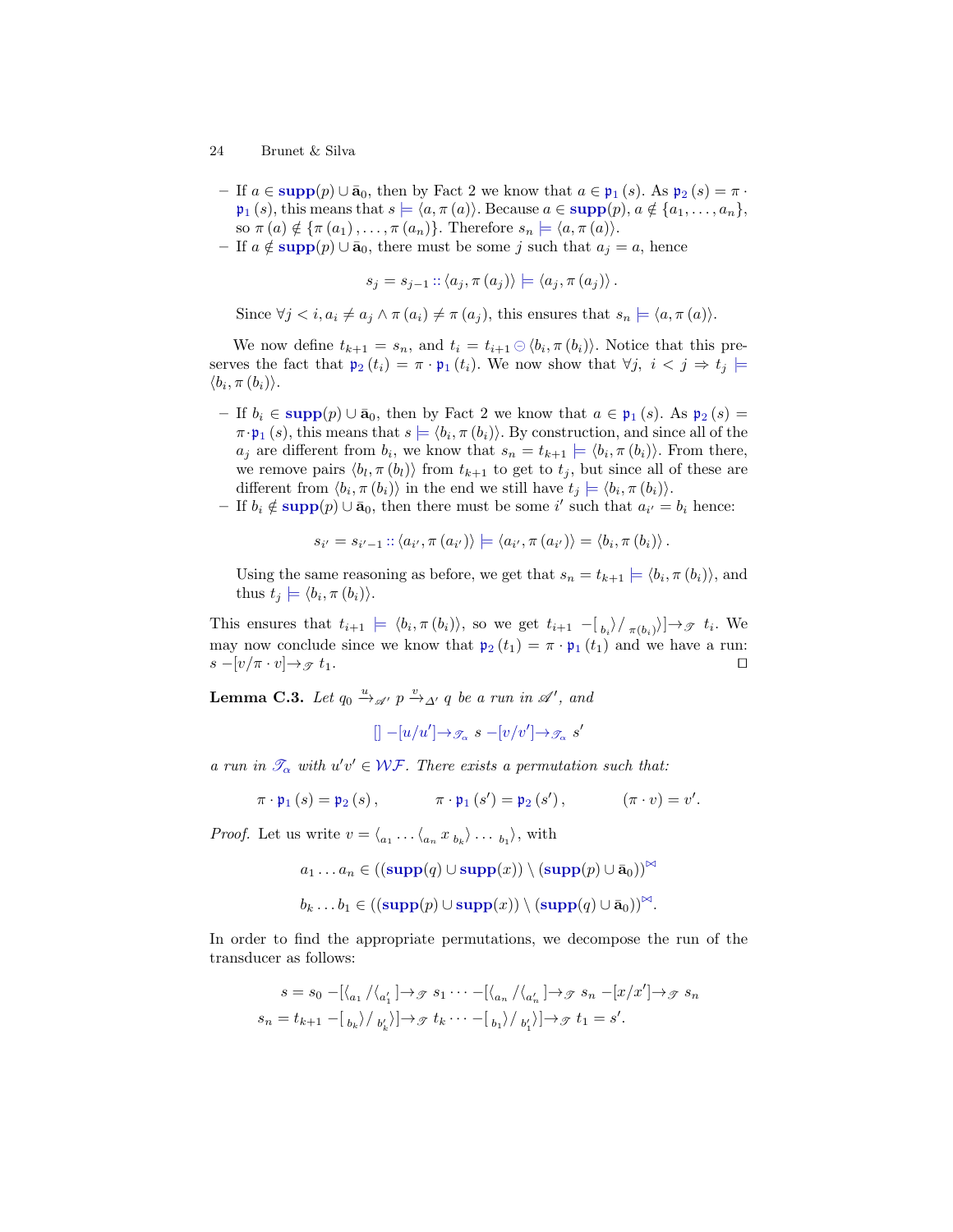This means that  $v' = \langle_{a'_1} \dots \langle_{a'_n} x'_{b'_1} \rangle \dots b'_{b'_k} \rangle$ . It is straightforward to see that:

$$
\forall 0 \leqslant i \leqslant n, s_i = s :: \langle a_1, a'_1 \rangle \cdots :: \langle a_i, a'_i \rangle \, .
$$

Sin[c](#page-7-9)e  $u'v'$  is [well-formed,](#page-8-0) we know that for every i,  $c_{a'_i} \left( w' \langle a'_1 \dots \langle a'_{a_{i-1}} \dots \rangle a'_{a_{i-1}} \right)$  $= 0.$ According to Lemma [4.2,](#page-9-2) this im[p](#page-8-3)lies that  $a'_i \notin \mathfrak{p}_2(s_{i-1})$ , which in turn proves that for every i,  $p_2(s_i)$  $p_2(s_i)$  has no [duplicates.](#page-2-4) For the same reason  $p_1(s_i)$  has no [duplicates,](#page-2-4) so there exists a [p](#page-8-3)ermutation  $\pi_i$  such that  $\mathfrak{p}_2(s_i) = \pi_i \cdot \mathfrak{p}_1(s_i)$ . By definition of  $s_i$ , this im[p](#page-8-3)lies that  $\forall i, a'_i = \pi_i(a_i)$ . We also get that  $\mathfrak{p}_2(s) =$  $\pi_i \cdot \mathfrak{p}_1(s)$  $\pi_i \cdot \mathfrak{p}_1(s)$  $\pi_i \cdot \mathfrak{p}_1(s)$ .

Since  $s_n - [x/x'] \rightarrow \mathcal{F}$  s<sub>n</sub> there must be a permutation  $\pi_x$  such that  $x' = \pi_x \cdot x$ and  $\forall a \in \text{supp}(x), s_n \models \langle a, \pi_x(a) \rangle$  $\forall a \in \text{supp}(x), s_n \models \langle a, \pi_x(a) \rangle$  $\forall a \in \text{supp}(x), s_n \models \langle a, \pi_x(a) \rangle$  $\forall a \in \text{supp}(x), s_n \models \langle a, \pi_x(a) \rangle$  $\forall a \in \text{supp}(x), s_n \models \langle a, \pi_x(a) \rangle$ . As we have just shown that  $\mathfrak{p}_2(s_n) =$  $\mathfrak{p}_2(s_n) =$  $\pi_n \cdot \mathfrak{p}_1(s_n)$  $\pi_n \cdot \mathfrak{p}_1(s_n)$  $\pi_n \cdot \mathfrak{p}_1(s_n)$ , and because whenever  $a \in \text{supp}(x)$  $a \in \text{supp}(x)$  $a \in \text{supp}(x)$  either  $a \in \text{supp}(p) \cup \bar{a}_0$  or  $a \in$  $\{a_1, \ldots, a_n\}$ , so in both cases  $a \in \mathfrak{p}_1(s_n)$  $a \in \mathfrak{p}_1(s_n)$  $a \in \mathfrak{p}_1(s_n)$ , we know that  $\forall a \in \text{supp}(x), \pi_x(a) =$  $\forall a \in \text{supp}(x), \pi_x(a) =$  $\forall a \in \text{supp}(x), \pi_x(a) =$  $\pi_n(a)$ , which implies  $x' = \pi_n \cdot x$ .

For every step  $t_{i+1} - (b_i / b_i') \rightarrow \mathcal{F}$   $t_i$ , we know that  $t_{i+1} \models \langle b_i, b_i' \rangle$  and  $t_i =$  $t_i =$  $t_{i+1} \odot \langle b_i, b_i' \rangle$ . From the later remark, a sim[p](#page-8-3)le induction shows that  $\forall i, \mathfrak{p}_2 (t_i) =$  $\pi_n \cdot \mathfrak{p}_1(t_i)$  $\pi_n \cdot \mathfrak{p}_1(t_i)$  $\pi_n \cdot \mathfrak{p}_1(t_i)$ . We may show from Fact [2](#page-13-0) that

$$
a \in \mathfrak{p}_1(t_i) \Leftrightarrow (a \in \mathrm{supp}(p) \cup \mathrm{supp}(q) \cup \mathrm{supp}(x) \cup \bar{a}_0) \setminus \{b_k, \ldots, b_i\}.
$$

Therefore  $b_i \in \mathfrak{p}_1(t_{i+1})$  $b_i \in \mathfrak{p}_1(t_{i+1})$  $b_i \in \mathfrak{p}_1(t_{i+1})$ , meaning that  $t_{i+1} \models \langle b_i, b_i' \rangle$  entails  $\langle b_i, b_i' \rangle \in t_{i+1}$ . Since  $\mathfrak{p}_2(t_{i+1}) = \pi_n \cdot \mathfrak{p}_1(t_{i+1}),$  $\mathfrak{p}_2(t_{i+1}) = \pi_n \cdot \mathfrak{p}_1(t_{i+1}),$  $\mathfrak{p}_2(t_{i+1}) = \pi_n \cdot \mathfrak{p}_1(t_{i+1}),$  this in turn ensures that  $b'_i = \pi_n(b_i).$ 

Summing u[p](#page-8-3), if we write  $\pi := \pi_n$ , we have  $\pi \cdot \mathfrak{p}_1(s) = \mathfrak{p}_2(s)$ ,  $\pi \cdot \mathfrak{p}_1(s') = \mathfrak{p}_2(s')$ , and:

$$
\pi \cdot v = \langle \pi(a_1) \cdots \langle \pi(a_n) (\pi \cdot x) \pi(b_k) \rangle \cdots \pi(b_1) \rangle = \langle a'_1 \cdots \langle a'_n x' b'_k \rangle \cdots b'_1 \rangle = v'.
$$

This means that  $\pi$  satisfies the requirements we wanted.

$$
\Box
$$

We may now prove Fact [3.](#page-13-1)

*Proof (Fact [3\)](#page-13-1).* Assume  $w \in \text{wf}(\mathcal{L}_{\mathscr{A}})$  $w \in \text{wf}(\mathcal{L}_{\mathscr{A}})$  $w \in \text{wf}(\mathcal{L}_{\mathscr{A}})$  $w \in \text{wf}(\mathcal{L}_{\mathscr{A}})$  $w \in \text{wf}(\mathcal{L}_{\mathscr{A}})$ . Then there is are runs:

$$
q_0 \xrightarrow{u_0} \mathscr{A} \cdot q_1 \cdots \xrightarrow{u_n} \mathscr{A} \cdot q_{n+1} \xrightarrow{u_{n+1}} \mathscr{A} \cdot q_f
$$
  

$$
[] - [u_0/v_0] \rightarrow \mathscr{F}_{\alpha} \cdot s_1 \cdots - [u_n/v_n] \rightarrow \mathscr{F}_{\alpha} \cdot s_{n+1} - [u_{n+1}/v_{n+1}] \rightarrow \mathscr{F}_{\alpha} \cdot s_f
$$

Such that:

 $q_1, \ldots, q_n \in Q|_{\bar{\mathbf{a}}}$   $q_1 \in I|_{\bar{\mathbf{a}}}$   $q_n \in F|_{\bar{\mathbf{a}}}$   $s_f \in \mathbb{S}^{acc}$  $s_f \in \mathbb{S}^{acc}$  $s_f \in \mathbb{S}^{acc}$   $w = v_0 \ldots v_{n+1}$ .

Using a similar argument as in the proof of Lemma [C.3,](#page-3-2) we find a permutation  $\pi_0 \in \mathfrak{S}_{\mathbb{A}}$  $\pi_0 \in \mathfrak{S}_{\mathbb{A}}$  $\pi_0 \in \mathfrak{S}_{\mathbb{A}}$  $\pi_0 \in \mathfrak{S}_{\mathbb{A}}$  $\pi_0 \in \mathfrak{S}_{\mathbb{A}}$  such that

$$
\pi_0 \cdot \mathfrak{p}_1 \left( s_1 \right) = \mathfrak{p}_2 \left( s_1 \right) \qquad \qquad \pi_0 \cdot u_0 = v_0.
$$